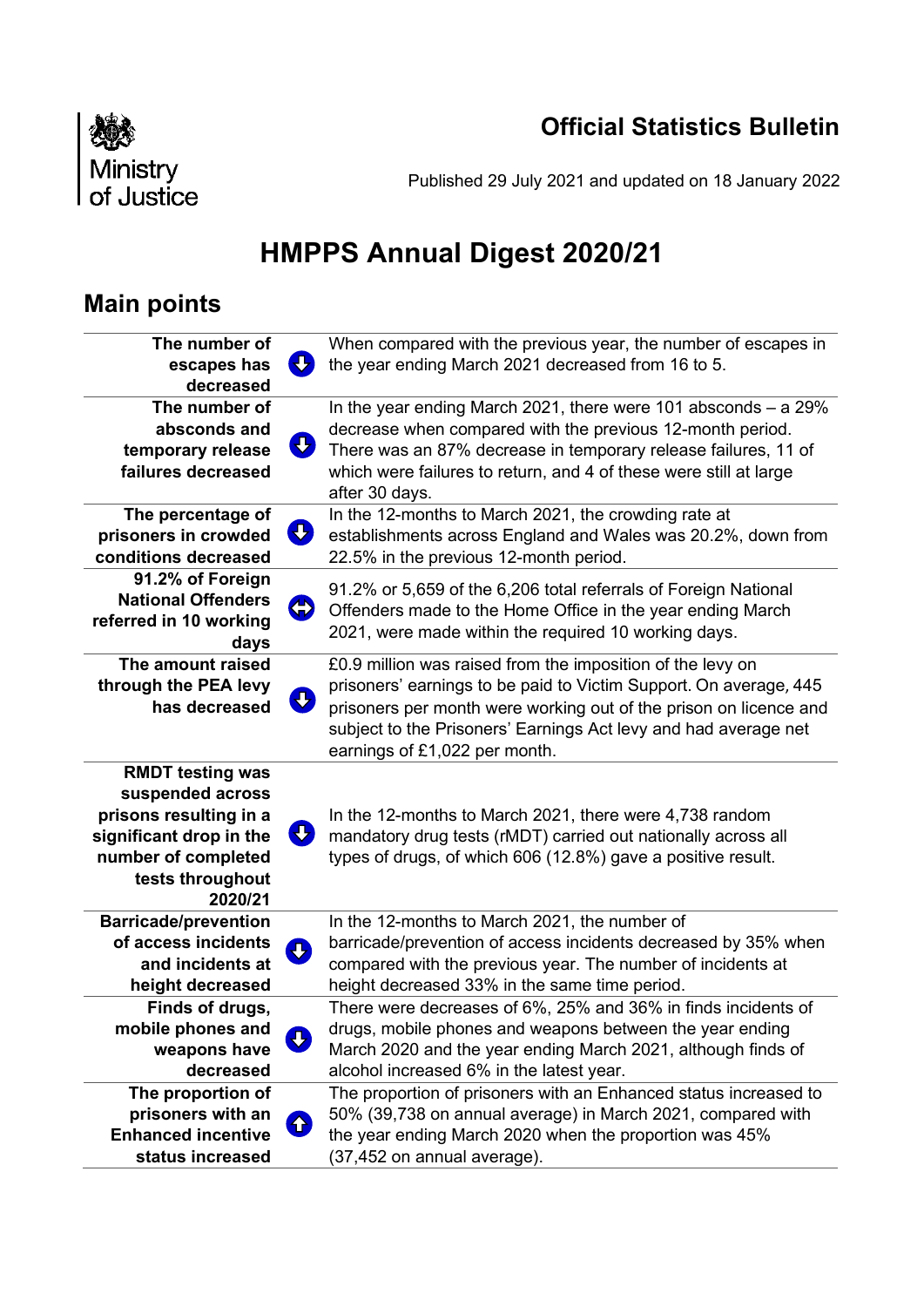| The number of                                                                                                                                |                                                                                                                                                                                                                                                                                                                                                           |
|----------------------------------------------------------------------------------------------------------------------------------------------|-----------------------------------------------------------------------------------------------------------------------------------------------------------------------------------------------------------------------------------------------------------------------------------------------------------------------------------------------------------|
| women and babies<br>received into Mother<br>and Baby Units<br>dropped                                                                        | In the year ending March 2021, 27 women were received and 19<br>J)<br>babies were received into MBUs; compared with 49 women and<br>39 babies in the previous reporting year.                                                                                                                                                                             |
| On average there<br>were 26 pregnant<br>women in prison per<br>week in the nine<br>months up to March<br>2021                                | The lowest number of pregnant women in prisons was 21 in<br>September 2020 and the highest number was 34 in mid-October<br>2020.                                                                                                                                                                                                                          |
| There were 31 births<br>to women in prison in<br>the nine months up to<br><b>March 2021</b>                                                  | 94% (29) of these births took place at a hospital and a further two<br>in transit to a hospital.                                                                                                                                                                                                                                                          |
| The number of<br>subjects actively<br>monitored with an EM<br>device increased by<br>34%                                                     | At 31 March 2021, the total number of subjects actively monitored<br>with an Electronic Monitoring (EM) device and open EM order was<br>6<br>13,963.                                                                                                                                                                                                      |
| The number of BASS<br>referrals decreased<br>by 1% in the last year                                                                          | There were 3,891 referrals for Bail Accommodation and Support<br>J)<br>Services in in the year ending March 2021, a decrease of 1% on<br>the 3,925 made in the previous year.                                                                                                                                                                             |
| <b>10.9% of HMPPS</b><br><b>Staff who declared</b><br>their race, were<br>classified as Black,<br><b>Asian and Minority</b><br><b>Ethnic</b> | This is slightly lower that the latest published overall MOJ<br>representative rate and represents an increase of 0.5 percentage<br>points compared with the previous year. Public Sector Prison<br><b>A</b><br>(PSP) staff as a whole had the lowest BAME representation in<br>HMPPS likely driven by the underlying regional population<br>composition. |
| <b>HMPPS staff lost an</b><br>average of 7.4<br>working days to<br>sickness absence<br>(excluding Covid<br>sickness)                         | In 2020/21, YCS staff had the highest sickness absence rate at<br>10.2 Average Working Days Lost (AWDL), followed by PSPs (7.7<br>AWDL), NPS (7.4 AWDL). Absence rates are substantially lower<br>m<br>in HMPPS HQ and area services overall compared with the<br>operational parts of NOMS (4.8 AWDL).                                                   |
| <b>Confirmed COVID-19</b><br>cases in HMPPS staff                                                                                            | 15,387 HMPPS staff have tested positive for COVID-19 since the<br>start of the pandemic. Of which, 11,288 are directly employed<br>staff from Prisons and Youth Custody Service                                                                                                                                                                           |

*This publication covers reporting up to and including the 2020/21 financial year. Data for the current reporting year covers the period between the 1st of April 2020 and the 31st of March 2021; and is referenced as the 12-months or year ending March 2021.*

The technical guide for the HMPPS Annual Digest 2020/21 can be found here: <https://www.gov.uk/government/statistics/hmpps-annual-digest-april-2020-to-march-2021>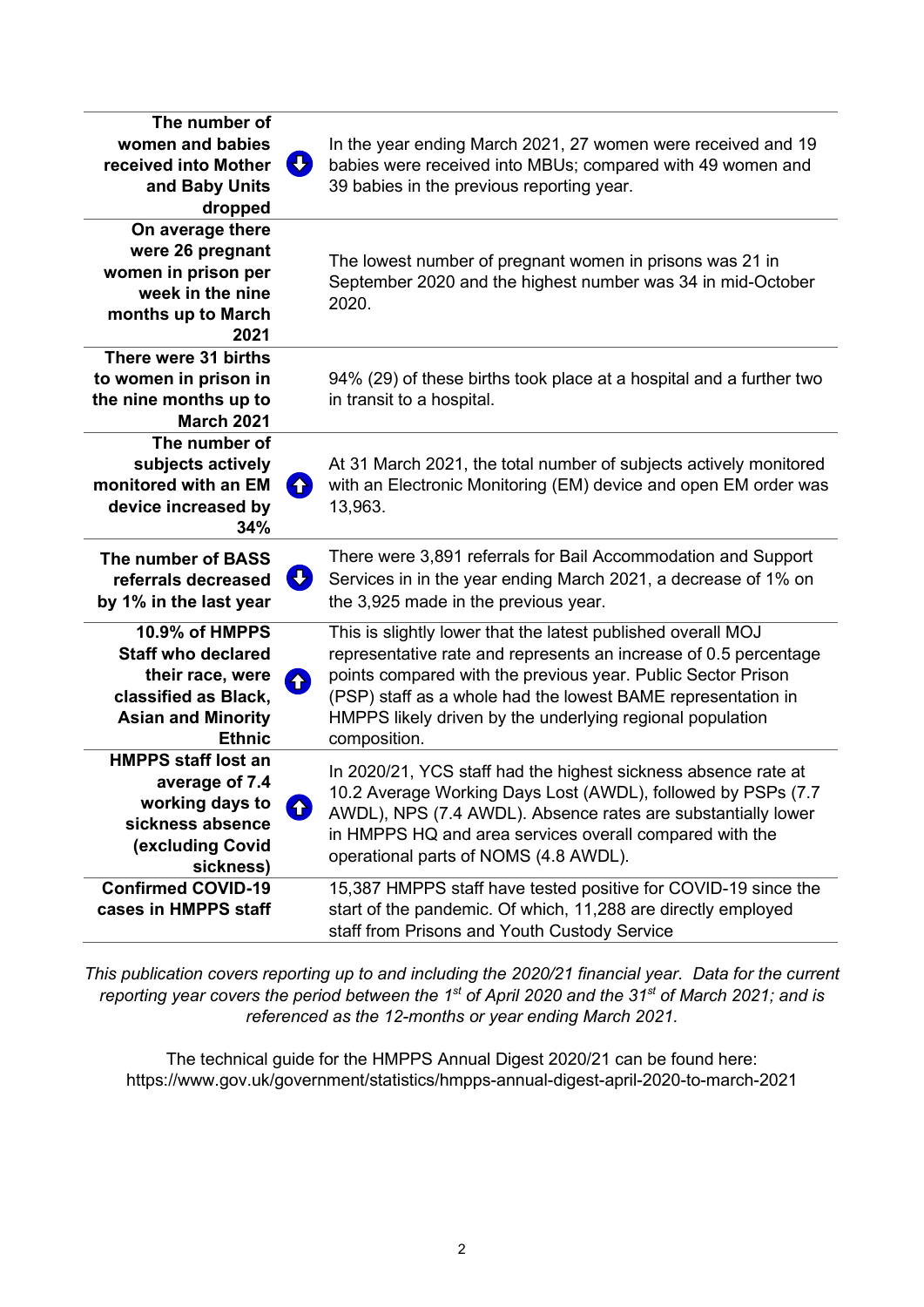# **Statistician's comment**

In this year's edition of the HMPPS Annual Digest, we can see the effect the COVID-19 pandemic has had in prisons. The average prison population was 79,043 in the 12-months ending March 2021, down 5% compared with an average of 83,130 in the year ending March 2020. This is in line with the effects of COVID-19 on the Criminal Justice System – in particular, delays in court hearings (evidenced by the increasing court caseload reported in the latest Criminal Justice Statistics Quarterly release). The effect of this on the prison population is that the normal system flow of individuals from the remand to the sentenced population (after sentencing at court) has been disrupted; resulting in more people held on remand, and fewer sentenced prisoners. In March 2020 changes to the prison regime were introduced to limit the spread of the virus and to protect the lives of those who live and work in our prisons.

The lower average prison population, combined with a reduction in operational capacity and implementation of the compartmentalisation strategy (the isolation of all prisoners with symptoms, the shielding of vulnerable prisoners in the system and all new arrivals being quarantined for 14 days), has contributed to a decrease in the crowding rate which was 20.2% this year down from 22.5% in the previous year.

Numbers of pregnant women and women in Mother and Baby Units (MBUs) also decreased. On the 31<sup>st</sup> March 2020, the Government announced that pregnant women and women in MBUs would be the first tranche of prisoners considered for temporary release from prison, to protect them and their children from COVID-19. In the year to March 2021, 27 women and 19 babies were received into MBUs compared with 49 women and 39 babies received in the year ending March 2020. In this digest we have published for the first time data on the number of pregnant women in prison and of births. On average, there were 26 pregnant women in prison each week and a total of 31 births over the nine-month period to March 2021, with 29 taking place in hospital and two in transit to hospital; no births took place in prison.

In the latest year, the number of escapes fell (to 5 compared with 16 in March 2020) and there was a 29% decrease in the number of absconds. The number of temporary release failures fell by 87% this year, following the suspension of release on temporary licence (ROTL) for all but key workers and releases on compassionate grounds.

As the usual activities of prisoners have been disrupted by altered operations, prisoners' earnings have also been affected by the suspension of ROTL for non-key workers. Earnings this year for an average of 445 working prisoners each month was down by 45% to £6.3 million, compared with an average monthly 811 prisoners working and earning £11.5 million in the previous financial year. The amount raised for the Prisoners' Earnings Act (PEA) levy was also affected, decreasing from £2.2 million last year to £0.9 million in the 12-months to March 2021.

The impact of restricted regimes prisons put in place to safely manage the risks of infection during the Covid-19 pandemic has contributed to falls across the board for protesting behaviour and most finds. Incidents of barricade/prevention of access decreased by 35% and hostage incidents fell by 56% to their lowest level in ten years. Concerted indiscipline incidents decreased by 40%, while volumes of incidents at height fell by one-third. In the 12-months to March 2021, finds for drugs, tobacco, mobile phones, SIM cards and incidents where weapons were found all decreased. The exception was finds involving alcohol, which rose by 6%.

The criminal justice system is carefully and safely returning to normal operations and it might take some time before we see volumes settle.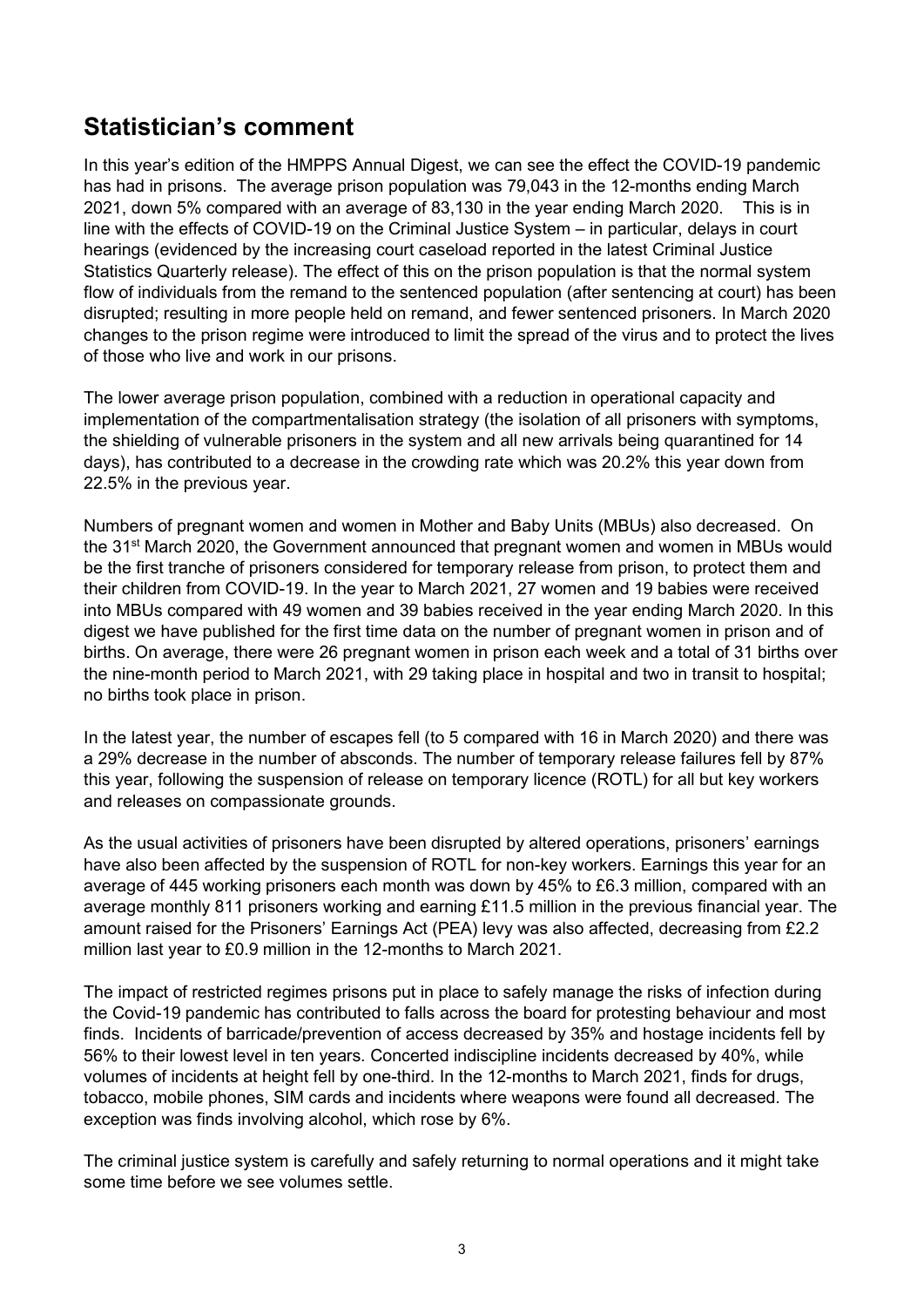# **Contents**

| Introduction                                                            | 5  |  |
|-------------------------------------------------------------------------|----|--|
| 1. Escapes, Absconds, Failure to Return from ROTL and Releases in Error | 7  |  |
| 2. Prison Crowding                                                      |    |  |
| 3. Foreign National Offender Referrals                                  | 16 |  |
| 4. Prisoners Working in Custody                                         | 17 |  |
| 5. Prisoners Earnings subject to the Prisoners' Earnings Act 1996       | 18 |  |
| 6. Accredited Programmes                                                | 20 |  |
| 7. Random Mandatory Drug Testing                                        | 23 |  |
| 8. Protesting Behaviour                                                 | 24 |  |
| 9. Finds in Prison                                                      | 27 |  |
| 10. Incentives                                                          | 31 |  |
| 11. Mother and Baby Units (MBUs), Pregnant Prisoners and Births         | 34 |  |
| 12. Electronic Monitoring                                               | 38 |  |
| 13. Bail Accommodation and Support Services                             | 43 |  |
| 14. Staff in Post                                                       | 46 |  |
| 15. HMPPS staff: sickness absence                                       | 49 |  |
| Further information                                                     |    |  |

# **Products published to accompany the HMPPS Annual Digest 2020/21**

The following products are published as part of this release:

- A statistical bulletin, containing commentary on key trends over time in prison performance measures and probation.
- A technical guide, providing further information on how the data are collected and processed; alongside relevant legislative or operational information relating to the topic area.
- A set of tables for each chapter, giving national and local level trends over time; and covering key topic areas in this bulletin.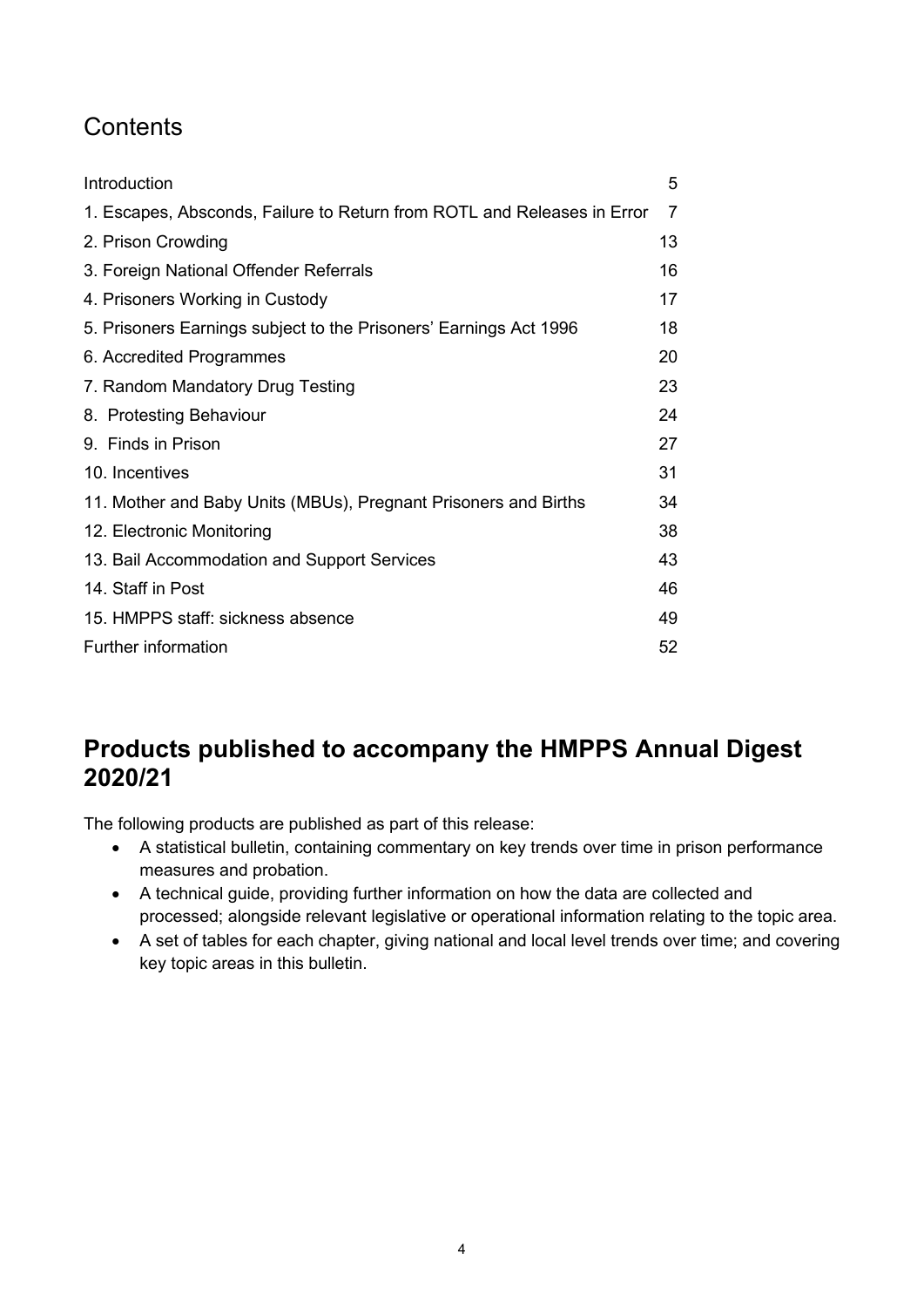# <span id="page-4-0"></span>**Introduction**

Her Majesty's Prison and Probation Service (HMPPS) is an executive agency of the Ministry of Justice; with the goal of helping prison and probation services work together to manage offenders through their sentences. HMPPS replaced the National Offender Management Service (NOMS) on 1 April 2017.

The HMPPS Digest is published on an annual basis to support the Annual Report and Accounts, and in October of each year, details of Costs per place and costs per prisoner. The Prison Performance Ratings publication is also supported, however the 2020/21 release is cancelled due to COVID-19 allowing prisons to implement Exceptional Delivery Models and recovery plans to manage the pandemic.

This HMPPS Annual Digest includes several new items on:

- **Electronic Monitoring:** A new table has been added (Table 12.8), which shows the order type breakdown of Alcohol Monitoring tags. Alcohol Monitoring began in Wales in October 2020 and was launched live in England on 31 March 2021.
- **Mother and Baby Units, Pregnant Prisoners and Births:** For the first time, data for the number of self-declared pregnant women in prison each week are available, as are data relating to the number of births to women in prison and where those births took place.
- **Staff Sickness Absence:** Two new tables have been added which show the number of HMPPS staff absent due to COVID-19 sickness in England and Wales, firstly by overall structure (Table 15.3) and then by Prison Regions (Table 15.4).

Data presented in this report have been drawn from administrative IT systems. Although care is taken when processing and analysing the data, the level of detail collected is subject to the inaccuracies inherent in any large-scale recording system.

# **A note on the impact of the Covid-19 pandemic on statistics included in this bulletin**

The statistics in this release include the period from March 2020 when COVID-19 restrictions were introduced in prisons to limit and control the spread of the virus. These statistics therefore reflect the exceptional circumstances caused by Covid-19 lockdown which led to prisons having to put restricted regimes<sup>1</sup> in place in order to safely manage the risks of infection during the pandemic. It is therefore very likely that these circumstances will have had an impact on the recent statistics, and this limits meaningful comparisons between this and the previous year's data.

# **Topics that are not included in this report**

Information on protected characteristics of offenders are not reported here but will be published in the Offender Equalities Annual Report 2020/21 on 25 November 2021.

Information on Accredited Programmes in prisons has not been published in this report. The intention is to publish a special release of this data and accompanying commentary in Autumn

<sup>1</sup> Details of current operation changes: https://www.gov.uk/government/publications/covid-19-prisons-andother-prescribed-places-of-detention-guidance/covid-19-prisons-and-other-prescribed-places-of-detentionguidance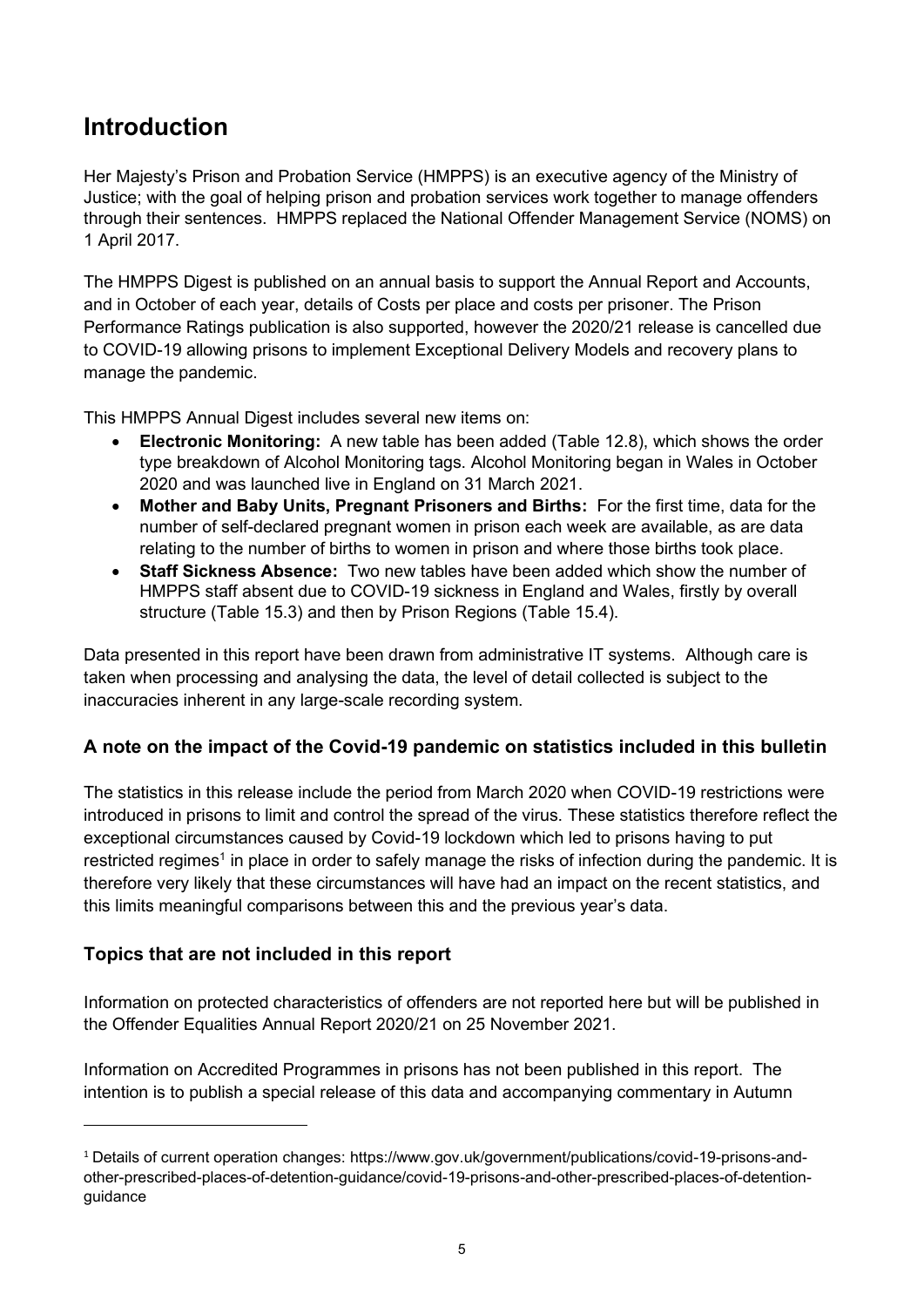2021. Data for accredited programmes in prisons up to the 12-months ending March 2020 is available at: https://www.gov.uk/government/statistics/hmpps-annual-digest-april-2019-to-march-2020

Probation measures have not been included in the Digest since 2014/15. As part of Transforming Rehabilitation, probation trusts were replaced by the National Probation Service (NPS), which manages the most high-risk offenders across seven divisions; and 21 new Community Rehabilitation Companies (CRCs), who manage medium and low-risk offenders. Since the introduction of the Offender Rehabilitation Act (ORA), the National Probation Service (NPS) and Community Rehabilitation Companies (CRCs) have been monitored against new performance frameworks.

These performance frameworks were introduced in February 2015 (for CRCs) and April 2015 (for NPS) to enable effective performance monitoring. The performance frameworks measure delivery throughout the offender journey, including:

- Court Work and Allocation (NPS only).
- Starting the Sentence.
- Completion and Compliance with the sentence of the court.
- Delivery of Programmes and Requirements.
- Through the Gate.
- Enforcement and Risk Escalation.
- Assurance Metrics and Other Custodial Services.

Management Information (MI) against these performance frameworks is published on a regular basis by MoJ in the "Community Performance Annual MI release". The publication covers all performance metrics from both frameworks, at a national level and broken down to lower levels of geography where appropriate.

Previous and current publications, can be found at: [https://www.gov.uk/government/collections/prison-and-probation-trusts-performance](https://www.gov.uk/government/collections/prison-and-probation-trusts-performance-statistics%23community-performance-statistics)[statistics#community-performance-statistics](https://www.gov.uk/government/collections/prison-and-probation-trusts-performance-statistics%23community-performance-statistics)

Information on starts and completions of Accredited Programmes in the community is incomplete for the 12-months up to March 2021. As a result, the information is not included in this Official Statistics Report.

# **Related publications**

Offender management statistics quarterly<sup>2</sup> provides detailed information on offenders held in prison custody and on probation. They include detailed breakdowns of the prison population, prison receptions and releases. They also cover statistics on adjudications and license recalls.

<sup>2</sup> Offender Management Statistics Quarterly is available at:

<https://www.gov.uk/government/collections/offender-management-statistics-quarterly>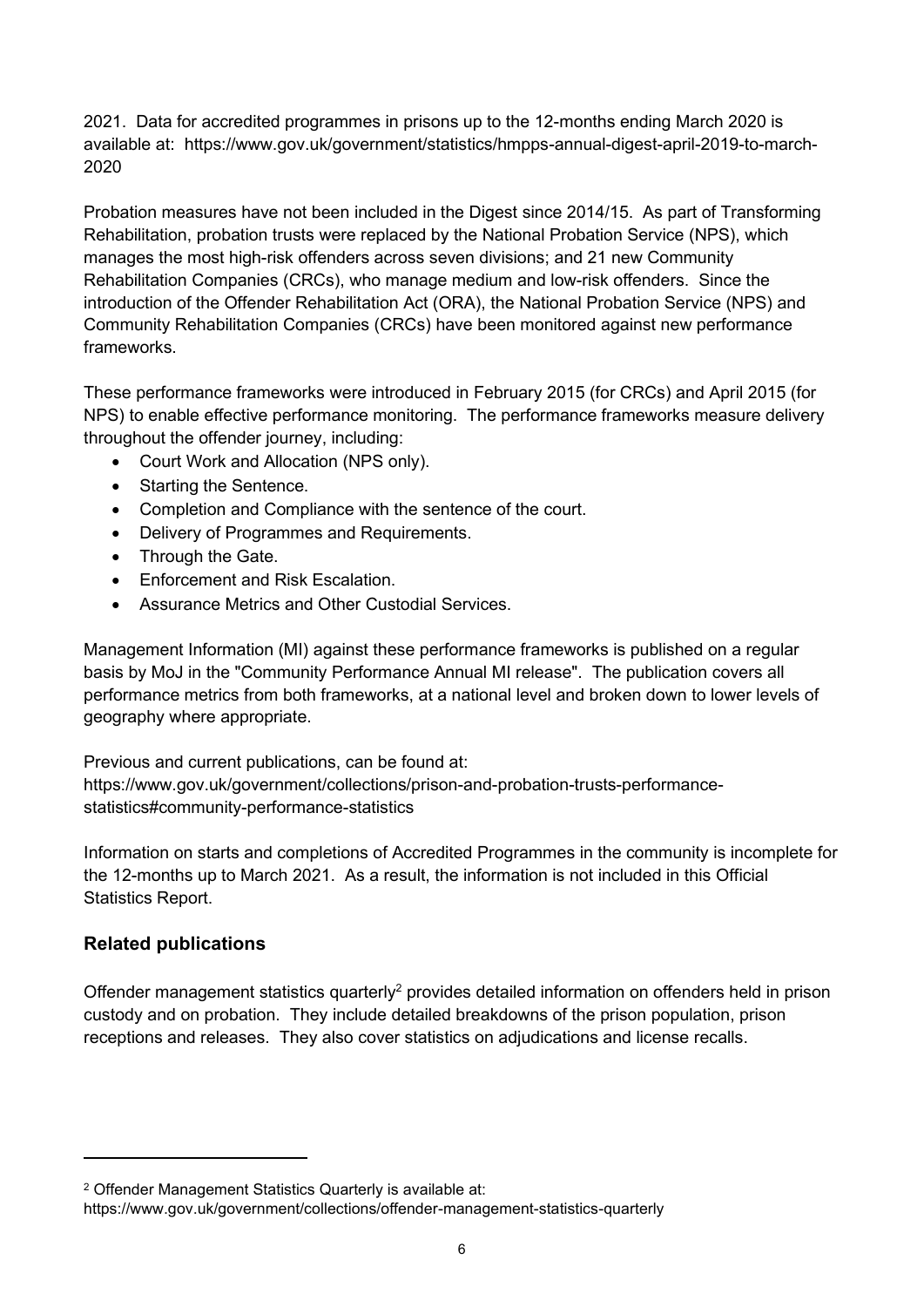# <span id="page-6-0"></span>**1. Escapes, Absconds, Failure to Return from ROTL and Releases in Error**

#### **The number of escapes has decreased**

There were 5 escapes in the 12-months to March 2021, 1 of which remained still at large 30 days after escape. This is a decrease from 16 escapes the previous year, 8 of which were recaptured within 30 days of escape.

#### **The number of absconds has decreased**

There were 101 absconds in the year to March 2021, a 29% decrease from 143 absconds in the previous 12-months. Of the 101 prisoners who absconded, 34% (34 prisoners) remained at large for over 30 days, a decrease from 42% the previous 12-months (60 out of 143 prisoners).

#### **The number of Release on Temporary Licence (ROTL) failures has decreased**

There were 87 temporary release failures in the year to March 2021, of which 11 were failures to return, and 4 of these were still at large after 30 days.

The number of temporary release failures decreased by 87% from the year ending March 2020. In the same period, ROTL decreased overall by 74%.

#### **The number of releases in error has decreased**

There were 46 prisoners released in error in the latest year, a decrease of 8% compared with the year ending March 2020.

Public protection is core to the successful and effective delivery of offender management. In managing offenders in custody and in the community, HMPPS has the protection of the public, including victims, children and vulnerable adults, as an overriding aim in all its activity. HMPPS takes public protection and escapes from prison extremely seriously. An immediate investigation, independent of the prison, is completed following any escape to determine what went wrong and to learn lessons for the future. The majority of those who escape are quickly re-captured by the police, then charged and prosecuted. On return to prison, they are normally re-categorised and may be moved to a higher security establishment.

Unlawfully-at-large incidents are categorised by the level of security measures the prisoner had to overcome to gain their liberty:

- **Escape:** A prisoner **escapes from prison** if they unlawfully gain their liberty by breaching the secure perimeter of a closed prison. An incident is deemed to be an escape and included in the annual total if the prisoner is at liberty for at least 15 minutes before recapture or an offence is committed during an escape lasting less than 15 minutes. A 'Category A escape' means the escape of a Category A prisoner. Category A prisoners are those whose escape would be highly dangerous to the public, the police or the security of the State. A prisoner **escapes from an escort** if they are able to pass beyond the control of escorting staff and leave the escort, the vehicle or the premises (such as a court or hospital).
- **Abscond**: An abscond is an escape that does not involve overcoming a physical security barrier or restraint, such as that provided by a wall or fence, locks, bolts or bars, a secure vehicle, handcuffs or the direct supervision of staff. It is only possible to abscond from open prison conditions.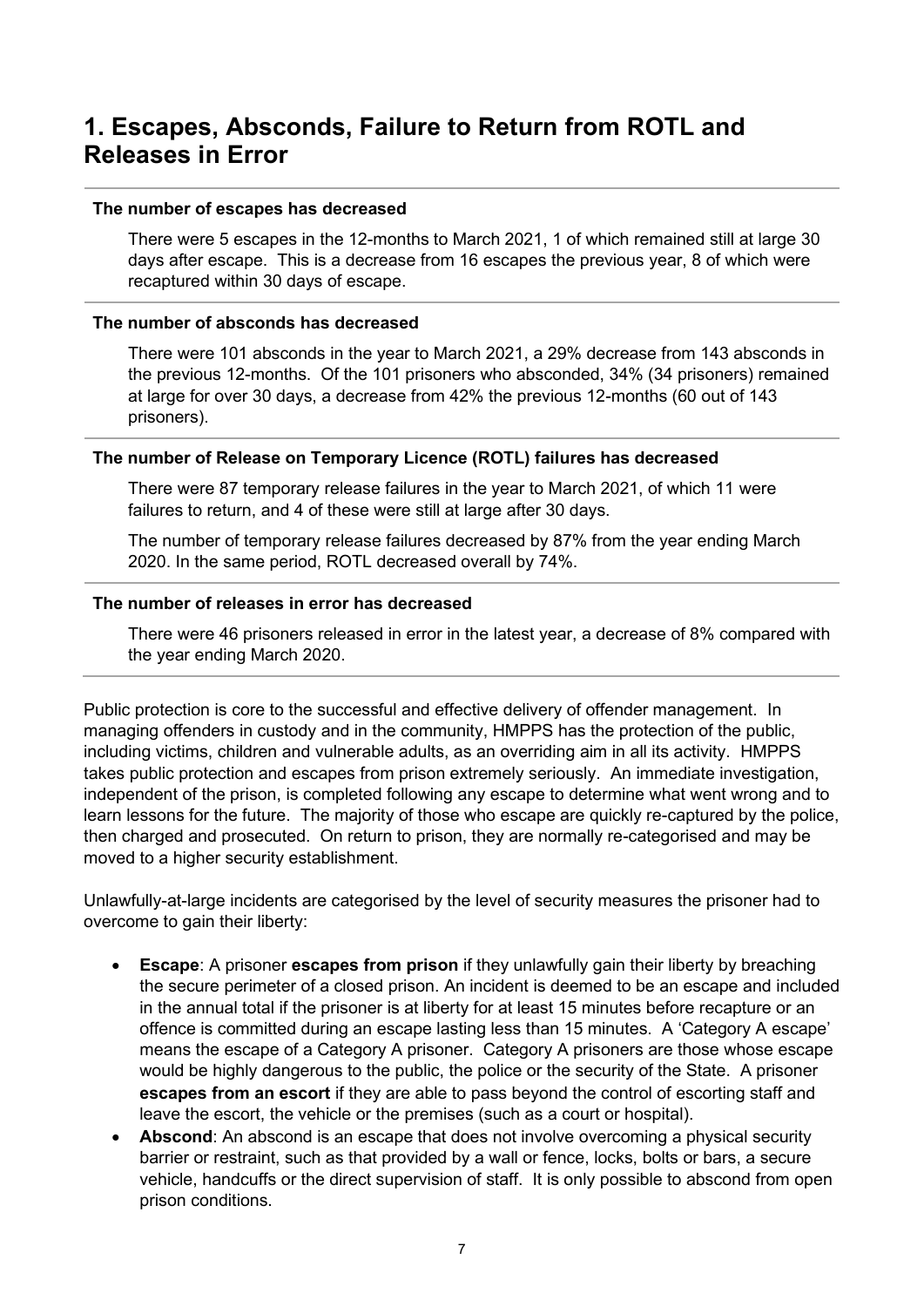- A **temporary release failure** occurs when a prisoner fails to adhere to any condition written into the licence that permits their temporary release. Such conditions include the date and time by which the prisoner is required to return to the prison, how they may behave and what they may do, where they may go and who they may contact during the period of release.
- **Failures to return** after release on temporary licence are the subset of temporary release failures, where an offender has not returned to the establishment by midnight on the designated return date. In this case, the police will be notified that the offender is unlawfully at large, and appropriate contingency plans are activated. If the offender returns after the designated return time but on the right date, this is recorded as a late return instead of a failure to return

A prisoner is **released in error** if they are wrongly discharged from an establishment or court when they should have remained in custody and the prisoner has not deliberately played a part in the error. Examples include misplaced warrants for imprisonment or remand, recall notices not acted upon or sentence miscalculation. If it is believed that the situation was manipulated by the prisoner, for example by taking the identity of another person, then this will be classified as an escape, and not a release in error.

### **The number of escapes decreased from 16 to 5 in the 12-months to March 2021 (Figure 1.1, Tables 1.2 to 1.5)**

In the 12-months ending March 2021, there were a total of 5 escapes, all of which occurred from contractor escorts. This is an decrease of 11 when compared with the year ending March 2020. 1 of the 5 escapees in the latest year remained at large 30 days after their escape.

There were no Category A prisoner escapes from prisons or HMPPS escorts. In the last 25 years (since the financial year ending March 1997), there have been two Category A escapes, occurring in the 12-months ending March 2012 and 2013.

There were no escapes from prison in the latest year. The number of escapes from prison has remained very low, not exceeding 4 in any financial year since the 12-months ending March 2005.

There were no escapes from a HMPPS escort in the latest year. The number of escapes from HMPPS escorts has remained very low, not exceeding 4 in any financial year since the year ending March 2007.

Figure 1.1 shows the number of contractor escort journeys and escapes from contractor escorts. The number of prisoner journeys by contractor escort has been steadily decreasing, due to increasing use of video link technology for court appearances. Additionally, as a result of COVID-19 related operational changes there were only 297,096 contractor escort journeys in the financial year to March 2021, a decrease of 45% from 535,416 contractor escort journeys in the previous year. Of the 297,096 journeys, 5 resulted in an escape.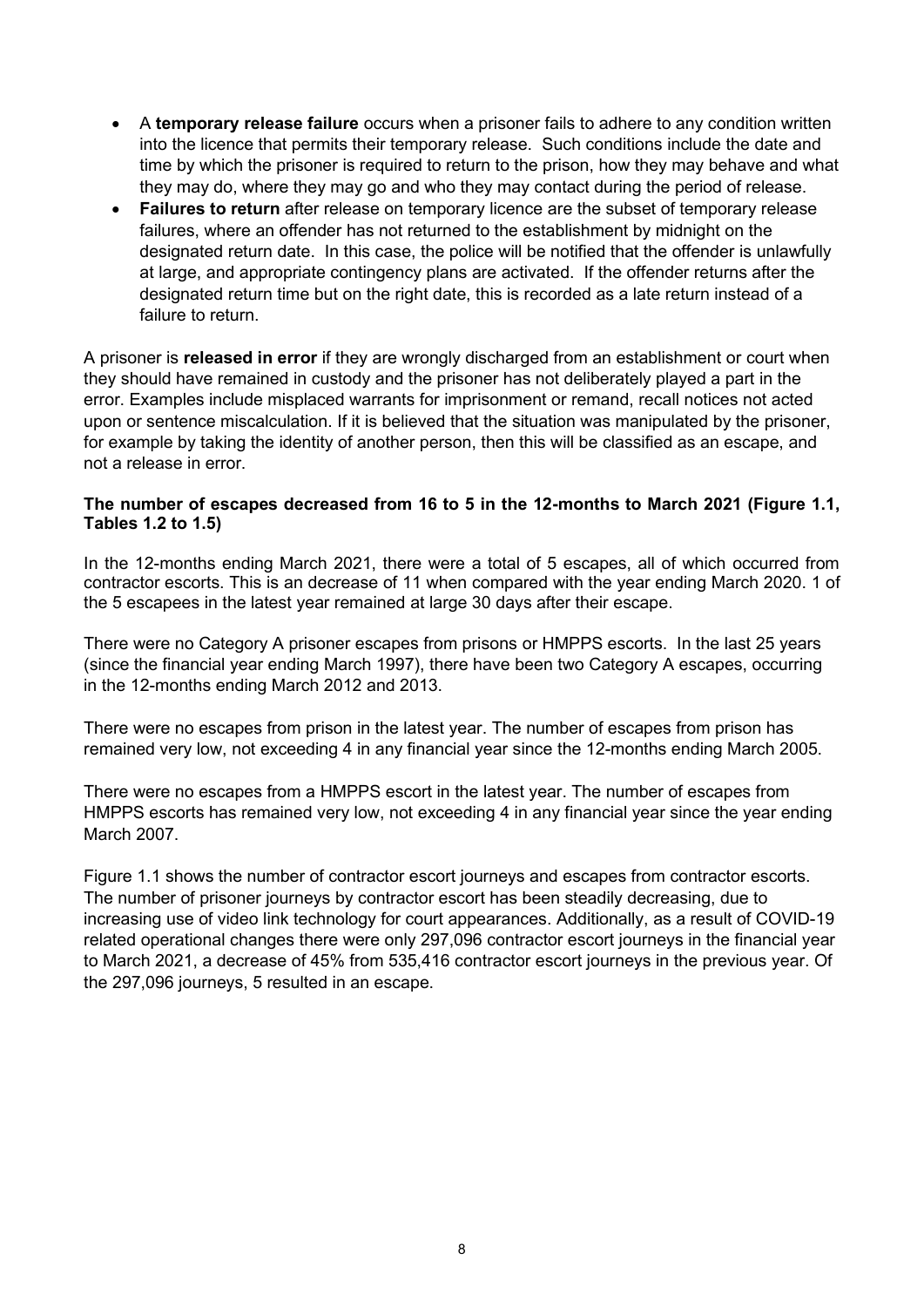

### **Figure 1.1: Contractor escort journeys and escapes from contractor escorts, the 12-months ending March 2013 to the 12-months ending March 2021 (Source: Table 1.9)**

# **The number of absconds decreased in the 12-months to March 2021, when compared with the previous year (Tables 1.11 to 1.12)**

There were 101 absconds in the year ending March 2021, a decrease of 29% from 143 absconds in the previous year. The number of absconds has remained relatively stable over the last 5 years, following a steady decrease from 361 absconds in the 12-months ending March 2009.

Of those who absconded in the 12-months to March 2021, 34 were still at large after 30 days. The percentage of prisoners who were still at large after 30 days decreased from 42% in the previous year to 34% in the latest year.

Most abscond incidents in the 12-months to March 2021 were for prisoners whose main offence was violence against the person (33%) or theft offences (27%).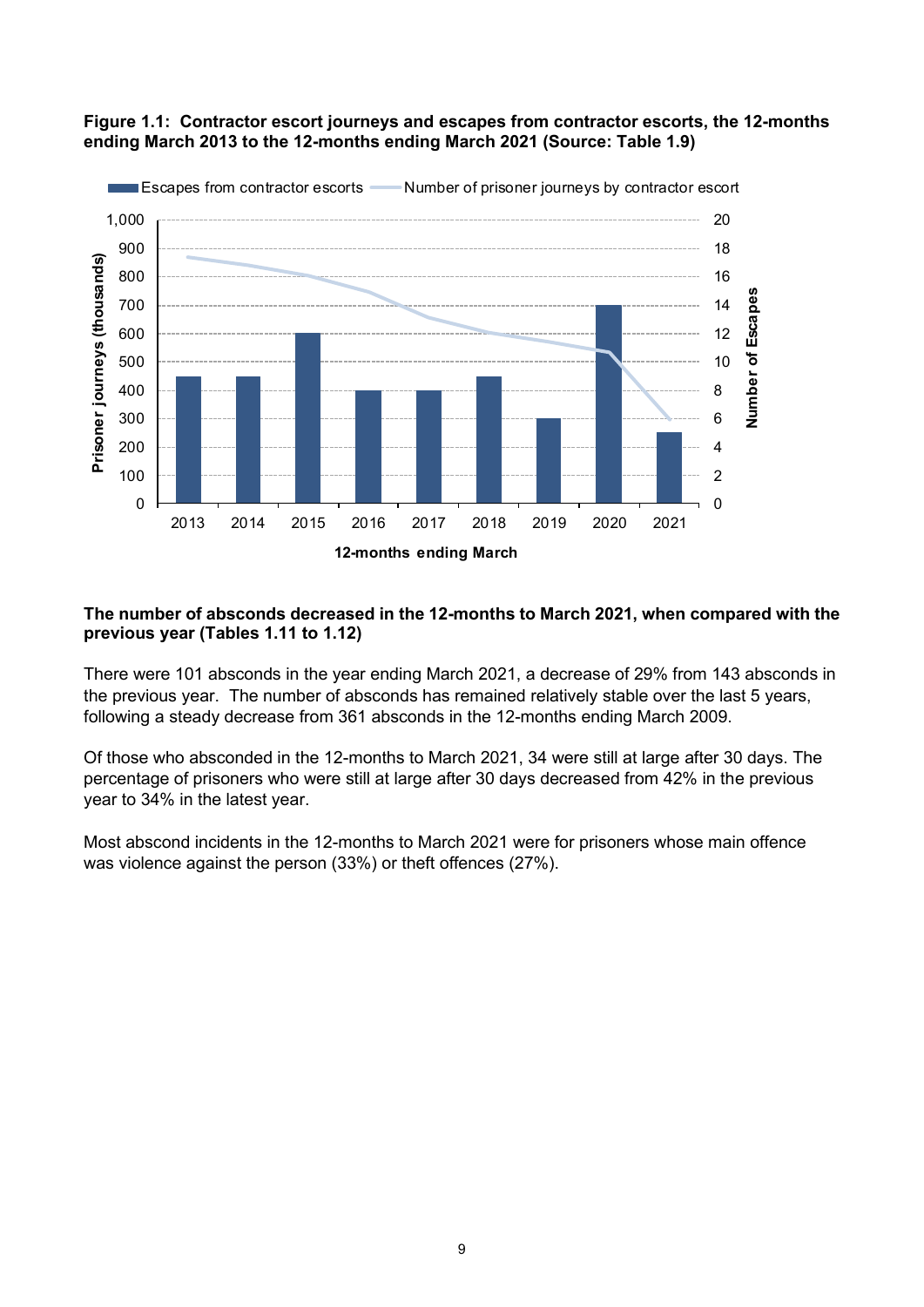

## **Figure 1.2: Absconds, the 12-months ending March 2009 to the 12-months ending March 2021 (Source: Table 1.11)**

### **Failures to return from release on temporary licence (ROTL) decreased to 11 from 60 in the previous 12-month period (Figure 1.3, Tables 1.13 to 1.15)**

In the year ending March 2021, there were 114,856 incidents of ROTL, a decrease of 74% from 438,117 incidents in the previous year. Of those 114,856 incidents of ROTL, 87 resulted in temporary release failures, where prisoners who have been released on temporary licence fail to fulfil all of the conditions of their release. This was an 87% decrease from 686 temporary release failures in the year ending March 2020. In March 2020, most ROTL was suspended, except for key workers and compassionate releases, as part of a range of measures to help to limit the transmission of Covid-19 across prisons.

Of the 87 temporary release failures, 11 were failures to return, resulting in prisoners being unlawfully at large, which represented 13% of temporary release failures. This was a decrease of 49 incidents from 60 failures to return in the year ending March 2020, which represented a smaller proportion of temporary release failures (9%).

Of the 11 failures to return in the year ending March 2021, 4 prisoners were still at large after 30 days.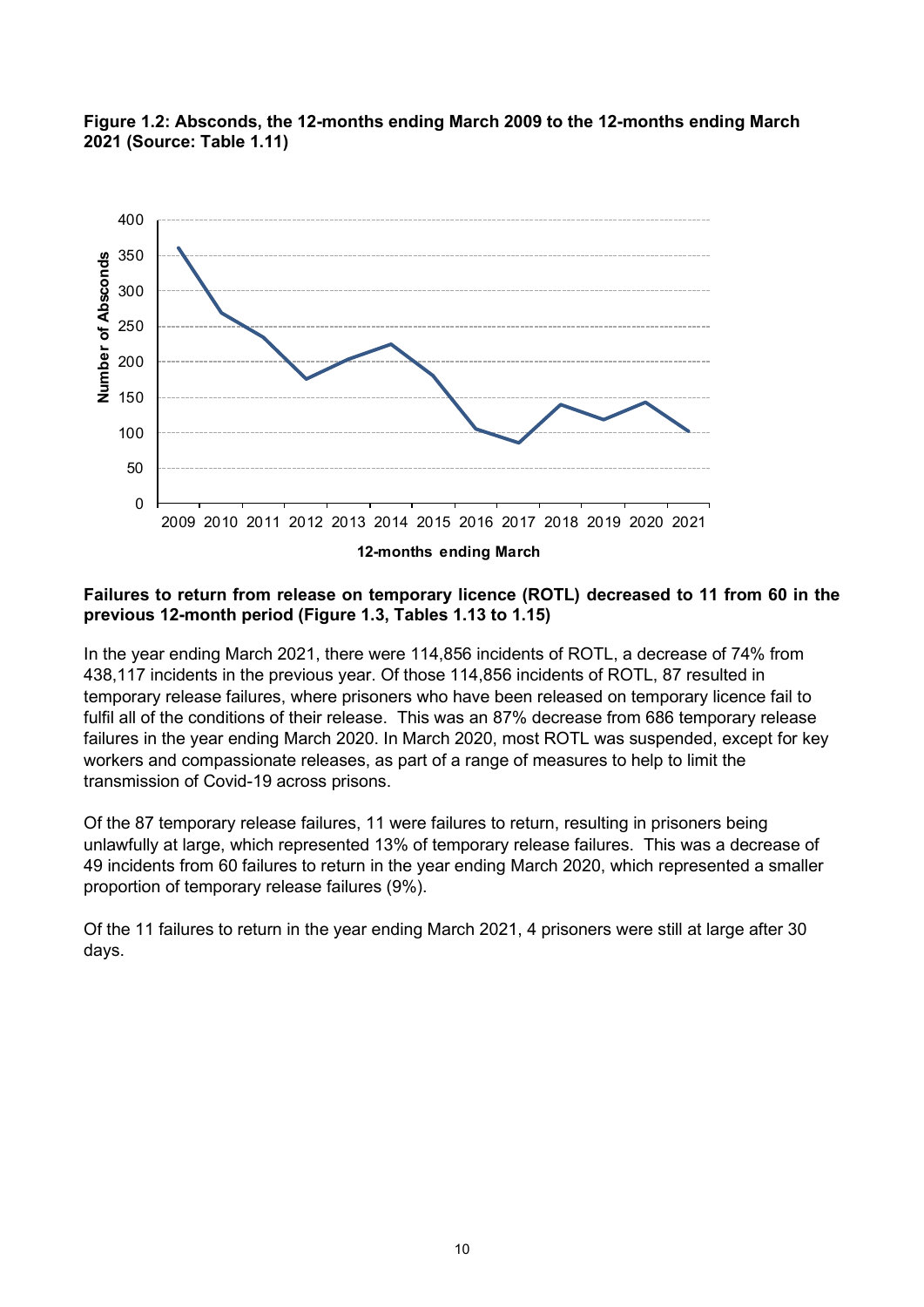



#### 12-months ending March

Figure 1.3 shows that while the number of prisoners who fail to return from ROTL generally mirrors the trend for all temporary release failures, they account for a decreasing proportion of all failures, falling from 52% (211 out of 405) in financial year 2011/12 to 13% (11 out of 87) in the 2020/21 financial year.

Most failure to return incidents<sup>3</sup> in the year ending March 2021 were for prisoners whose main offence was violence against the person (36%), theft offences (27%) or robbery (18%).

Between 2013 and 2015 a series of changes were made to tighten ROTL policy, with the result that incidences of release fell dramatically. In 2019, the MOJ issued a new ROTL policy framework, which aimed to allow prison governors to consider ROTL earlier and more frequently because of its resettlement benefits. A large-scale MOJ study published in 2018 showed that increased use of ROTL in suitable cases was associated with a small but statistically significant reduction in reoffending.

These policy changes are reflected in both incidences of release and failure. The number of incidences of release on temporary licence was 333,286 in the calendar year 2015, rising to 436,531 in the calendar year 2019 and dropping to 184,465 in the calendar year 2020. The proportion of releases completed successfully without failure remains well over 99%<sup>4</sup>.

<sup>4</sup> Data on the number of incidences of temporary release and individuals released, and the number of failures are reported within the Offender Management Statistics Quarterly bulletin: [www.gov.uk/government/collections/offender-management-statistics-quarterly](http://www.gov.uk/government/collections/offender-management-statistics-quarterly)

<sup>3</sup> More detail is provided in Tables 1.13 to 1.15.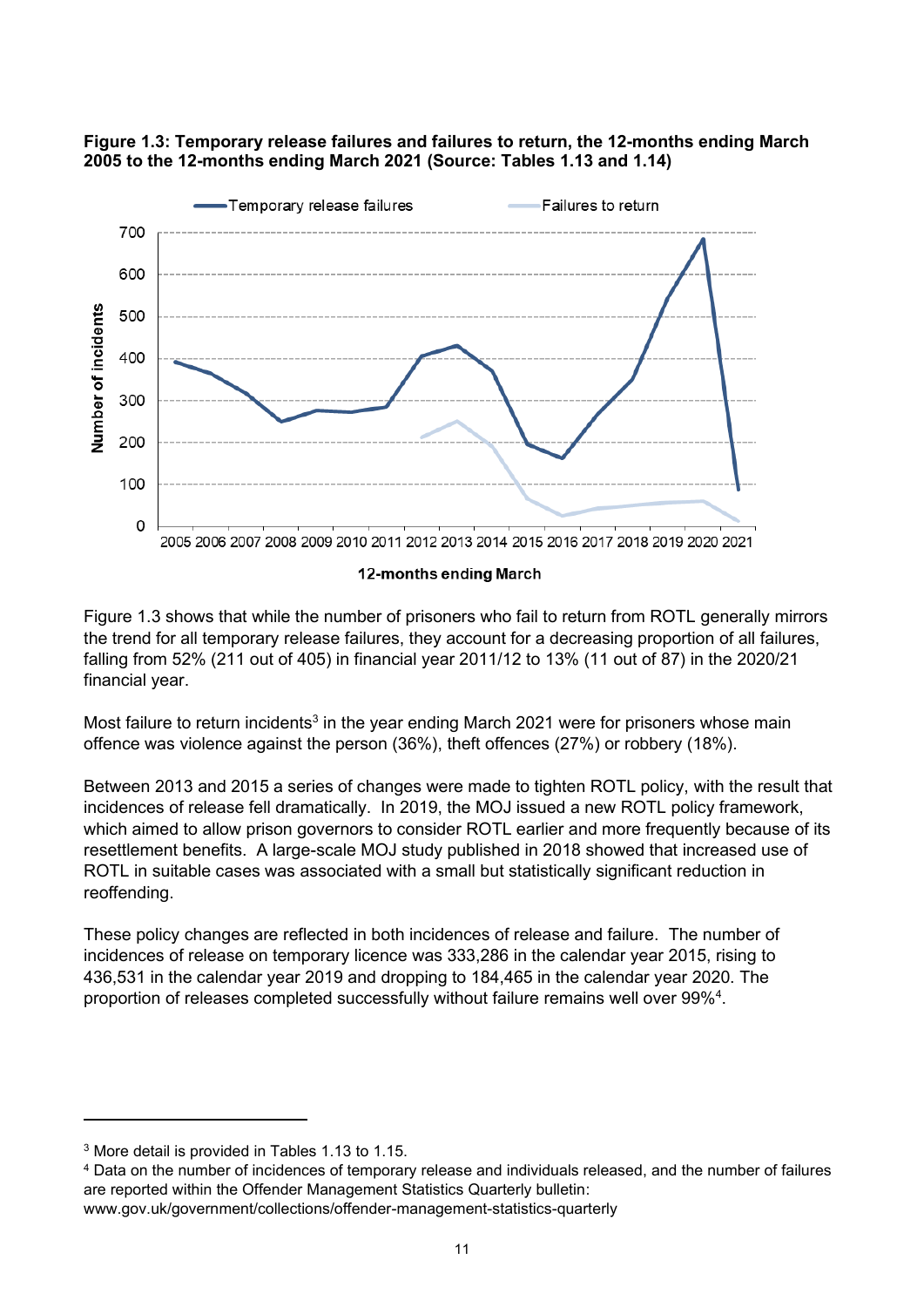## **The number of releases in error fell in the 12-months to March 2021 (Tables 1.16 and 1.17)**

In the 12-months to March 2021, 46 prisoners were released in error. This is an 8% decrease from 50 the previous year, and a 36% decrease from a peak of 72 in the year ending March 2017.

In the year to March 2021, 42 releases in error occurred from prison establishments, while 4 were released in error at the courts. Releases in error from establishments could also be a result of errors by the court.

Due to the relatively low numbers, year-on-year changes should be interpreted with caution. The number of releases in error should be compared with the total number of releases in the same time period<sup>5</sup>.

<sup>5</sup> [www.gov.uk/government/collections/offender-management-statistics-quarterly](https://www.gov.uk/government/collections/offender-management-statistics-quarterly)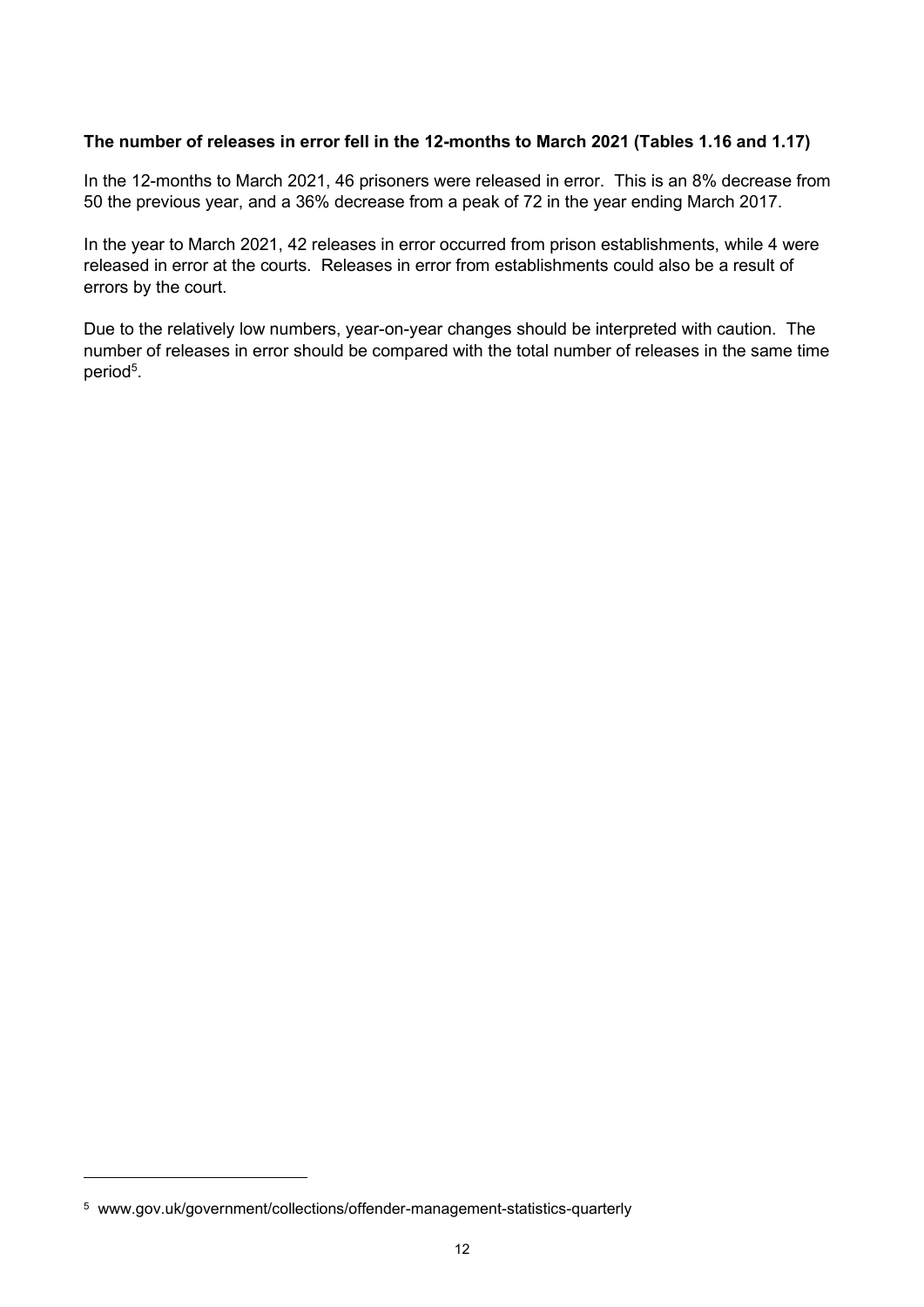# <span id="page-12-0"></span>**2. Prison Crowding**

#### **The average<sup>6</sup> prison population fell by 5% compared with last year**

In the year to March 2021, the average prison population in England and Wales was 79,043, compared with 83,130 in the previous year; a drop of 5%.

#### **The crowding rate decreased to 20.2%**

In the 12-months to March 2021, the crowding rate at establishments across England and Wales was 20.2%, down from 22.5% in the previous 12-month period.

#### **Crowding rates were highest in Male Local prisons**

Crowding rates have continued to be the highest in Male Local prisons. The rate was 45.6% for the latest 12-month period.

Crowding is measured as the number of prisoners who, at unlock on the last day of the month, are held in a cell, cubicle or room where the number of occupants exceeds the uncrowded capacity of the cell, cubicle or room. This includes the number of prisoners held two to a single cell, three prisoners in a cell designed for two and any prisoners held crowded in larger cells or dormitories<sup>7</sup>.

The level of crowding for each prison is set by senior operational managers in HMPPS in agreeing the operational capacity<sup>8</sup> of each establishment. In the 12-months to March 2021, Useable Operational Capacity of the estate has been the sum of all establishments' operational capacity less a set figure for the "operating margin". This figure was set at 2,000 places during April and 3000 places between May and March. The "operating margin" allows for the fact that prisoners are managed separately by sex, risk category and conviction status and that the population will not exactly match the distribution of places available across the country. The increase to operational capacity was to enable the requirement to manage prisoners separately in response to Covid-19. No prison will be expected to operate at a level of crowding beyond that agreed by a senior operational manager.

Crowding levels have been affected throughout the 12-months to March 2021 by Covid-19, which has resulted in a decrease in the total prison population and deployment of infection control measures, as a result, the total number of prisoners held in crowded conditions has reduced.

#### **The crowding rate for public prisons is lower than the "all prisons" crowding rate (Figure 2.1, Tables 2.2, 2.3 and 2.4)**

In the 12-months to March 2021, the average population in prison was 79,043, down by 5% from the previous year when the population was 83,130. In the year to March 2021, 15,941 prisoners were held in crowded accommodation conditions, which represents a crowding rate of 20.2%<sup>9</sup>. This compares with 18,672 (22.5% crowding rate) in the previous year and is the lowest rate since 2001 at 18.2%.

<sup>&</sup>lt;sup>6</sup> The average prison population is based on the number of months each prison is open the reference financial year. The annual national total is the average of each monthly total.

 $<sup>7</sup>$  For example, if 12 prisoners occupy a dormitory with an uncrowded capacity of 10, then the 12 prisoners are</sup> counted as crowded.

<sup>&</sup>lt;sup>8</sup> The operational capacity of a prison is the total number of prisoners that an establishment can hold, taking into account control, security and the proper operation of the planned regime.

<sup>&</sup>lt;sup>9</sup> Expressed as a proportion of the total prison population.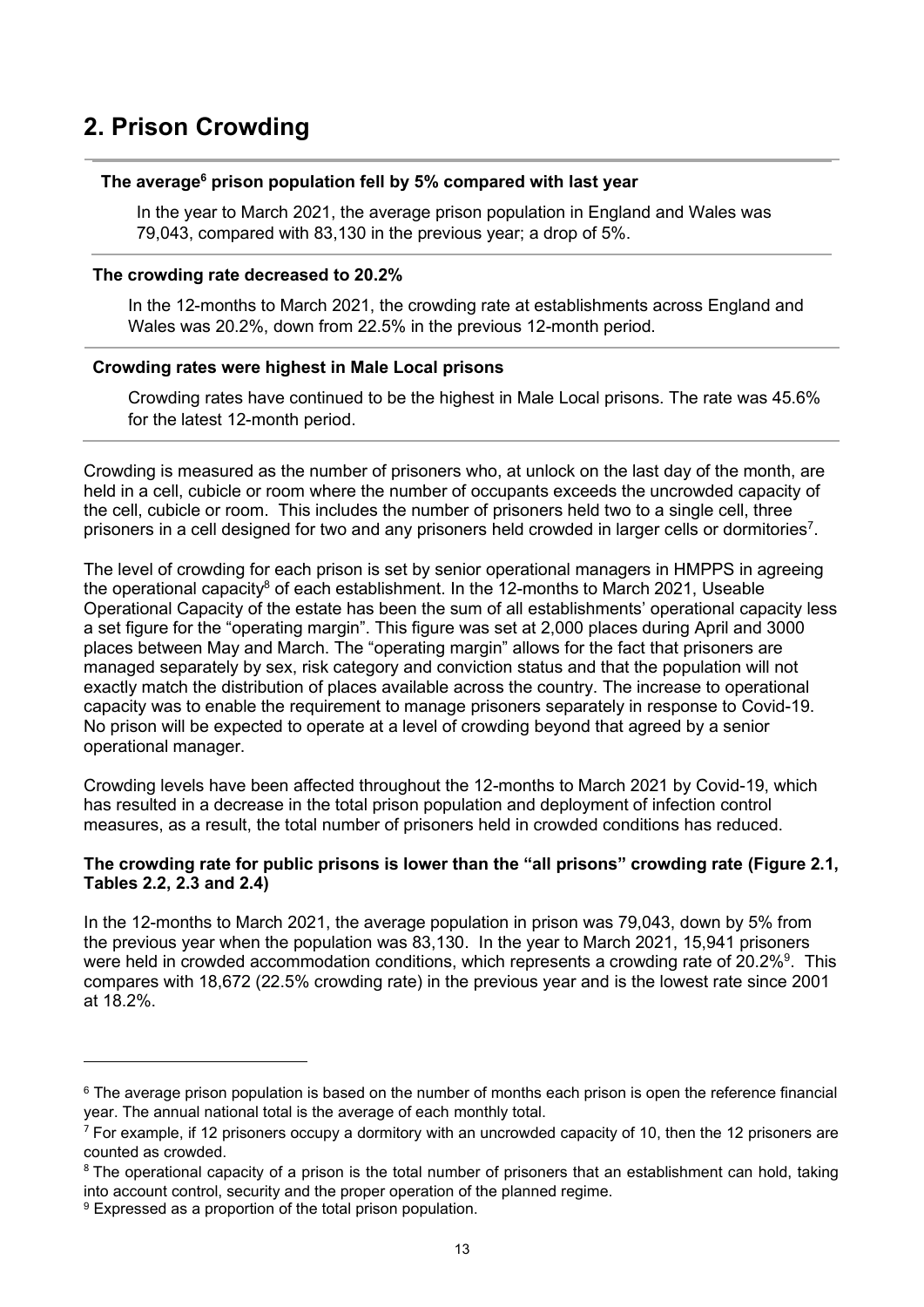The crowding rate in public prisons was 18.8% in the year to March 2021, compared with 21.5% in the previous year. In privately managed prisons, the crowding rate in the latest year was 26.3%, a fall from 27.0% in the previous year.

Of all prisoners held in crowded conditions, the vast majority were held in doubled<sup>10</sup> accommodation. This year, 98% of prisoners in crowded conditions were held in doubled accommodation (15,589 prisoners). The doubled crowding rate, as a proportion of the total prison population, was 19.7% in the current reporting year. This is a decrease from the 21.8% figure of the previous year.

#### **Figure 2.1: Percentage of prisoners held in crowded conditions across Public and Privatelymanaged Prisons in England and Wales, 12-months ending March 2008 to 12-months ending March 2021 (Source: Table 2.2)**



#### **12-months ending March**

# **The highest crowding rates are in Male Local prisons<sup>11</sup> (Figure 2.2, Table 2.5)**

Rates of crowding vary by prison function<sup>12</sup>, and in the 12-months to March 2021, levels were highest in Male Local prisons; where  $45.6\%$  (11,687) prisoners<sup>13</sup> were held in crowded accommodation.

In Male Category C prisons<sup>14</sup>, the crowding rate was 11.6% in the latest year. The crowding rate in Female Local prisons was 8.2% in the year to March 2021.

<sup>&</sup>lt;sup>10</sup> Doubled accommodation is defined as two prisoners being held in a cell designed for one prisoner.

<sup>&</sup>lt;sup>11</sup> Crowding is not evenly dispersed across the prison estate; it is particularly concentrated in male local prisons, which are those that serve the courts of a specific area and which predominantly hold remand and short sentenced prisoners.

 $12$  Prison function is determined using the 2019/20 financial year list of functions.

 $13$  Expressed as a proportion of the total prison population in Male Local prisons, which was 26,880 in the latest financial year. The total prison population across all estates in England and Wales was 79,043. <sup>14</sup> Crowding is less in Category B and C prisons as many of these are training prisons where activities are

targeted at reducing re-offending by providing constructive regimes which address offending behaviour and improve opportunities on release.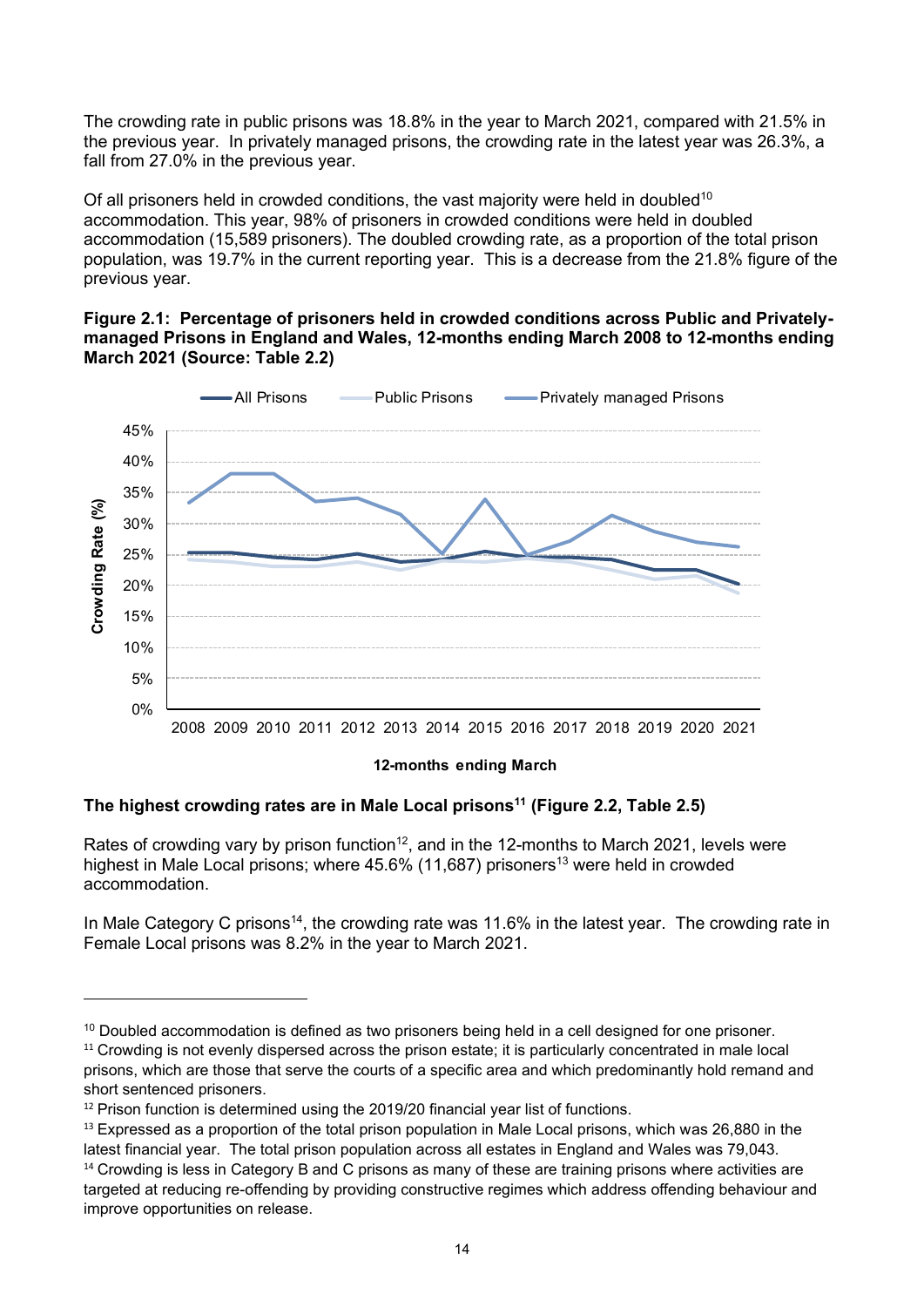

**Figure 2.2: Crowding rate in prisons by prison function, England and Wales, 12-months ending March 2021 (Source: Table 2.5)**

**Prison Function**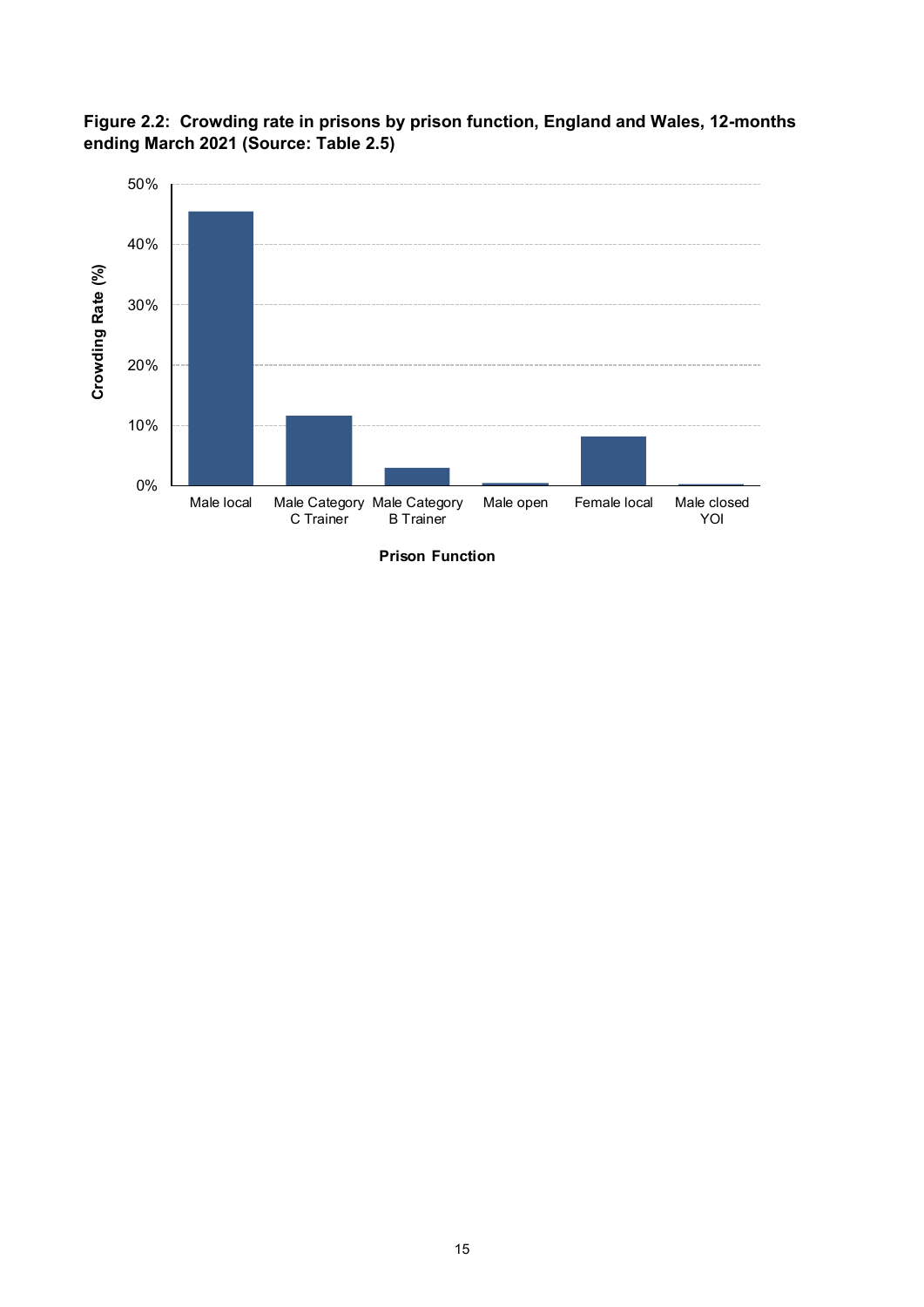# <span id="page-15-0"></span>**3. Foreign National Offender Referrals**

#### **91.2% of Foreign National Offenders were referred within 10 working days**

91.2% (5,659) of the 6,206 total referrals of Foreign National Offenders made to the Home Office were made within 10 working days; meeting the 90% target.

#### **The total number of referrals of Foreign National Offenders decreased by 22.3%**

In the 12-months to March 2021, 6,206 referrals were made to the Home Office, this is a decrease of 22.3% when compared with the same period last year, when the number was 7,989.

Prisons are required to refer Foreign National Offenders (FNOs) to Home Office Immigration Enforcement within 10 working days of receiving a custodial sentence. If release is due within one calendar month, the referral must be made immediately. This is to ensure FNOs receive due consideration for deportation/removal by the Home Office before their release.

# **The referral rate within ten working days met the 90% Home Office target (Table 3.1)**

From April 2020 to March 2021<sup>15</sup>, 6,206 Foreign National Offenders were referred to the Home Office. The number of referrals decreased by 22.3% compared with last year, when the number of referrals was 7,989. This year, 91.2% (5,659) of referrals were received within 10 working days; meeting the Home Office target referral rate of 90%.

# **Figure 3.1: Number of and proportion of referrals received within 10 working days and in more than 10 working days, 12-months ending March 2017 to 12-months ending March 2021 (Source: Table 3.1)**



Number and percentage of referrals not received or received in more than 10 working days Number and percentage of referrals received within 10 working days

 $15$  Changes to the metric were introduced in 2019; to include prisoners without a specific nationality (e.g. blank or Stateless) and prisoners registered as Irish.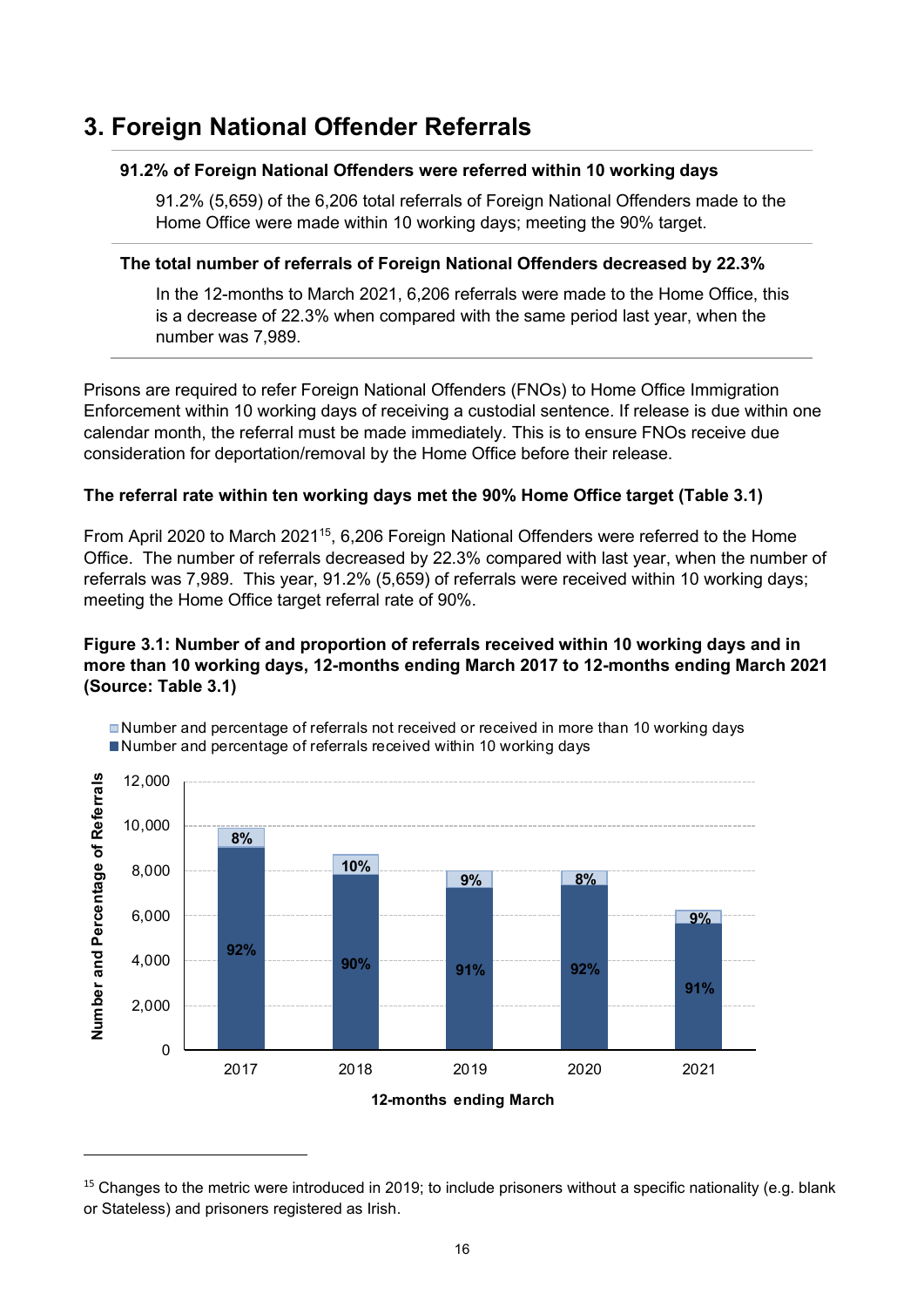# <span id="page-16-0"></span>**4. Prisoners Working in Custody**

Information relating to prisoners working in custody will not be published with this edition of the HMPPS Annual Digest 2020/21.

Due to operational changes by the prison in response to the Covid-19 pandemic the quality of data available for prisoners working in custody was too poor and incomplete to publish. We plan to include prisoners working in custody data for 2021/22 in the next version of the HMPPS Annual Digest as usual.

The latest available information on prisoners working in custody up to the 12-months ending March 2020 is available at: https://www.gov.uk/government/statistics/hmpps-annual-digest-april-2019-tomarch-2020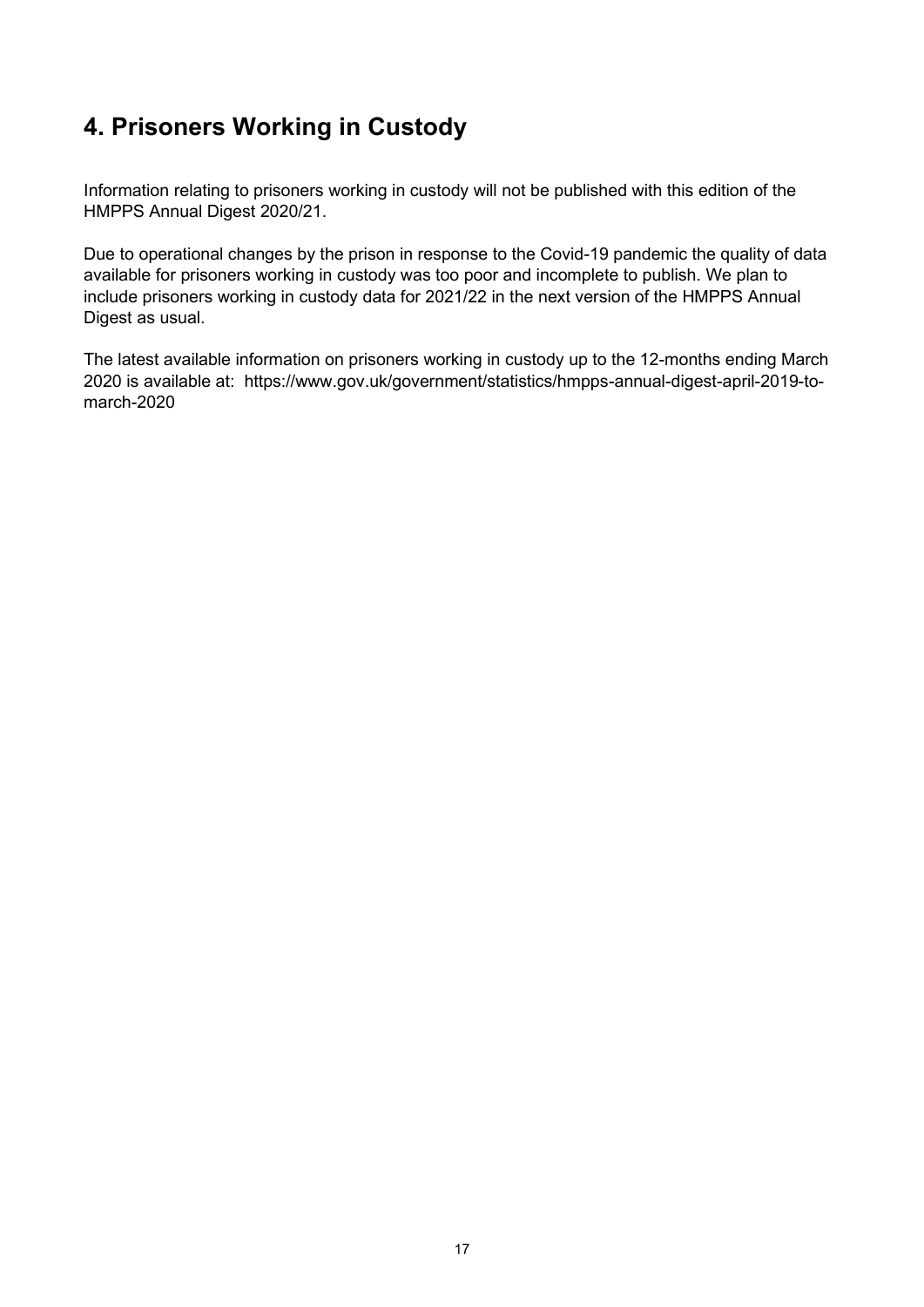# <span id="page-17-0"></span>**5. Prisoners Earnings subject to the Prisoners' Earnings Act 1996**

## **In the 12-months to March 2021, a net<sup>16</sup> sum of £6.3 million was earned before the Prisoners' Earnings Act (PEA) levy was applied.**

During the 12-months ending March 2021, a total of £6.3 million was earned before the Prisoners' Earnings Act levy was applied. This is a decrease of 45% compared with the same period last year, when £11.5 million was earned.

### **In the 12-months to March 2021, an average of 445 active prisoners were working in custody and subject to the PEA**

In the 12-months ending March 2021, an average of 445 prisoners worked each month and were subject to the PEA. This represents a decrease of 5% on the previous year, when the number was 811 per month.

### **A total of £0.9 million was raised through the Prisoners' Earnings Act levy**

An average of £166 per prisoner per month was raised through the levy; totalling £0.9 million raised for the year ending March 2021. Net earnings amounted to £1,022 per prisoner per month after the levy was applied.

The Prisoners' Earnings Act (PEA) commenced on 26 September 2011. It enables prison governors to impose a levy of up to and including 40% on net wages over £20 per week for prisoners who have been assessed as being of low risk of absconding or re-offending and allowed to work outside of the prison on temporary licence, in order to prepare for their eventual release. Monies raised from the levy are sent to Victim Support, an independent charity in England and Wales that provides specialist practical and emotional support to victims and witnesses of crime.

For much of the past 12-months, most release on temporary Licence (ROTL) has been suspended, except for key workers and compassionate releases, as part of a range of measures to help to limit the transmission of Covid-19 across prisons. This is reflected in both the number of prisoners working outside of prisons and the amount raised under the levy.

#### **Total net earnings and monies raised through the levy continues to rise (Table 5.1)**

In the year to March 2021, prisoners' net earnings under the Prisoners' Earnings Act (1996) amounted to £6.3 million, with £0.9 million raised through the levy. Net earnings before the levy decreased by 45% (£5.2 million) from the previous year. This in part is due to the suspension of some ROTL cases.

Prisoners earned an average of £1,188 per month before the levy in the 12-months ending March 2021, up from £1,178 earned in the previous year.

<sup>&</sup>lt;sup>16</sup> Net earnings are those after tax, national insurance, any court ordered payments or child maintenance payments.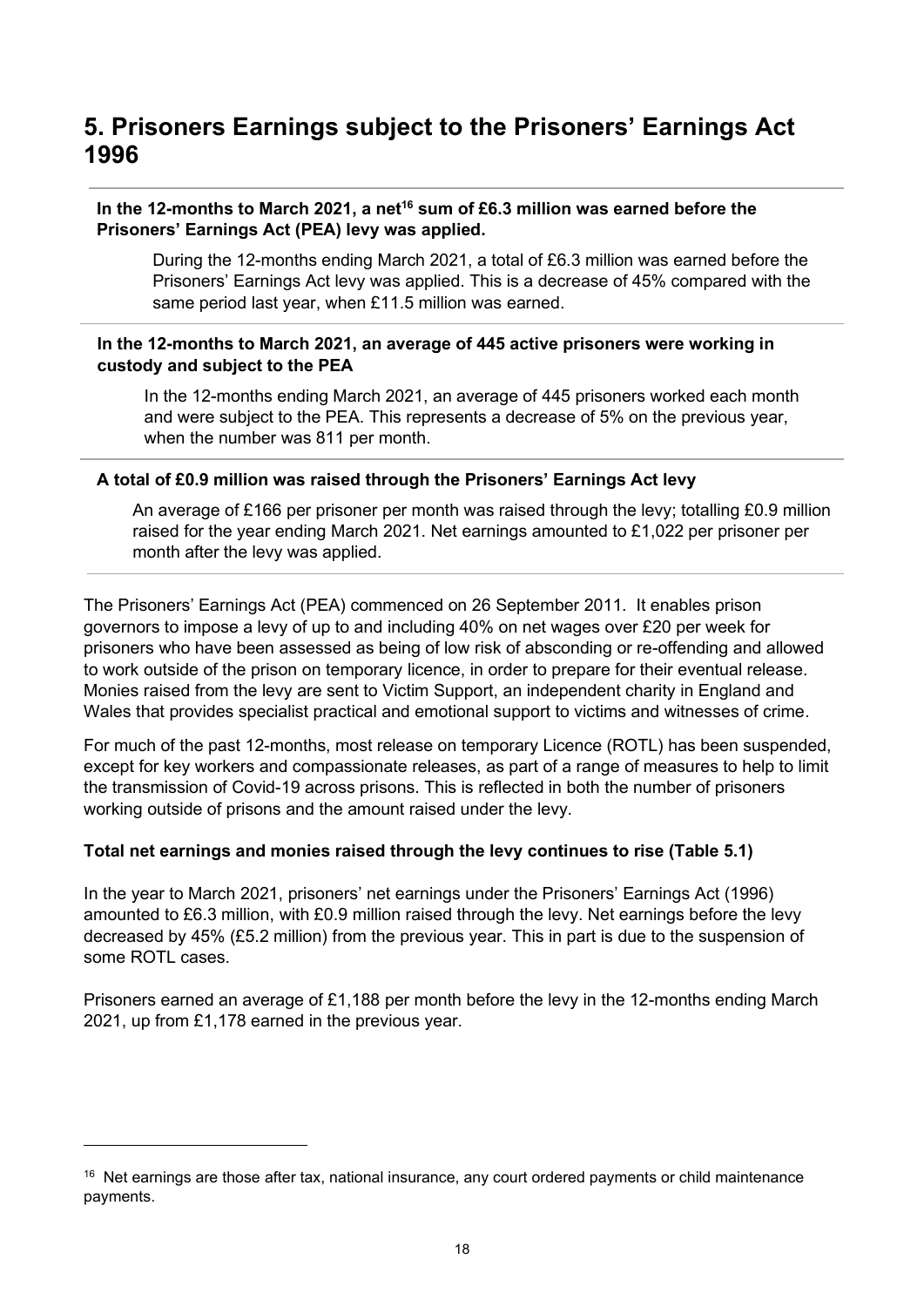#### **Average net earnings per prisoner per month after the levy increased, but the average amount raised for the levy per prisoner per month fell (Figure 2.1, Table 5.2)**

After the levy deduction through the Prisoners' Earnings Act (1996), prisoners earned an average of £1,022 per month in the 12-months ending March 2021; a decrease in earnings of £66 on average per prisoner, per month compared with the same period in the previous reporting year (when average earnings totalled £956 per prisoner).

Through the levy deduction, £166 per prisoner per month was raised on average for the levy. The amount raised decreased by £56 per month for each prisoner in the latest year compared with the year ending March 2020, when an average of £222 was raised per prisoner per month through the Prisoners' Earnings Act levy. In the 12-months to March 2021, the average number of active prisoners per month was 445, a decrease of 45% from last year when the number was 811.

#### **Figure 5.1: Average net prisoner earnings after Prisoners' Earnings Act levy deduction, and average raised through the levy per prisoner per month, the 6-months ending March 2012 to the 12-months ending March 2021 (Source: Table 5.2)**



**12-months ending March**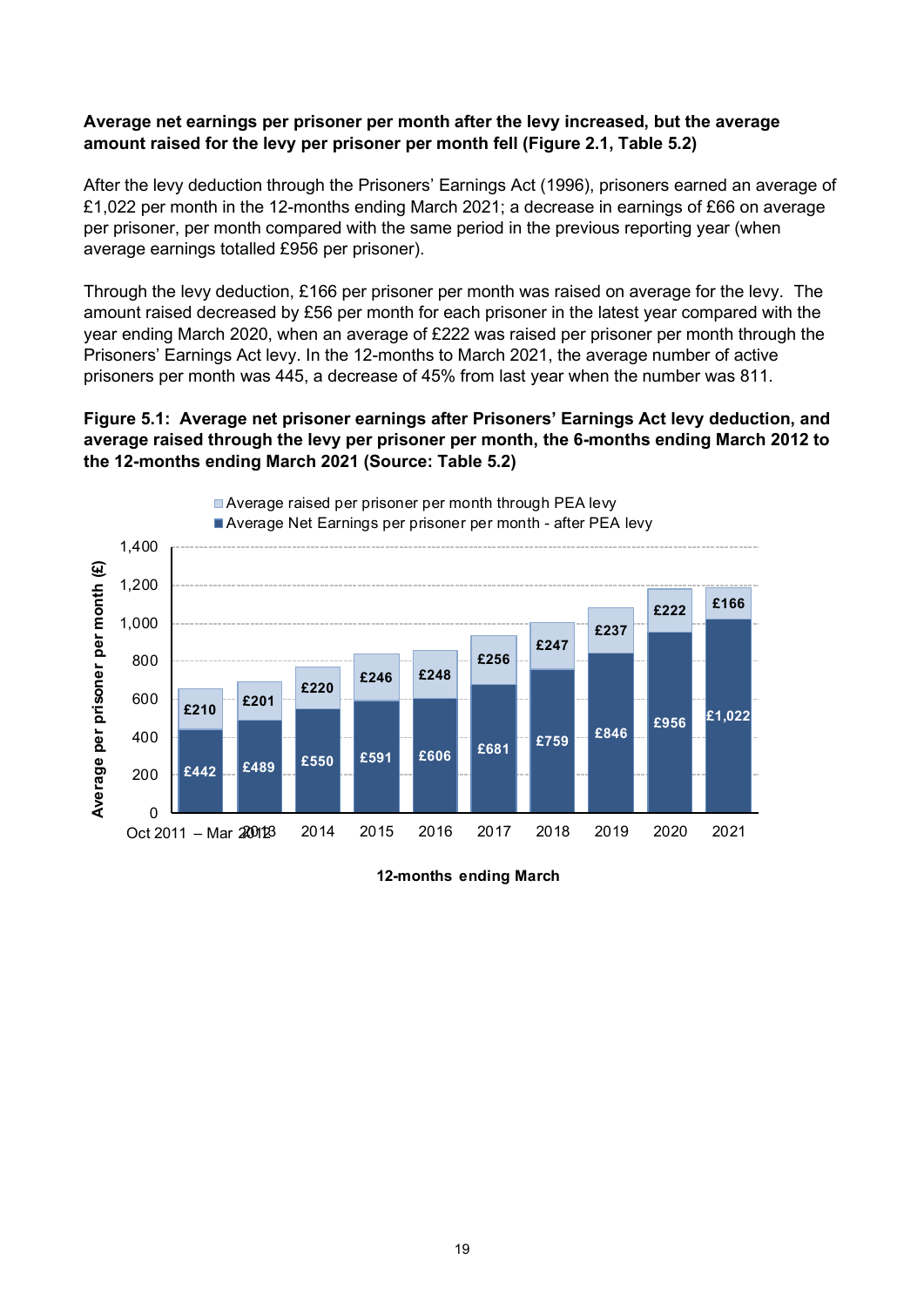# <span id="page-19-0"></span>**6. Accredited Programmes**

### **The number of starts for Accredited Programmes in custody fell**

In the 12-months to March 2021, there were 744 Accredited Programme starts, an 87% decrease when compared with the previous 12-month period.

# **The number of completions<sup>17</sup> for Accredited Programmes in custody fell**

In the 12-months to March 2021, 833 accredited programmes were completed by offenders, representing an 84% fall compared with the previous 12-month period.

Accreditation is a system for ensuring that treatment programmes offered to offenders, which aim to reduce reoffending, have a proper theoretical basis, and are designed in accordance with the 'What Works' literature.

HMPPS commissions a range of accredited programmes<sup>18</sup>; varying in length, complexity and mode of delivery. Programmes have been developed to target the particular risks and needs for different types of offending behaviour. To achieve accreditation, programmes must be assessed to make sure they are targeting the right people, focusing on the right things, and being delivered in a way that is most likely to reduce reoffending. All HMPPS-commissioned accredited programmes are subject to quality assurance processes to ensure programme integrity is maintained and developed.

# **Changes to the delivery of Accredited Programmes**<sup>19</sup> **in custody has resulted in a fall in volumes for starts and completions (Figures 6.1 and 6.2, Tables 6.1 to 6.3)**

In the year to March 2021, the number of starts decreased by 87% and completions fell by 84% compared with the same period in 2020. Since 2010, volumes of starts and completions have fallen due to changes in Accredited programme delivery in custody. The COVID-19 pandemic significantly impacted on the delivery of accredited programmes in custody. Delivery was mostly paused in March 2020 and where delivery was able to resume under safe systems of work and infection control, it was significantly curtailed to one-to-one or small group delivery. This impacted on the numbers able to progress. Priority was given to completing for those whose programmes were paused during 2019/20, hence more completions than starts in this reporting period.

Accredited programme delivery in custody has changed significantly since 2010. New programmes have been introduced: Building Better Relationships (BBR), Healthy Sex Programme (HSP), Resolve, Horizon; with Kaizen introduced in 2017. Kaizen and Horizon have replaced all of the delivery of Core and Extended Sex Offender Treatment Programmes in custody. This transition to newer programmes accounted for some of the decrease in sex offender treatment programmes.

<sup>&</sup>lt;sup>17</sup> Total volumes over the financial year for starts and completions will not necessarily match. This is because an offender who completed in the current financial year might have started the programme in previous years. <sup>18</sup> A complete list of accredited programmes for offenders in custody can be found at:

https://assets.publishing.service.gov.uk/government/uploads/system/uploads/attachment\_data/file/883024/des criptions-accredited-programmes.pdf

<sup>19</sup> In this publication, programmes are grouped into one of six categories: Domestic Violence, Extremism, General Offending, Sexual Offending, Substance Misuse or Violence. For monitoring purposes, Offender Behaviour Programmes (OBPs) in custody include domestic violence, violence and general offending completions but exclude sexual offender treatment and substance misuse programmes, which are reported separately.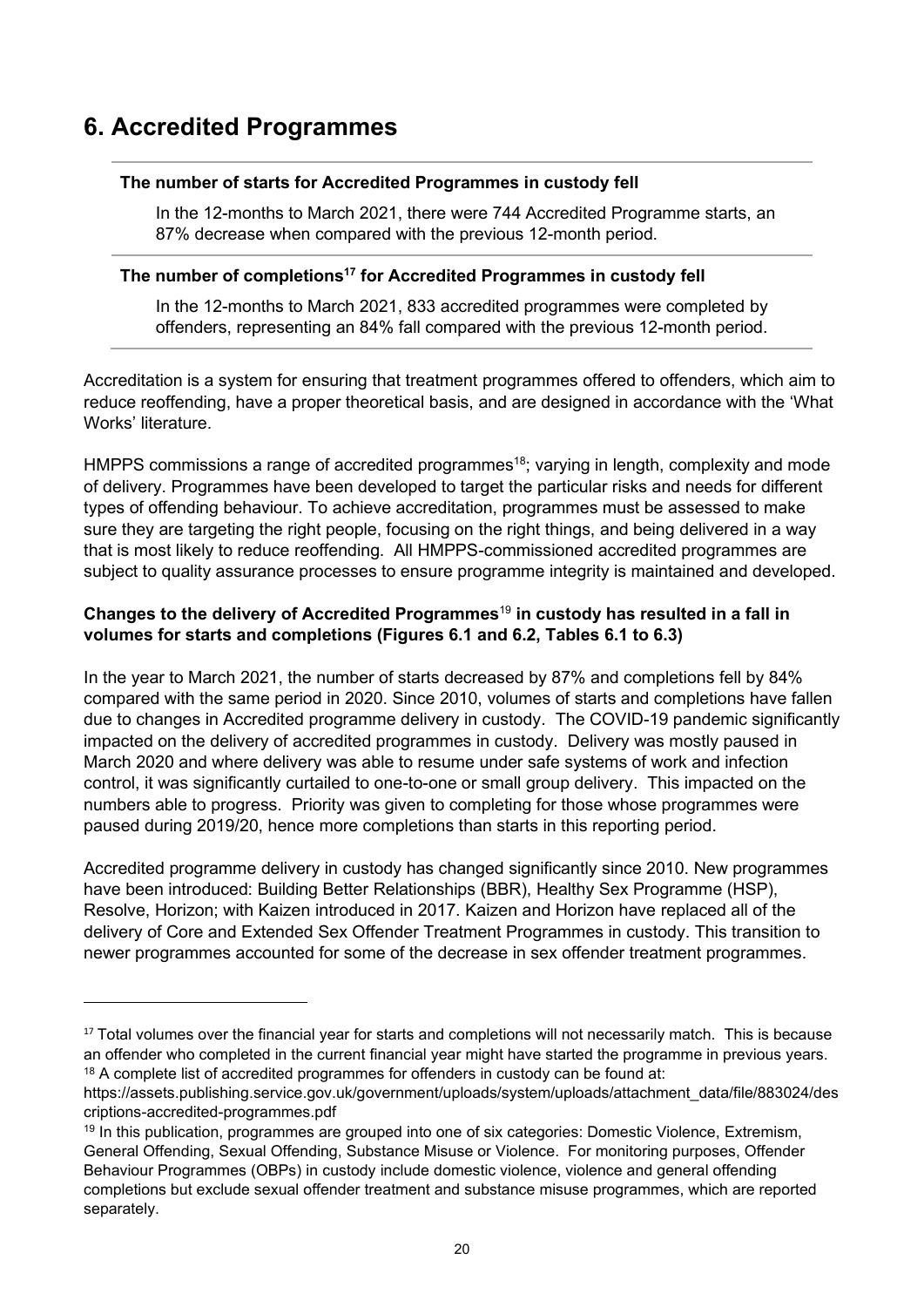The longer-term decrease in Accredited Programme starts and completions has been primarily driven by the change of programme ownership – and responsibility for running substance misuse accredited programmes - from HMPPS to NHS. As of 1 April 2011, local NHS partnerships assumed these responsibilities and have opted to deliver an increasing proportion of substance misuse programmes which are not CSAAP accredited. The large decreases seen reflect the fact that more offenders are completing programmes run by the NHS, rather than HMPPS.

There has also been a reinvestment from shorter, moderate intensity programmes in favour of longer, higher intensity programmes. The number of commissioned completions have therefore decreased despite maintaining investment.

# **Starts20,21 for Accredited Programmes<sup>22</sup> delivered in custody continue to fall (Figure 6.1, Table 6.1)**

Starts in HMPPS-commissioned accredited programmes delivered in custody fell by 87%, when compared with 2020. The decline since 2019/20 is due to the impact on programme delivery brought about by the COVID-19 pandemic. Accredited Programme starts have decreased year on year, since 2010, when the timeseries began.

When looking at programme types, General offending was by far the most common, with 43% of starts from this category. This was followed by sexual offending programmes and Violence programmes, at 27% and 23% respectively. Domestic Violence, Extremism and Substance misuse programmes accounted for a much lower proportion of starts in 2021, at 4%, 2% and 1% respectively.

<sup>&</sup>lt;sup>20</sup> Under exceptional circumstances, offenders in custody can start more than one accredited programme in any financial year. The figures presented in this chapter refer to the number of starts and might not equal the number of offenders who started any given programme during the same financial year.

 $21$  From 23rd March 2020, changes to usual operations of accredited programme delivery were implemented in response to the impact of COVID-19 in prisons. In most cases, no new programme starts occurred from this date and these were scaled down in accordance to local infection control requirements. Delivery began to recovery in mid-2020 as prisons began to commence delivery again however the number of starts remained significantly lower due to only being able to deliver one to one or small group activity.

<sup>&</sup>lt;sup>22</sup> Programmes relating to domestic violence and sexual offending are available for male prisoners only. Certain programmes relating to general offending (KAINOS and New Me Strengths) and violence (Kaizen Violence, Identity Matters and Becoming New Me) are available for male prisoners only.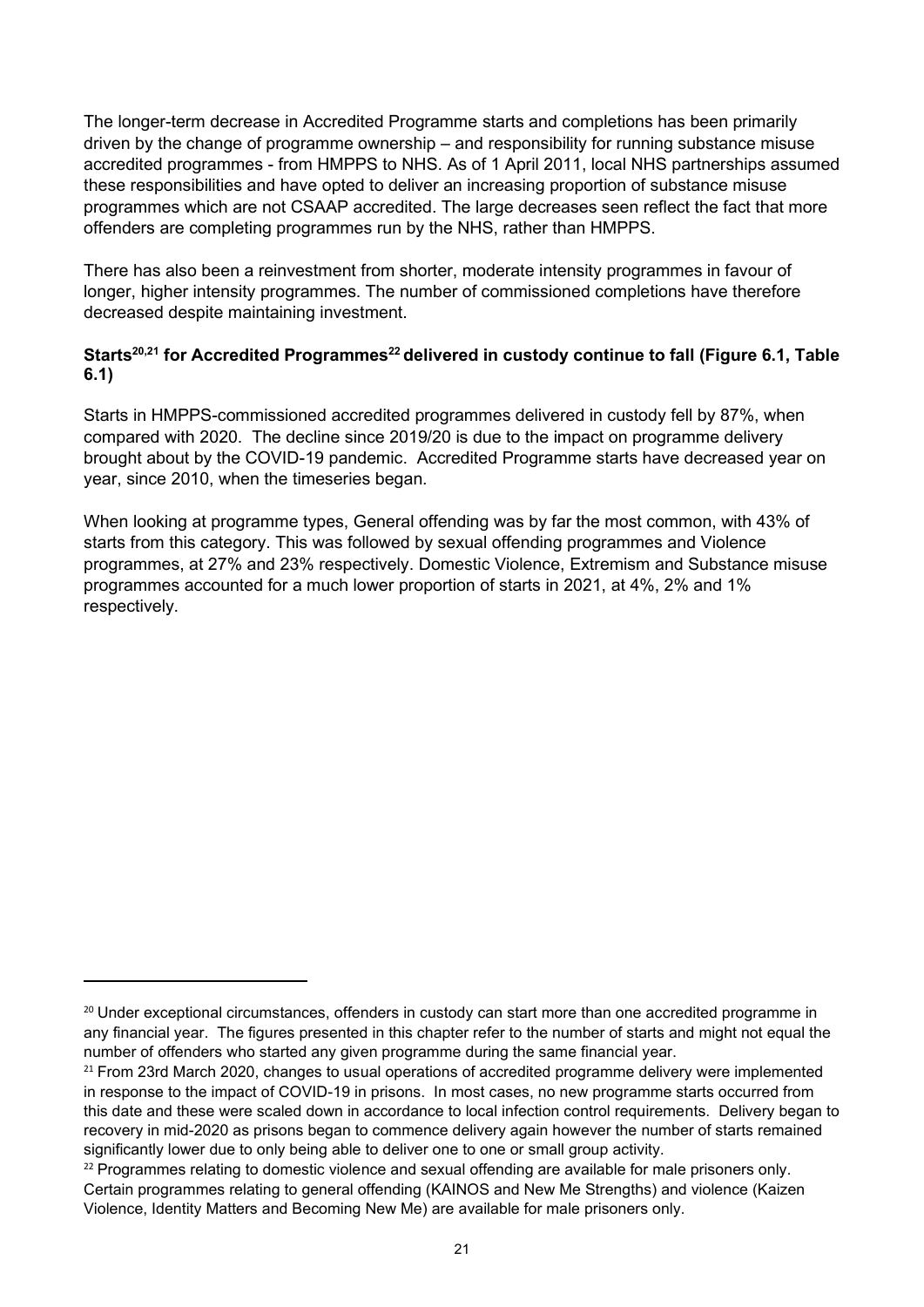

# **Figure 6.1: Number of starts for accredited programmes in custody, 12-months ending March 2010 to 12-months ending March 2021 (Source: Table 6.1)**

#### **Accredited Programmes completed in custody remained stable in the last year (Figure 6.2, Tables 6.2 and 6.3)**

The effects of programme delivery resulting in changes to prison operating regimes during the COVID-19 pandemic meant that there was a sharp fall in the number of completions this year compared with the last. There were 833 completions in the year ending March 2021, down from 5,216 during the same period in 2020; representing a fall of 84%. This follows a period of relative stability with only a 5% decrease in the number of programme completions between the year ending March 2018 and the year ending March 2020.

When looking at types of programme, the most common programme type was General Offending, with 40% of completions in this category, last year this was also the most common programme completion type. The next most common type of programme completion was sexual offending programmes at 31%.

### **Figure 6.2: Number of completions for accredited programmes in custody, 12-months ending March 2010 to 12-months ending March 2021 (Source: Table 6.2)**

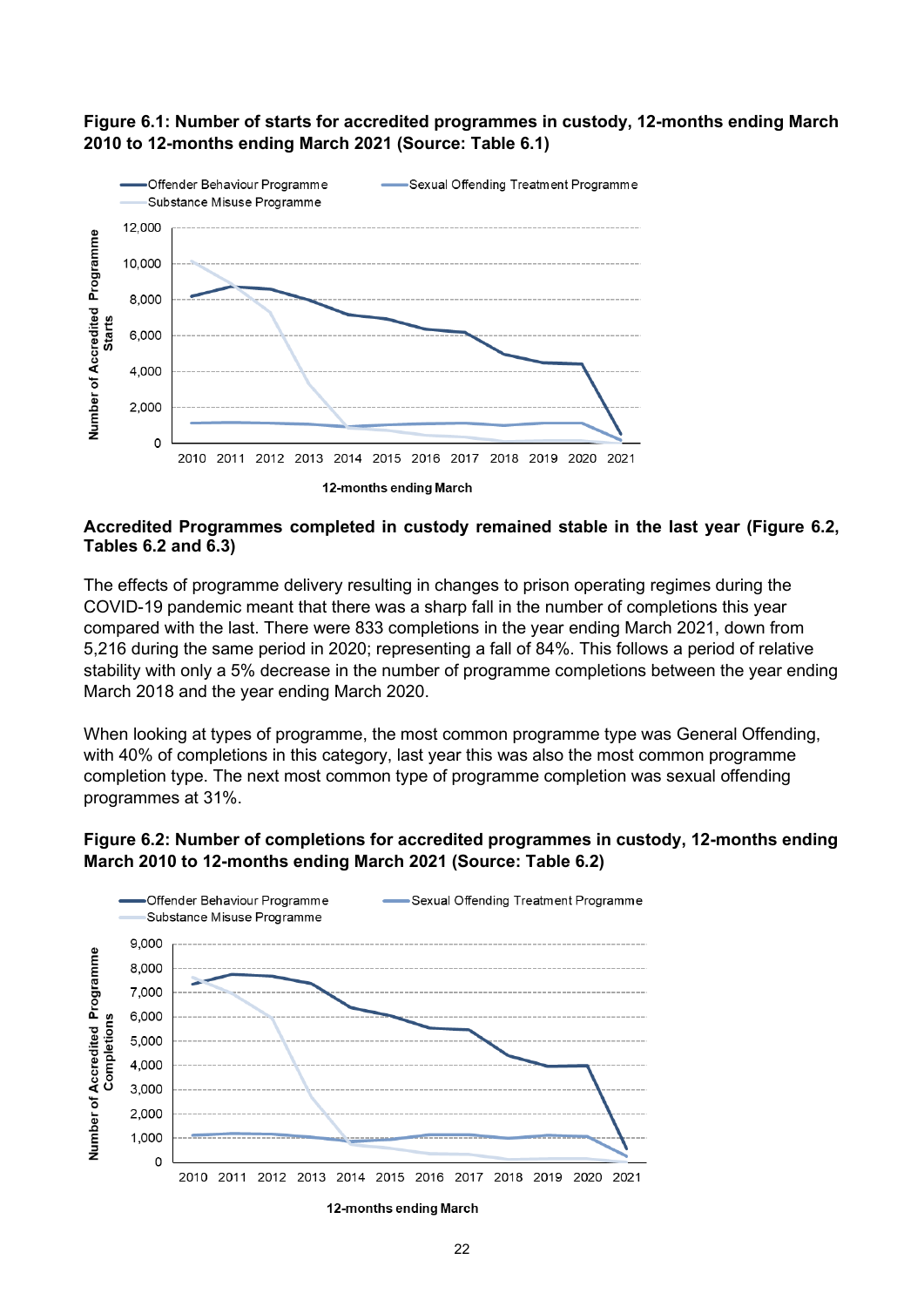# <span id="page-22-0"></span>**7. Random Mandatory Drug Testing**

**In the 12-months to March 2021, there were 4,738 random mandatory drug tests (rMDT) carried out nationally across all types of drugs, of which 606 (12.8%) gave a positive result**

In normal circumstances, as part of HMPPS' comprehensive drug testing regime, a random sample of prisoners (5%, or 10% in prisons with under 400 prisoners) are subject to RMDT each month. This translated to more than 55,000 attempted tests in the year to March 2020, across all prisons. However, as a result of the COVID-19 pandemic, in the latest year testing was suspended across prisons resulting in a significant drop in the number of completed tests throughout 2020-21.

Due to the large reduction in the numbers of tests performed since March 2020 during the pandemic, it is not possible to make meaningful comparisons with the figures for previous years. Drug testing has not been carried out across all prisons over the past year, so we have also not published tables showing prison level breakdowns for the latest year.

Please see Chapter 7 along with the Chapter 7 tables of the HMPPS Annual Digest: April 2019 to March 2020 edition to see more in-depth data on random mandatory drug testing for previous time periods and a more detailed explanation of how RMDT operates. (https://www.gov.uk/government/statistics/hmpps-annual-digest-april-2019-to-march-2020).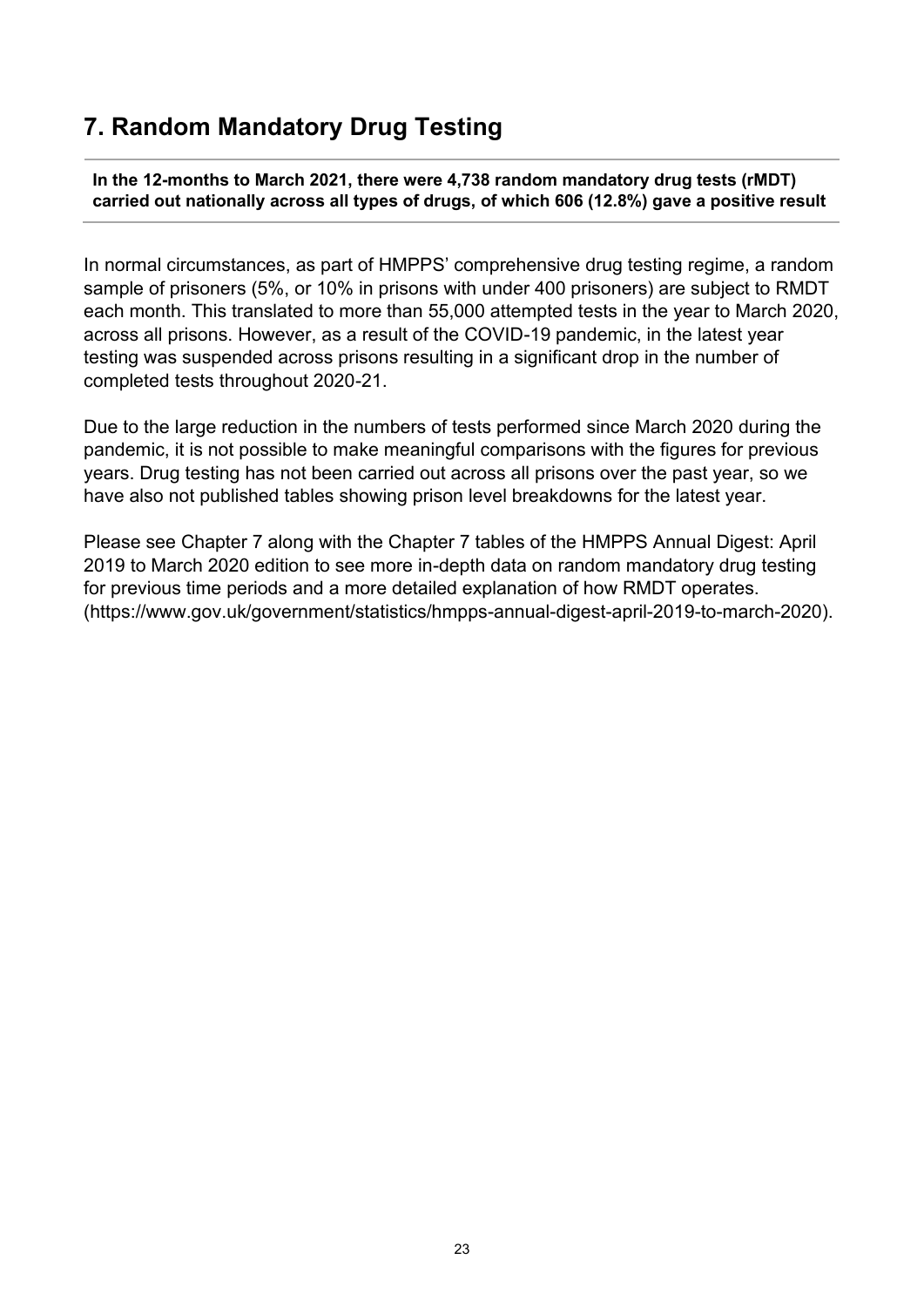# <span id="page-23-0"></span>**8. Protesting Behaviour**

#### **Barricade/prevention of access incidents decreased**

In the 12-months to March 2021, the number of barricade/prevention of access incidents decreased to 1,217, a decrease of 35% compared with the previous 12-month period.

#### **Hostage incidents have decreased and are at the lowest level in the past 10 years**

In the 12-months to March 2021, the number of incidents where prisoners took someone hostage decreased 56% to 38.

#### **Incidents of concerted indiscipline decrease**

In the 12-months to March 2021, the number of incidents of concerted indiscipline decreased by 40% to 159. The number of these incidents which are counted as active, incidents involving aggression or violence, decreased by 61% over the same period to 63 (40% of all concerted indiscipline incidents).

#### **Incidents at height decrease**

In the 12-months to March 2021, the number of incidents at height in prisons decreased by 33% to 4,081.

Prisons use contingency planning to deal with incidents of disorder. The objective of the contingency planning is to ensure incidents are resolved with the minimum risk of harm to staff, prisoners and the public, and that there is a return to normal operations and regime as swiftly as possible*.*

Barricade / prevention of access, hostage, concerted indiscipline and incident at height are all subtypes of protesting behaviour incident. The following is a list of definitions used for these sub-types<sup>23</sup>:

- **Barricades/prevention of access:** Where one or more offenders deny access to any part of a prison, by use of a physical barrier, to those lawfully empowered to have such access.
- **Hostage incidents:** Where one or more persons are, unlawfully, held against their will be one or more individuals (either static or on the move). For the purpose of this metric this excludes unlawful detention by HMPS but does include hostage incidents where collusion was suspected or confirmed.
- **Concerted indiscipline:** An incident where two or more prisoners act together in defiance of a lawful instruction or against the requirements of the regime of the establishment. The act of indiscipline can be either active or passive (e.g. for passive a sit down protest) and the protagonists do not necessarily need to be acting in a common cause.
- **Incidents at height:** An incident at height is defined as any incident that is occurring at a place above or below ground level where a person could be injured if they fell from that place. This category can come in many forms including, but not limited to, prisoners on the netting, climbing up bars or on the roof, or where there is a risk of falling into an opening in a floor or a hole in the ground.

<sup>&</sup>lt;sup>23</sup> The reporting system used for incidents does not enable us to report multiple incident types for the same incident. Where there an incident covers more than one incident category (i.e. hostage and assault) then we expect to have two separate incidents created. Where multiple sub-types of an incident occur during the same incident this would be recorded as a single incident, against the most appropriate sub-type (normally the most serious)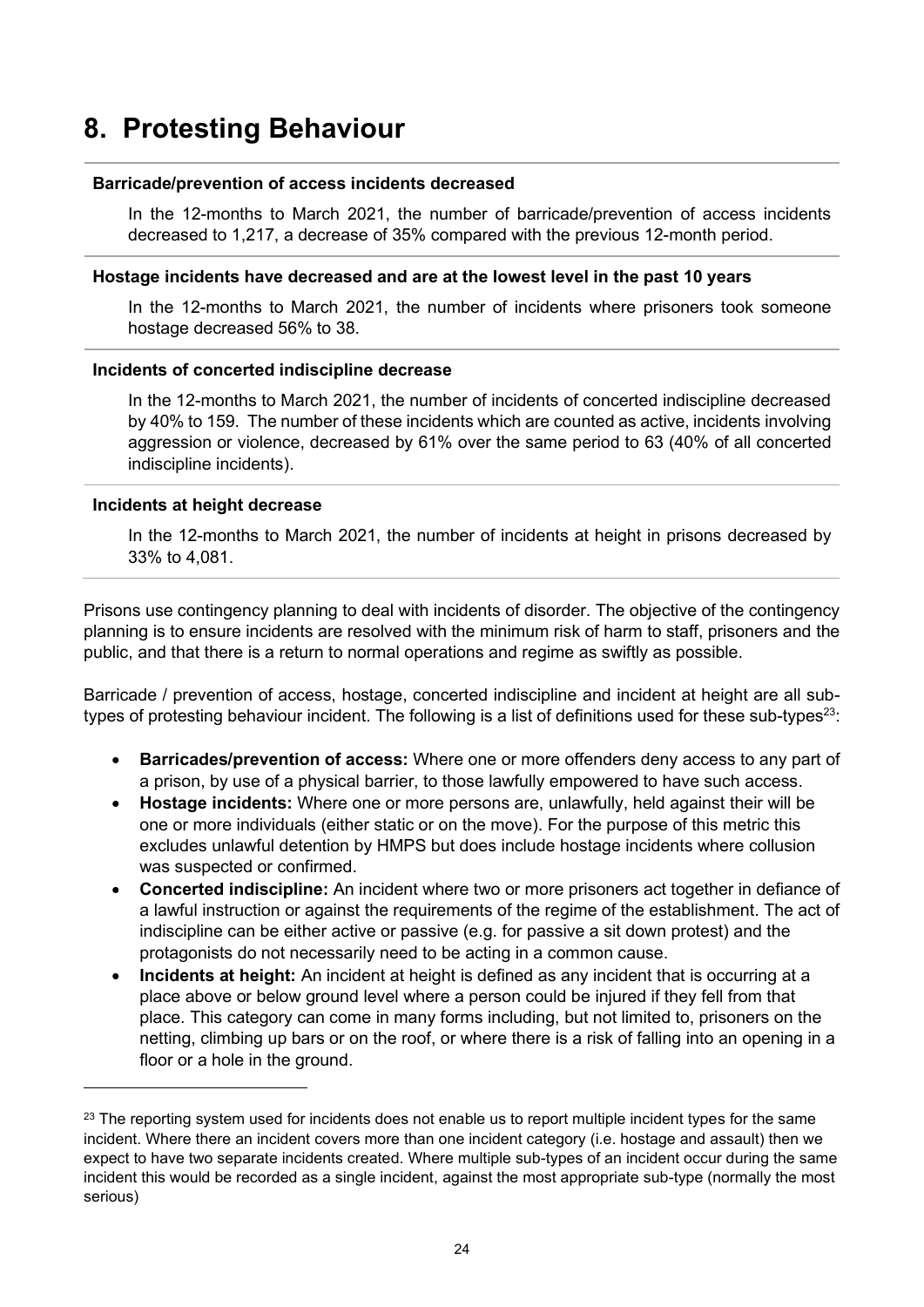Generally, an increase in protest activity (e.g. protesting incidents, complaints about the regime, petitions, etc) will provide an early and strong indication that there has been a shift in prison thinking. HMPPS continuously monitors regime delivery, incident activity, intelligence assessments and complaints to gauge stability tolerances across the Prison estate. Should the position change HMPPS will be able to identify this quickly and use the intelligence to inform incident management strategy moving forward. HMPPS continue to perform regular reviews of their tactical resources to ensure they have sufficient staff available to deploy for incident resolution and have strengthened previous arrangements with the military and police.

# **Incidents at height continue to be the most common form of protesting behaviour (Figure 8.1, Table 8.1)**

In the 12-months to March 2021, the most common type of incidents of protesting behaviour were incidents at height (4,081 incidents), followed by barricades or prevented access (1,217 incidents), concerted indiscipline (159 incidents) and hostages (38 incidents). All types of incidents of protesting behaviour decreased substantially in the 12-months to March 2021 compared to the 12 months to March 2020 due to the impact of restricted regimes prisons put in place in order to safely manage the risks of infection during the Covid-19 pandemic.

# **Figure 8.1: Number of incidents in each category of protesting behaviour, 12-months ending March 2020 to 12-months ending March 2021 (Source: Table 8.1)**



**Protesting behaviour category**

### **The number of incidents of prisoners using barricades or preventing access decreased (Table 8.2)**

There were 1,217 incidents in the 12-months to March 2021, where prisoners used barricades or prevented access. This represents a decrease of 35% from a peak of 1,882 in the previous year. Prior to the latest year, the number of incidents of prisoners using barricades increased each year from the 12-months ending March 2013.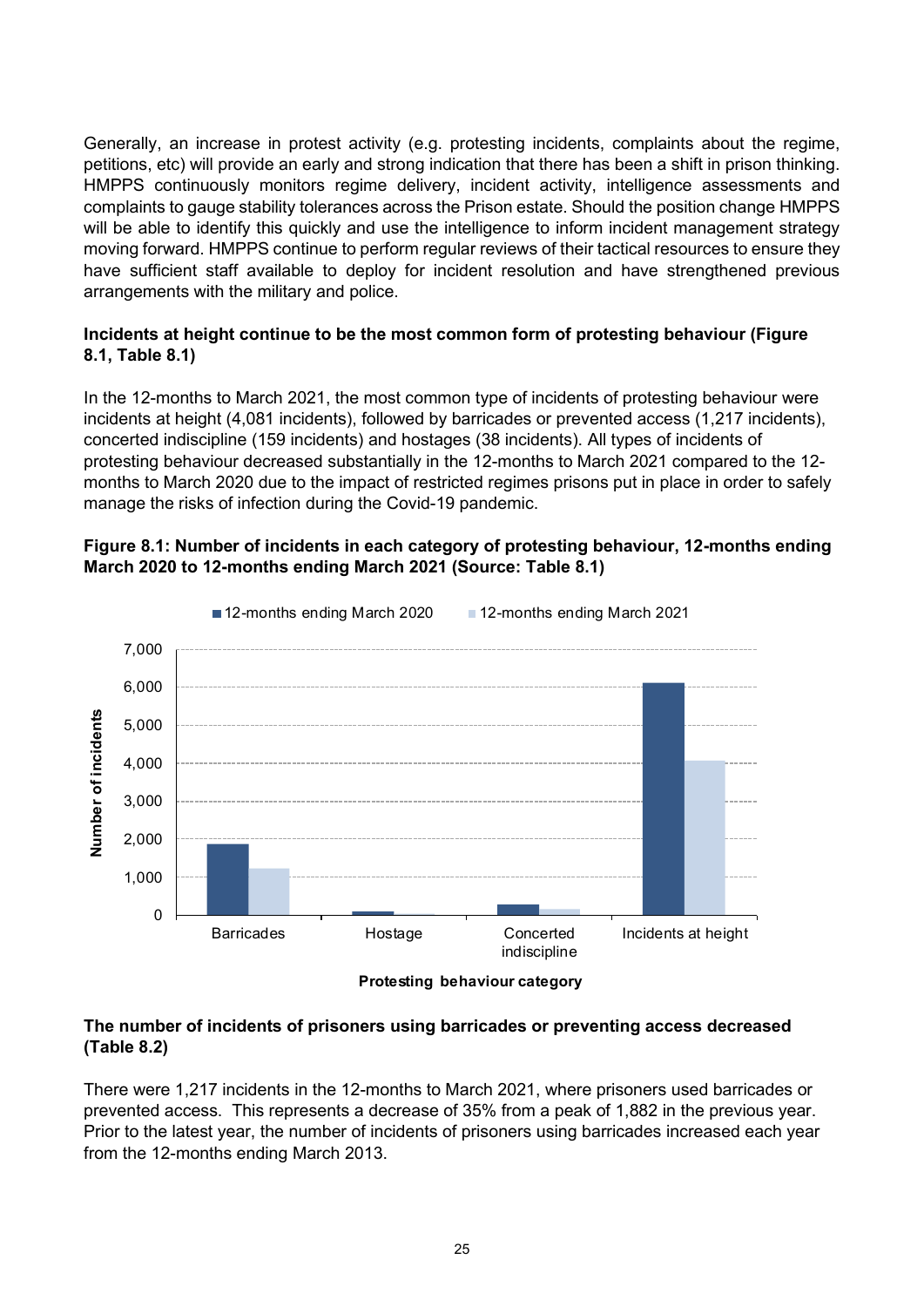#### **The number of hostage incidents has declined (Table 8.3)**

The number of incidents where prisoners took someone hostage in prisons decreased by 56% in the 12-months to March 2021, from 86 incidents in the previous year to 38 incidents in the latest year. The number of hostage incidents gradually increased each year to a peak of 129 in the 12 months to March 2016, and have been decreasing each year since then.

#### **The number of incidents of concerted indiscipline decreased by 40% (Table 8.4)**

The number of incidents of concerted indiscipline decreased by 40%, from 267 incidents in the 12 months to March 2020, to 159 incidents in the 12-months to March 2021.

The number of incidents of concerted indiscipline described as active decreased by 61%, from 162 in the 12-months to March 2020, to 63 incidents in the 12-months to March 2021 (Table 8.5). The proportion of incidents of concerted indiscipline described as active decreased from 61% to 40% in the latest year.

### **The number of incidents at height decreased (Table 8.6)**

The number of incidents at height decreased in the 12-months to March 2021 by 33% to 4,081 incidents, compared with 6,114 in the previous 12-month period. Previously, the number of incidents at height gradually increased each year, peaking in the 12-months to March 2020.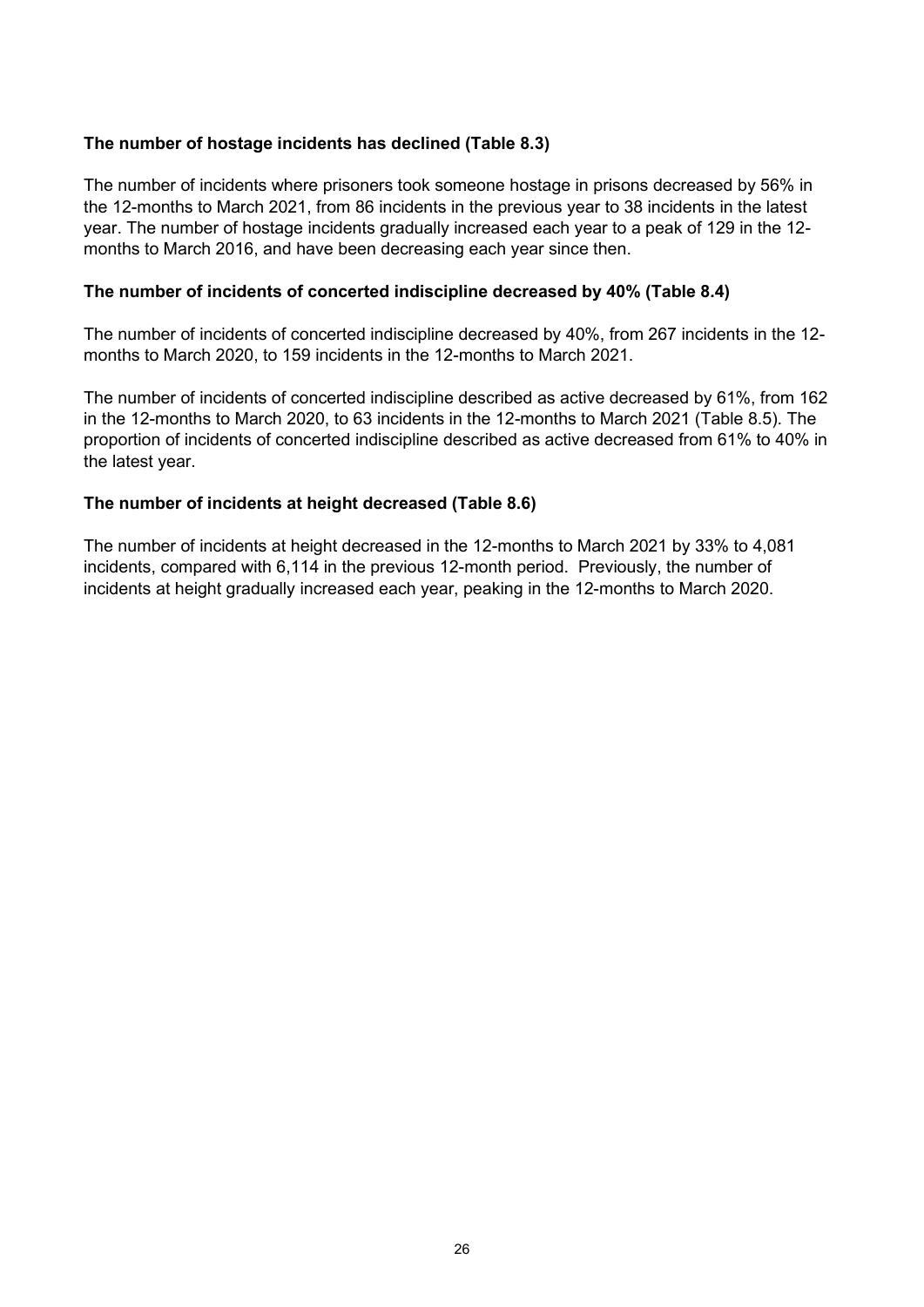# <span id="page-26-0"></span>**9. Finds in Prison**

#### **Number of finds decreased across the majority of categories**

Most categories of finds saw a decrease in the number of incidents in the 12-months to March 2021 compared to the previous 12-month period as a result of the response to the COVID-19 pandemic. The exception is finds involving alcohol which increased from 8,376 to 8,919 in the year ending March 2021, an increase of 6%.

#### **Number of drug finds in prisons decreased**

In the 12-months to March 2021, the number of incidents where drugs were found in prisons decreased to 20,295 from 21,575 in the previous 12-month period, a decrease of 6%.

#### **Number of mobile phone and SIM card finds decreased**

In the 12-months to March 2021, there were 8,793 incidents where mobile phones were found in prisons and 3,991 incidents where SIM cards were found. These are a 25% and 28% decrease respectively, compared with the previous 12-month period.

#### **Number of incidents where weapons were found decreased**

There were 7,178 incidents where weapons were found in the 12-months to March 2021. This is a decrease of 36% compared to the previous year.

#### **Number of tobacco finds decreased**

In the 12-months to March 2021, there were 3,752 incidents where tobacco was found in prisons. This is a decrease of 36% compared to the previous year.

This chapter covers incidents where illicit items have been found in prisons.

It is the priority of HMPPS to ensure prisons are places of safety and reform, including by removing the supply of illicit drugs. Since the publication of the White Paper Prison Safety and Reform in 2016, HMPPS has taken additional steps to disrupt the supply of illicit items, such as drugs, into prisons. For example, in 2018 we announced the rollout of specialist search teams to conduct body, property, cell and area searches across the estate. In April 2019 HMPPS published its National Prison Drug Strategy. One of its key pillars covers how prison staff can restrict the supply of drugs into their prisons.

In August 2019 a £100m investment in prison security was announced. This investment will enhance our ability to detect attempts to bring drugs and mobile phones into prisons by prisoners, visitors and staff, while mobile phone detection and blocking technology stops illicit phones from working in prisons and enables them to be retrieved. HMPPS is also expanding its Counter Corruption Unit and strengthening intelligence-led operations and investigations with law enforcement partners to disrupt organised crime, including the conveyance of drugs and mobile phones, into prisons.

It is important to consider with incidents of finds in prisons, that an increase in numbers may be as a result of more items being found although not necessarily attributable to any one particular security counter-measure, rather than more items being present in prisons.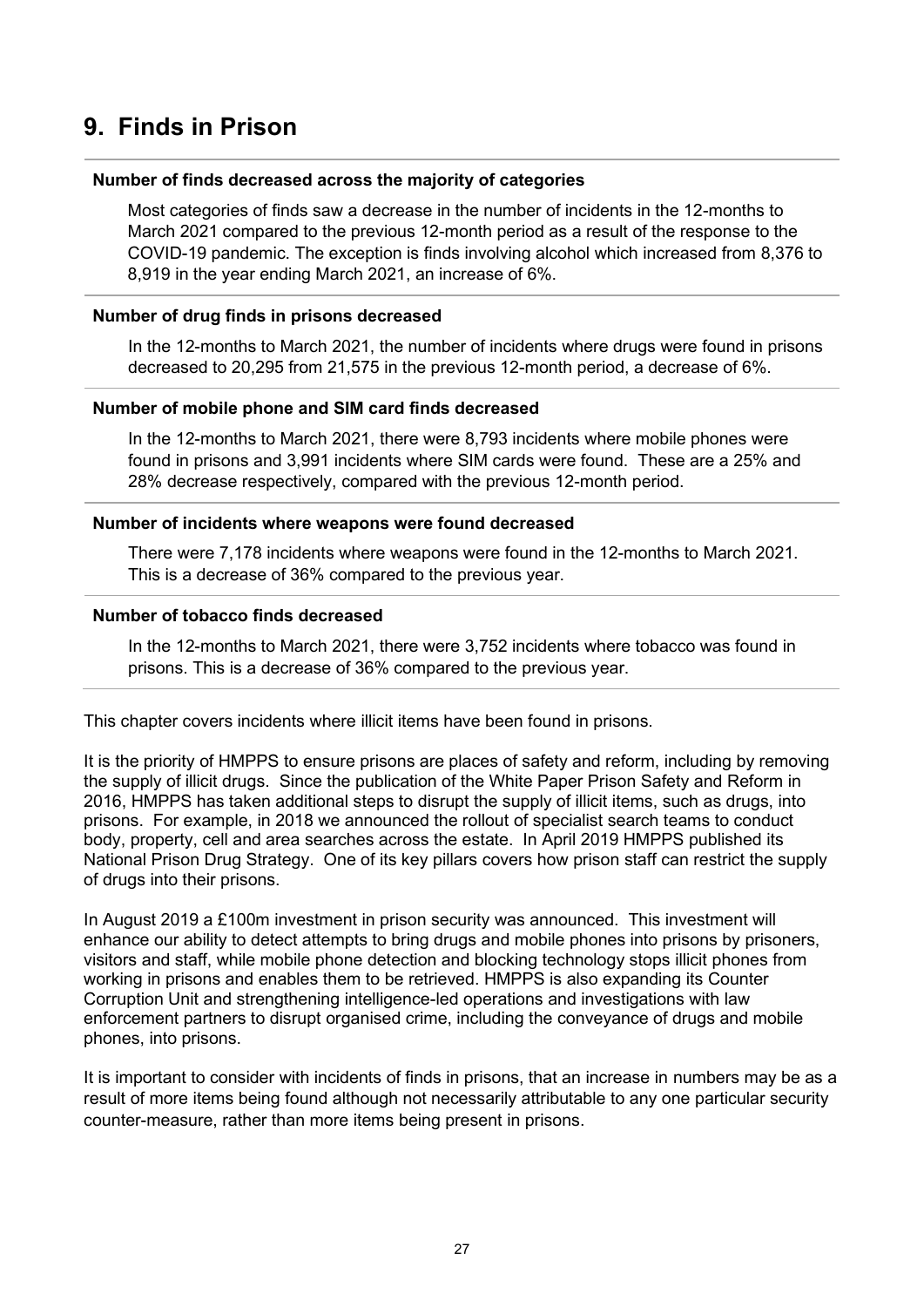In the year to March 2021 the most common types of illicit items found in prisons were drugs (20,295 incidents of finds); alcohol (8,919); mobile phones (8,793); weapons (7,178); and chargers (6,564). For all find types other than alcohol, the number of incidents fell in the latest year, following an increase in recent years; this is believed to be associated with changes in regimes in response to the COVID-19 pandemic (for further discussion of the response to COVID-19 please refer back to the introduction).

# **Figure 9.1: Number of incidents where illicit items were found in prisons, 12-months ending March 2018 to 12-months ending March 2021 (Source: Table 9.1)**



# **The number of finds of drugs decreases in public prisons but continues to rise in contracted out prisons (Figure 9.1, Table 9.2a)**

In the 12-months ending March 2021, there were 20,295 finds of drugs in prisons; a decrease of 6% from the 21,575 in the 12-months to March 2020. In the 12-months ending March 2021, there were 15,665 finds of drugs in public prisons; a decrease of 11% from the 17,661 in the 12-months to March 2020. Conversely, in the 12-months ending March 2021, there were 4,630 finds of drugs in contracted out prisons; an increase of 18% from the 3,914 in the 12-months to March 2020.

# **The drug type accounting for the largest number of incidents where drugs were found in the 12-months to March 2021 were psychoactive substances (Table 9.2b)**

Psychoactive substances (PS), as defined in the Psychoactive Substances Act 2016<sup>24</sup>, were found in 9,114 incidents in the 12-months to March 2021, more incidents than any other drug category in this time period. Psychoactive substances (PS) also represented the largest increase from the previous 12-months, increasing from 8,192 incidents in the 12-months ending March 2020.

<sup>&</sup>lt;sup>24</sup> In this Act "psychoactive substance" means any substance which is capable of producing a psychoactive effect in a person who consumes it, and is not an exempted substance. Exempted substances are: controlled drugs, medicinal products, alcohol or alcoholic products, nicotine, tobacco products, caffeine or caffeine products or any substance which is ordinarily consumed as food, and does not contain a prohibited ingredient. http://www.legislation.gov.uk/ukpga/2016/2/contents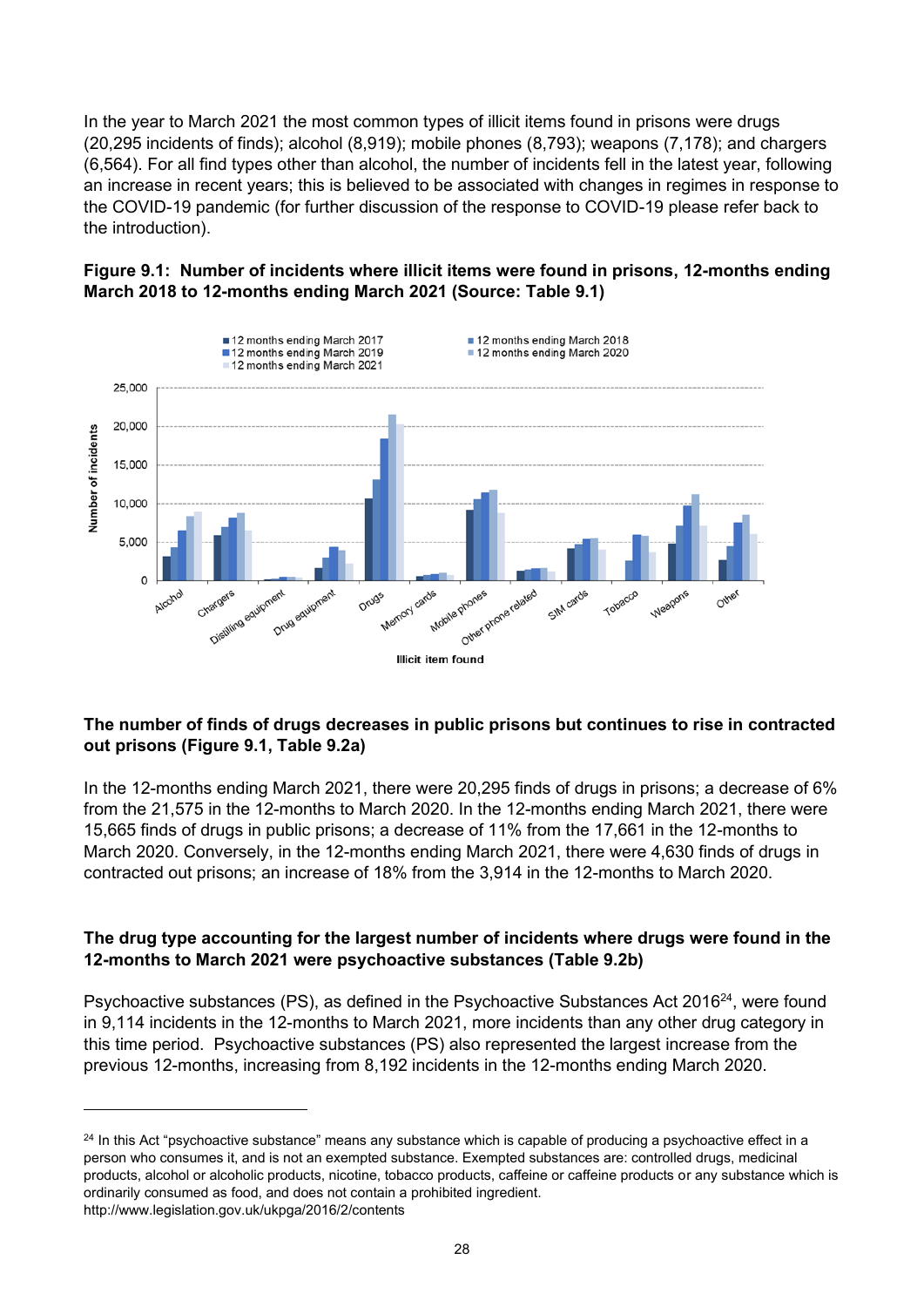Drug finds decreased across most drugs types in the 12-months ending March 2021, when compared with the 12-months ending March 2020. There was no change in the number of Class A drug finds with 2,840 finds in both the 12-months ending March 2020 and March 2021

The number of incidents where drug equipment was found in prisons decreased by 44% from 3,922 in the 12-months to March 2020, to 2,177 incidents in the 12-months to March 2021.

### **The number of incidents where mobile phones were found decreased in the 12-months to March 2021 (Figure 9.1, Table 9.4a and 9.4b)**

The number of incidents where mobile phones were found in prisons decreased by 25% from 11,792 in the 12-months to March 2020, to 8,793 incidents in the 12-months to March 2021.

The quantity of mobile phones found in prisons fell to a slightly lesser extent, by 20% over this time period, from 15,789 in the 12-months to March 2020 compared with 12,673 in the 12-months to March 2021.

### **The number of incidents where SIM cards were found decreased in the 12-months to March 2021 (Figure 9.1, Tables 9.5a and 9.5b)**

The number of incidents where SIM cards were found in prisons decreased by 28% from 5,510 in the 12-months to March 2020, to 3,991 incidents in the 12-months to March 2021.

The quantity of SIM cards found has decreased in this period by 13%, with 7,715 SIM cards found in the 12-months to March 2021, compared with 8,891 in the previous 12-months.

### **The number of incidents where chargers, memory cards or other mobile phone related items were found decreased (Figure 9.1, Tables 9.6, 9.7 and 9.8)**

The number of incidents where chargers were found in prisons dropped by 25%, from 8,771 in the 12-months ending March 2020 to 6,564 in the 12-months ending March 2021.

The number of incidents where memory cards were found in prisons dropped by 33%, from 1,111 in the 12-months ending March 2020 to 741 in the 12-months ending March 2021.

The number of incidents where other mobile phone related items were found in prisons dropped by 29%, from 1,744 in the 12-months ending March 2020 to 1,245 in the 12-months ending March 2021.

#### **The number of incidents where alcohol was found has risen (Figure 9.1, Table 9.9 and 9.10)**

The number of incidents where alcohol was found in prisons rose by 6%, from 8,376 in the year ending March 2020 to 8,919 in the year ending March 2021.

The number of incidents where distilling equipment was found decreased by 15%, from 547 in the year ending March 2020 to 465 in the year ending March 2021.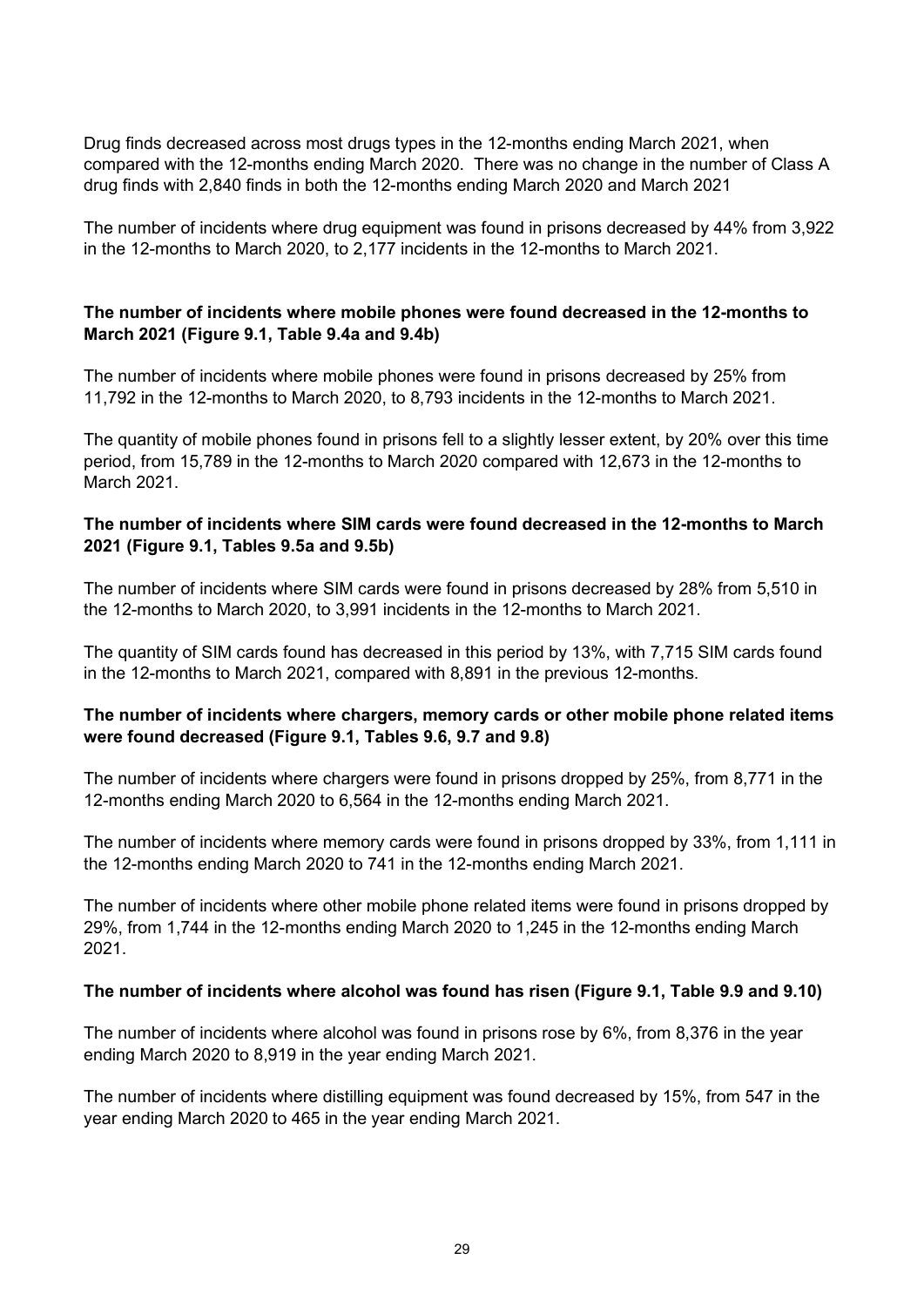### **The number of incidents where tobacco was found decreased (Figure 9.1, Table 9.11)**

In the 12-months ending March 2021 there were 3,752 finds of tobacco in prisons, a decrease of 36% from 5,872 incidents the previous year.

#### **The number of incidents where weapons were found went down (Figure 9.1, Table 9.12)**

The number of incidents where weapons were found in prisons dropped by 36% from 11,267 in the year ending March 2020 to 7,178 in the year ending March 2021.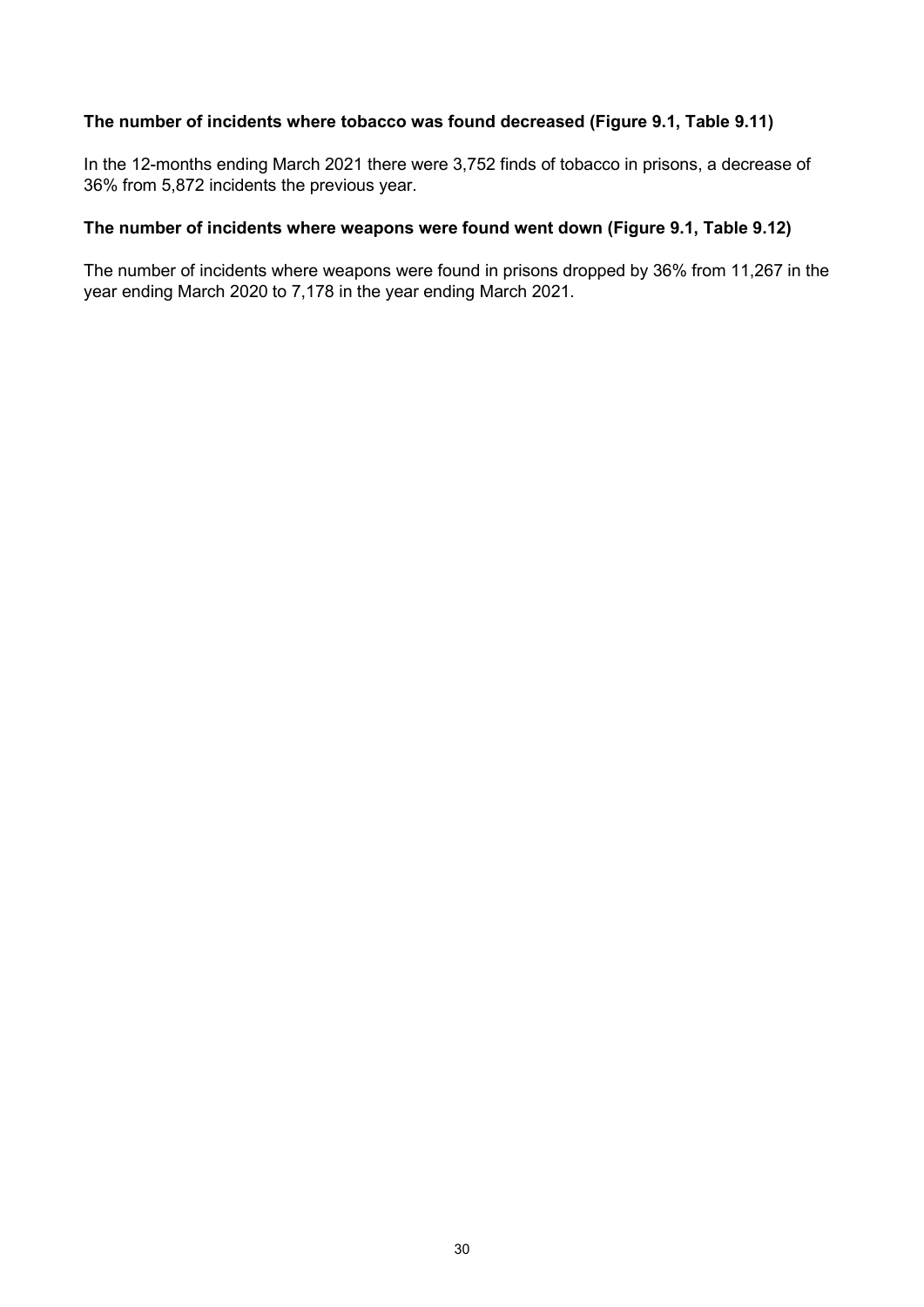# <span id="page-30-0"></span>**10. Incentives**

#### **The proportion of prisoners with a Standard incentive status increased**

Compared with the previous 12-months, the proportion of prisoners with a standard increased, to 49% (an annual average of 38,646 prisoners).

#### **The proportion of prisoners with a Basic incentive status fell by 88%**

In the year to March 2021, the proportion of prisoners with a Basic status was less than 1% (an annual average of 559 prisoners); falling by 88% when compared with the same proportion in the previous year.

#### **The proportion of prisoners with an Enhanced incentive status increased**

The proportion of prisoners with an Enhanced status increased by 5% to 50% (39,738 on annual average) of prisoners in March 2021, compared with the year ending March 2020 when the proportion was 45% (37,452 on annual average).

An incentives scheme (formerly known as Incentives and Earned Privileges - IEP) was introduced in 1995 with the expectation that prisoners would earn additional privileges through demonstrating responsible behaviour and participation in work or other constructive activity. They allow prisoners to earn privileges through good behaviour and engagement in the regime and rehabilitation. Privileges can also be lost through poor behaviour. The IEP scheme operated on four levels: Basic, Entry, Standard and Enhanced, until August 2019 when Entry level was abolished. A small number of establishments continued to report against the Entry regime after this date and this is reflected in the data for 2019 and 2020. It was replaced by the Incentives Policy Framework in January 2020. The new policy has a greater focus on incentivising positive behaviour, providing consistency in key areas, whilst giving governors greater flexibility to tailor incentives to the local needs and challenges in their prison.

Prisoners typically start on Standard level, and positive behaviour can be rewarded with progression to Enhanced<sup>25</sup>, while poor behaviour can result in prisoners being placed on Basic – with the associated increase or reduction in privileges. Basic level provides access to the safe, legal and decent requirement of a normally running regime.

### **The proportion of prisoners with a Standard incentive status increased (Tables 10.1 and 10.2, Figure 10.1)**

In the 12-months to March 2021, an annual average of 38,646 (49%) prisoners had a Standard incentive status, compared with the previous year when 40,279 (48%) prisoners had a standard status. The proportion of prisoners with a standard incentive has remained broadly similar since the year ending March 2018.

<sup>&</sup>lt;sup>25</sup> Some prisons use levels higher than enhanced, these higher levels are not distinguished in the data and they appear as enhanced.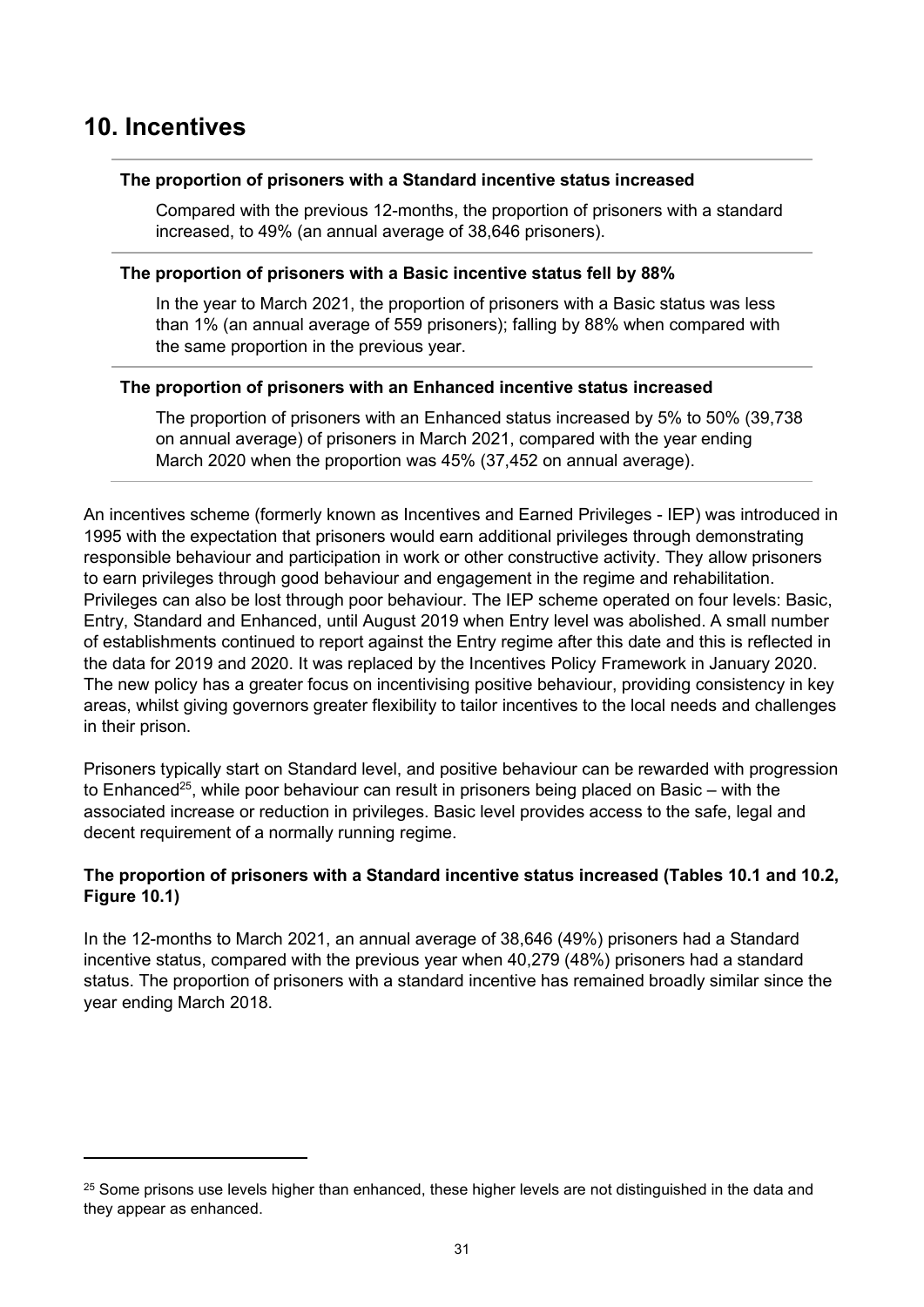## **The percentage of prisoners with a Basic incentive status fell (Tables 10.1 and 10.2, Figure 10.1)**

In the year ending March 2021, an annual average of 559 prisoners had a Basic incentive status, which was a decrease of 88% from the year ending March 2020 when an average of 4,597 prisoners had a basic status.

The decrease is due to the effect of a regime mitigation that was put into place in order to mitigate the impacts of restricted regimes during Covid-19. There was a national instruction on 15th April 2020 to temporarily rescind the use of Basic incentive level other than in exceptional circumstances. Governors were instructed to move all Basic prisoners to Standard incentive level where those exceptional circumstances did not apply.

### **The percentage of prisoners with an Enhanced incentive status increased (Tables 10.1 and 10.2, Figure 10.1)**

In the 12-months to March 2021, 39,738 prisoners on average had an Enhanced incentive status. The proportion of prisoners with an enhanced incentive status rose from 45% to 50%. This proportion has been increasing since the year ending March 2016.

### **Figure 10.1: Percentage of Prisoners on each incentives level, in the 12-months ending March 2016 to March 2021 (Source: Table 10.2)**



**12-months ending March**

### **The percentage of prisoners with an Entry level incentive status decreased to less than 1% (Tables 10.1 and 10.2, Figure 10.1)**

As part of the implementation of the new Incentives Policy Framework, Entry level incentive status was abolished on 16 August 2019. A small number of establishments continued to report against the Entry regime after this date.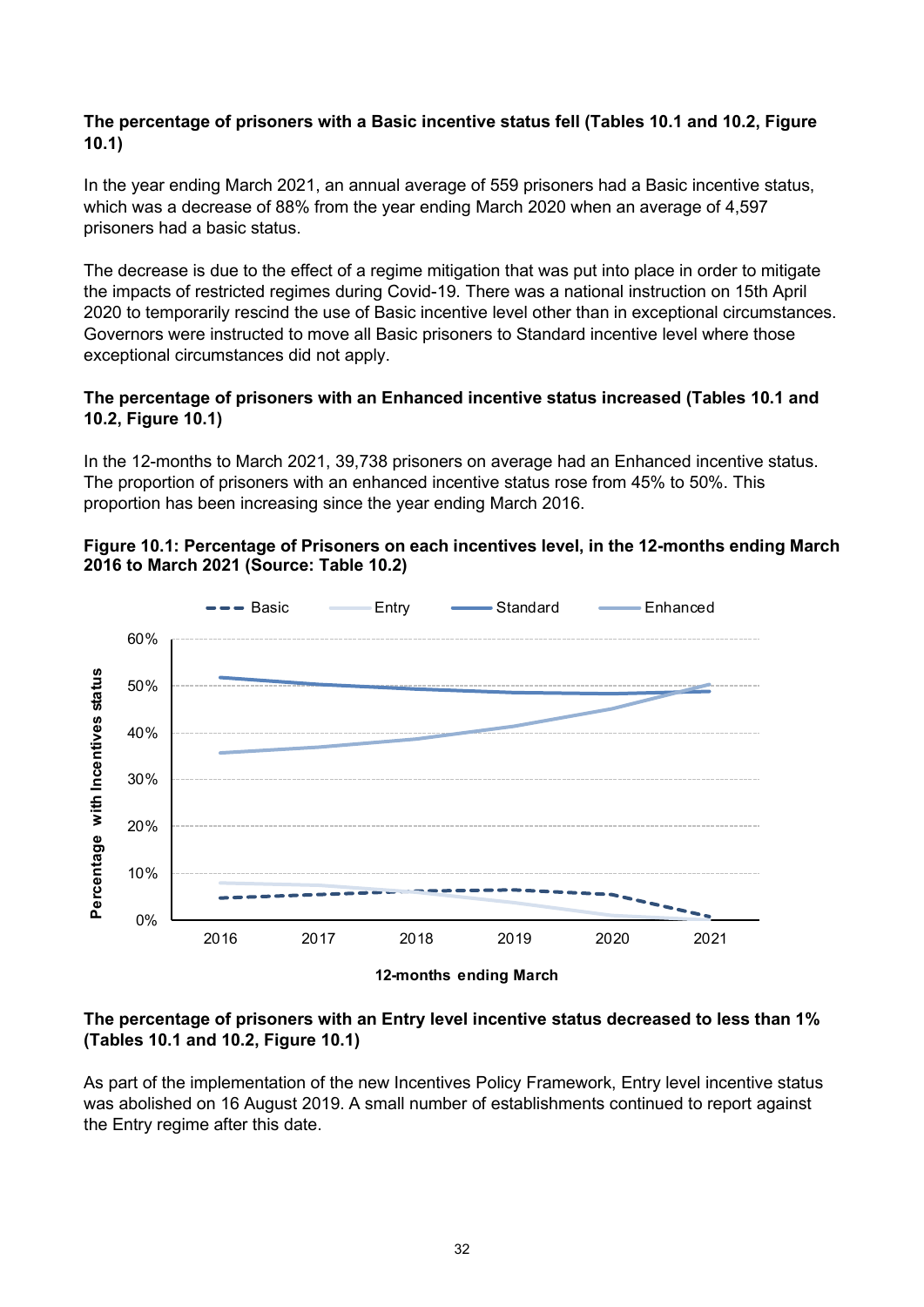#### **Male Category B had the largest proportion of prisoners with a Basic incentive status (Table 10.4)**

The proportion of prisoners assigned to each type of incentive status varies by type of establishment. In the 12-months to March 2021, Male Category B had the largest proportion of prisoners with a Basic incentive status with 1.4% of their populations having a Basic status. Immigration and Removal Centres (IRCs), Female open prisons and Male open prisons had the largest proportion of prisoners with an Enhanced incentive status, 100%, 95% and 93% respectively.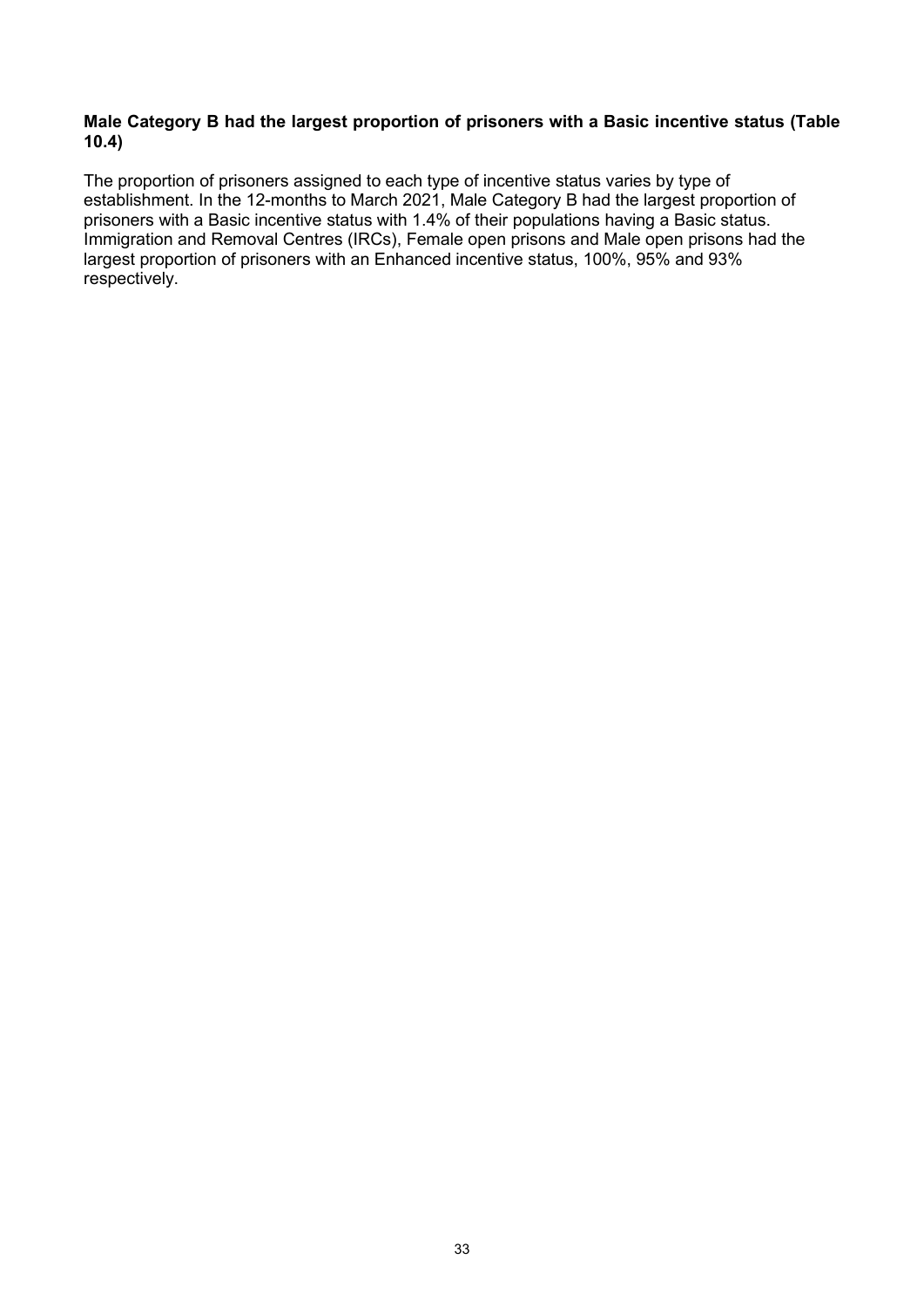# <span id="page-33-0"></span>**11. Mother and Baby Units (MBUs), Pregnant Prisoners and Births**

#### **The total number of MBU applications declined when compared with 2019/20**

During the latest 12-month period, 62 applications<sup>26</sup> were made for a place within an MBU compared with 95 in the year to March 2019. 26 applications were approved and 17 refused.

#### **The number of women and babies received into MBUs decreased**

In the year to March 2021, 27 women and 19 babies were received into MBUs; compared with 49 women and 39 babies in the previous reporting year.

#### **On average there were 26 pregnant women in prison per week in the nine months up to March 2021**

The lowest number of pregnant women in prisons was 21 in September 2020 and the highest number was 34 in mid-October 2020.

#### **There was a total of 31 births to women spending time in custody in the nine months up to March 2021**

94% (29) of these births took place at a hospital and two took place in transit to hospital. There were zero births within a prison.

A Mother and Baby Unit (MBU) is a designated accommodation unit within a women's prison which enables mothers, where appropriate, to have their children with them. Women who are pregnant or who have children under the age of 18 months can apply for a place in an MBU. Details of the process are given in the Guide.

There are currently six MBUs in operation across the women's estate in England (there are no women's prisons in Wales) which provide an overall total capacity of 64 places for mothers. There are 70 places for babies to allow for twins and multiple births. Capacity has never been exceeded.

During the Covid-19 pandemic the prison population decreased. In addition, on the 31<sup>st</sup> March 2020 the Government announced that pregnant women and women in Mother and Baby Units (MBUs) would be the first tranche of prisoners considered for temporary release from prison, to protect them and their children from coronavirus. More details on the number of women being released are available from here: [www.gov.uk/government/statistics/hm-prison-and-probation-service-covid-19](http://www.gov.uk/government/statistics/hm-prison-and-probation-service-covid-19-statistics) [statistics.](http://www.gov.uk/government/statistics/hm-prison-and-probation-service-covid-19-statistics)

 $26$  Applications received in one year may be approved or refused in a following year.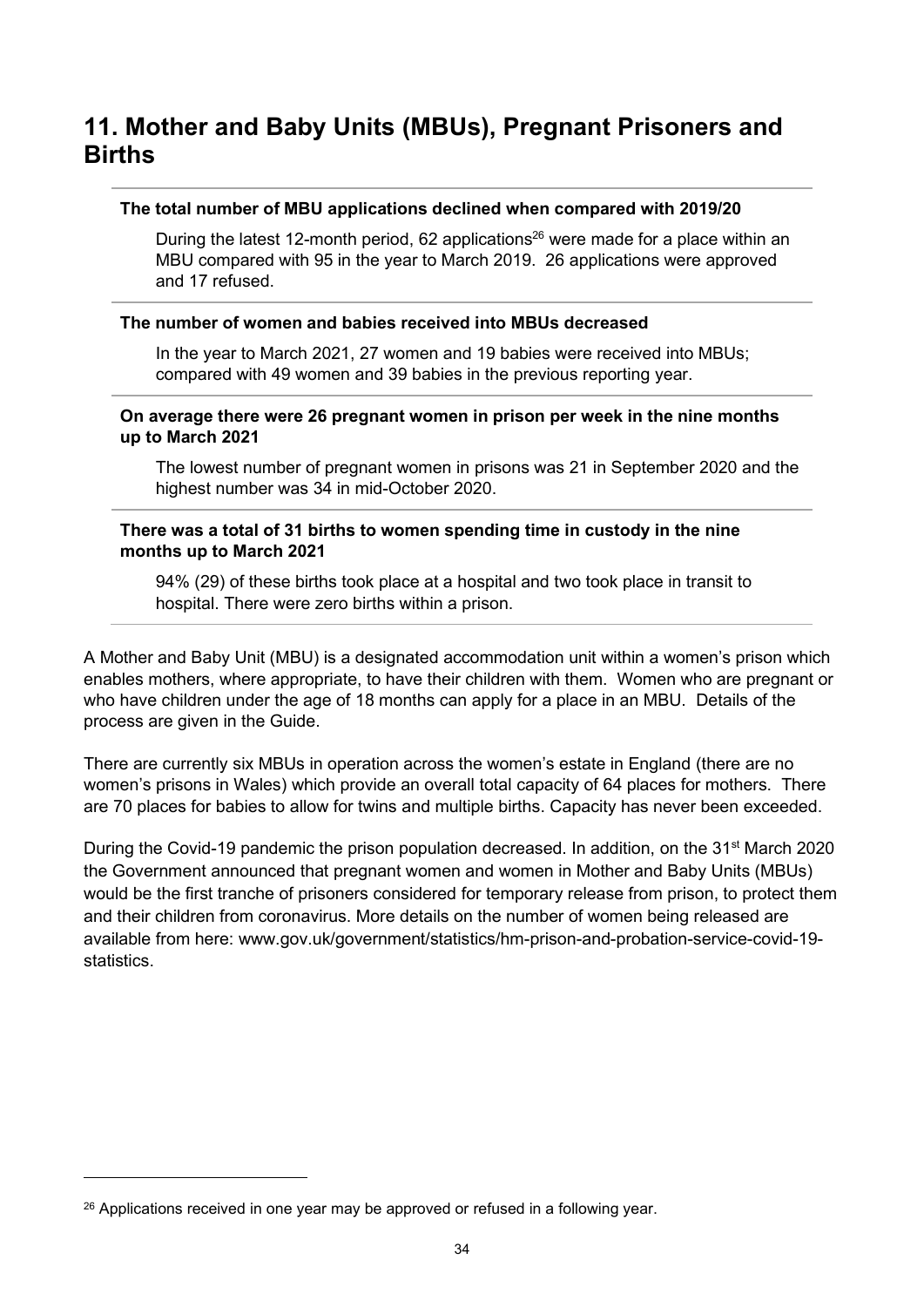This report contains new statistics for self-declared pregnant prisoners and births for the nine months from July 2020 to the end of March 2021. These data are in development due to the dynamic nature of policy development in this area and in future publications, the full 12-months will be covered. The snapshots represent women who have self-declared as pregnant and consent to sharing this information, having been made aware why their personal data is being monitored and how it will be used. HMPPS publish these data anonymously as part of aggregate totals<sup>27</sup>, preventing identification of individuals and infringement of the GDPR and Data Protection Act 2018. It does not represent women who have reserved their right not to disclose this personal data to HMPPS, or who might have disclosed this data to healthcare providers in confidence. Self-declared data cannot be quality assured, and therefore accuracy cannot be guaranteed.

#### **On average there were 26 pregnant women in prison per week in the nine-months up to March 2021 (Tables 11.1 and 11.2)**

The number of pregnant women in prisons was fairly constant through the nine months for which we have data. The lowest number of pregnant women in prisons was 21 in September 2020 and the highest number was 34 in mid-October 2020.

There were 31 births in the nine months leading up to the end of March 2020 with 94% of these (29) taking place at a hospital. There were two births in transit to hospital and zero took place in prisons.





<sup>&</sup>lt;sup>27</sup> Where figures are so low that they risk identifying individuals, we have marked them as less than 3 to avoid identification.

<sup>&</sup>lt;sup>28</sup> This is the first year data on pregnant prisoners has been collected centrally. Data quality was improved to be of a publishable standard in July 2020 and therefore data are published for that point onwards.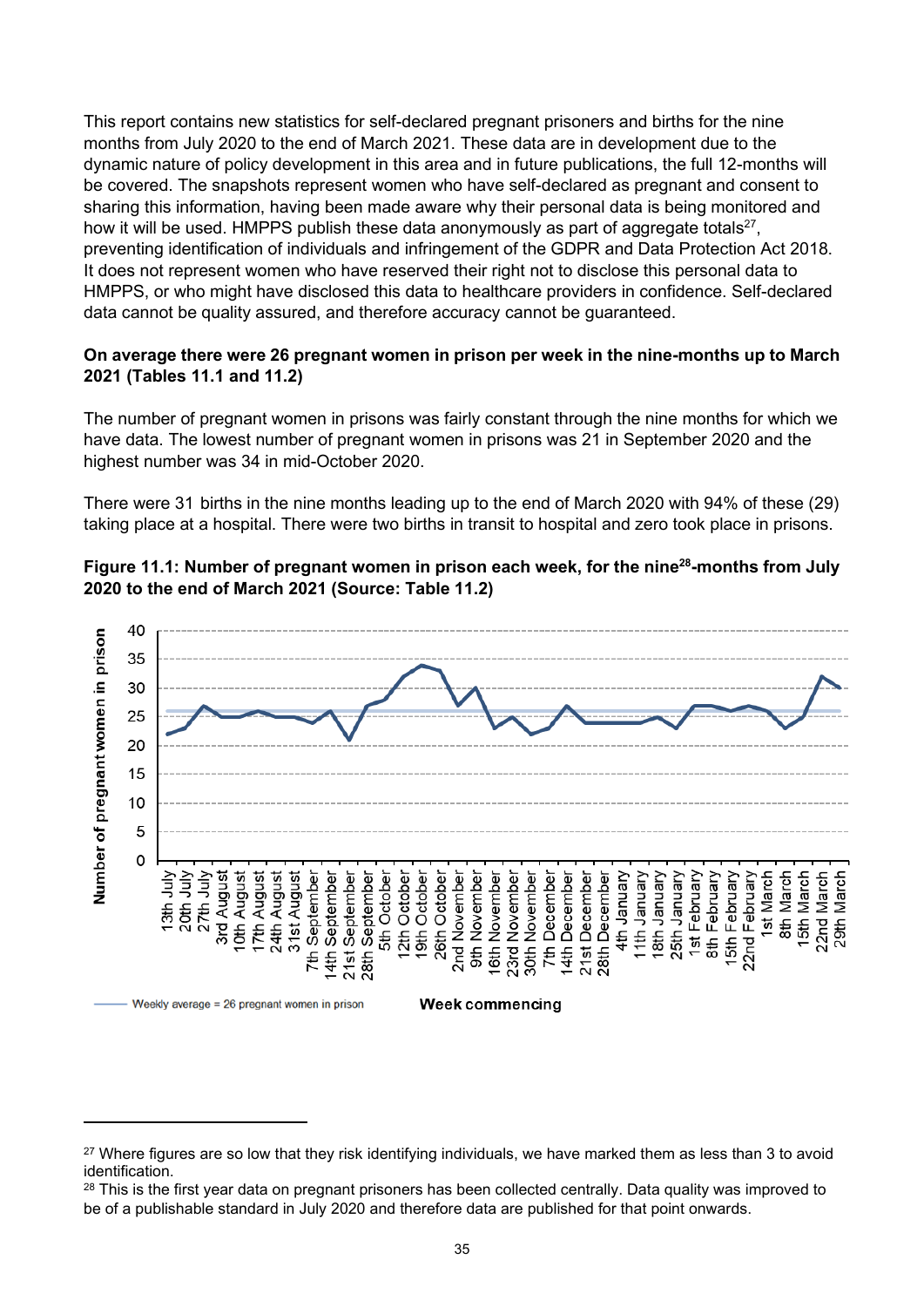### **Total applications, approved applications and refused applications remained constant when compared with the previous year (Figure 11.2, Table 11.1)**

In the 12-months ending March 2021, there were 62 applications<sup>29,30</sup> for a place within an MBU, compared with 95 applications in the previous year. Multiple applications can be submitted by women, for example if they serve two separate sentences and have eligible children on both occasions.

Of the 43 applications which resulted in a recommendation 60% (26 applications) were approved and 40% (17 applications) refused. Not all applications to MBUs will receive a recommendation as they do not proceed for other reasons, for example because a woman is on remand and does not receive a custodial sentence, or because Children's Services cannot support an application due to a care order being put in place by the Family Courts.

75% of applications were also approved in the 12-months to March 2020. Over the last 10 years the highest percentage of applications approved was in 2011 when 84% of applications that received a recommendation were approved. In 2021 we have seen the lowest proportion of approvals since 2011 at 60%, however similar proportions of approval have been seen in 2016 (63%) and 2018 (61%).



### **Figure 11.2: Number of applications approved and refused<sup>31</sup> to an MBU, the 12-months ending March 2011 to the 12-months ending March 2021 (Source: Table 11.1)**

<sup>&</sup>lt;sup>29</sup> Multiple applications can be submitted by women over the duration of the financial year period; therefore, application volumes will usually be higher than counts for individual mothers.

<sup>&</sup>lt;sup>30</sup> An application approval does not always mean a woman and her baby/babies will be received into an MBU, as alternative arrangements could be made for care after the application is submitted.

<sup>&</sup>lt;sup>31</sup> The percentage of approved applications is as the proportion of those who received a recommendation in the year (of approvals or refusals).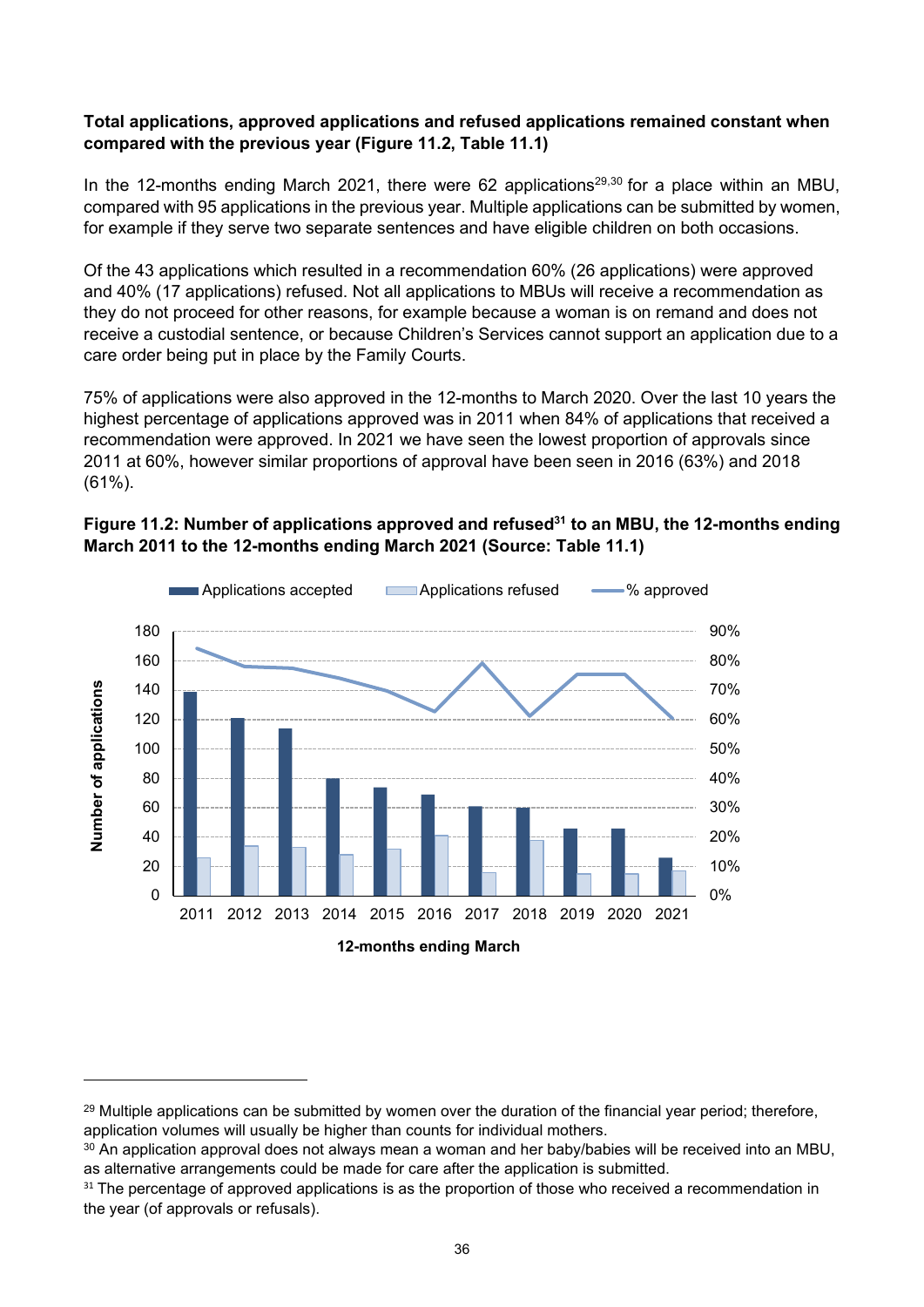## **The number of women and babies received into MBUs decreased over the year (Table 11.1)**

During the latest financial year, 27 women and 19 babies were received into a MBUs in England and Wales<sup>32</sup>. This compares with 49 women and 39 babies in the 12-months ending March 2019. There has been a general trend of falling volumes since March 2011.

At the 31<sup>st</sup> of March 2020, 21 women and 15 babies were accommodated in MBUs across the estate; compared with 32 women and 30 babies in the previous financial year.

The decrease in the number of women and babies received onto MBUs is likely due to the overall decrease in the number of women in custody, in addition to other constant factors such as the distance from home for women suitable for an MBU placement.

<sup>&</sup>lt;sup>32</sup> The number of women received into an MBU does not necessarily equal the number of approvals within a financial year period. This is because an application for a woman can be approved in the previous financial year, but she does not enter the MBU until the current financial year.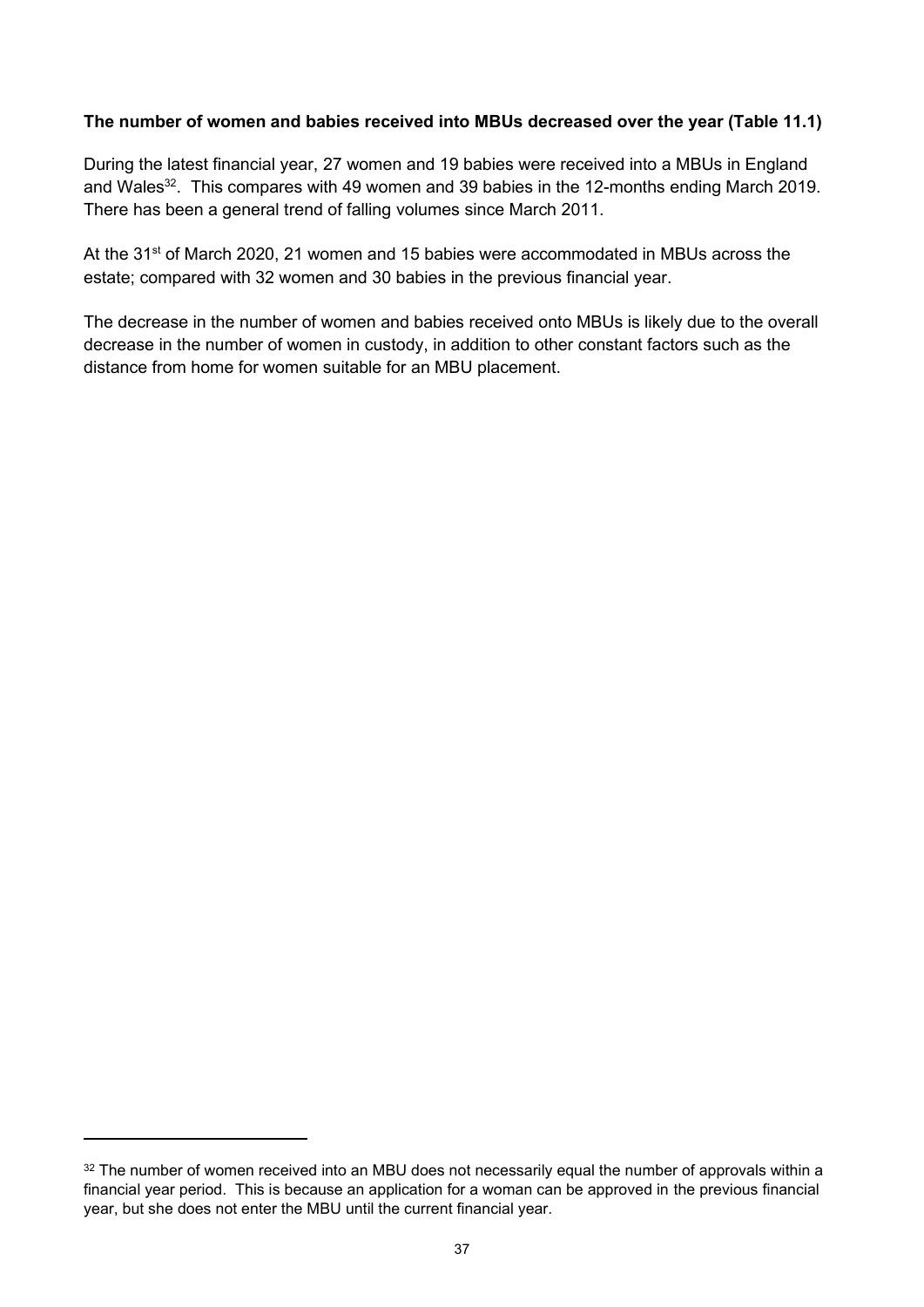# <span id="page-37-0"></span>**12. Electronic Monitoring**

#### **Overall, the number of subjects actively monitored<sup>33</sup> with an EM device has increased by 34% in the last year**

At 31 March 2021, the total number of subjects actively monitored with an Electronic Monitoring (EM) device and open EM order was 13,963. The rise in the past 12 months goes against the previous downward trend in preceding years.

#### **The number of subjects actively monitored with EM bail orders has increased by 84%**

The number of subjects actively monitored with an Electronic Monitoring (EM) device and open EM bail order was 6,001 on 31 March 2021. This represents an increase of 84% when compared with the previous year, when the number was 3,261.

#### **The total number of new starts remain similar to that of the previous year, but completions has decreased this year**

In the year ending 31 March 2021, there were 54,075 new notifications of an EM order and 49,190 cases of an EM order being completed. New notifications are almost identical, yet completions have fallen 9% compared with the previous year due to orders lasting longer.

### **There were 1,628 subjects<sup>34</sup> actively monitored with a location monitoring device at 31 March 2021**

At 31 March 2021, there were 1,628 subjects actively being monitored using GPS technology, which was introduced in November 2018.

### **There were 54 subjects actively monitored with an alcohol monitoring device at 31 March 2021. These subjects have been excluded from total EM figures.**

At 31 March 2021, there were 54 subjects actively being monitored using alcohol tagging, which was introduced in October 2020 in Wales and March 2021 in England.

Electronic monitoring was introduced in 1999 to support the police, courts, prisons and wider justice system in England and Wales.

It is a way of remotely monitoring and recording information on an individual's whereabouts or movements, using an electronic tag which is normally fitted to a subject's ankle. Information about the compliance of an individual's order is monitored.

Electronic monitoring may be used:

• as a condition of court bail:

<sup>33</sup> Monitored subjects are unique individuals with a live EM order and with a tag fitted and Home Monitoring Unit (HMU) installed.

<sup>&</sup>lt;sup>34</sup> These figures do not include those monitored as specials cases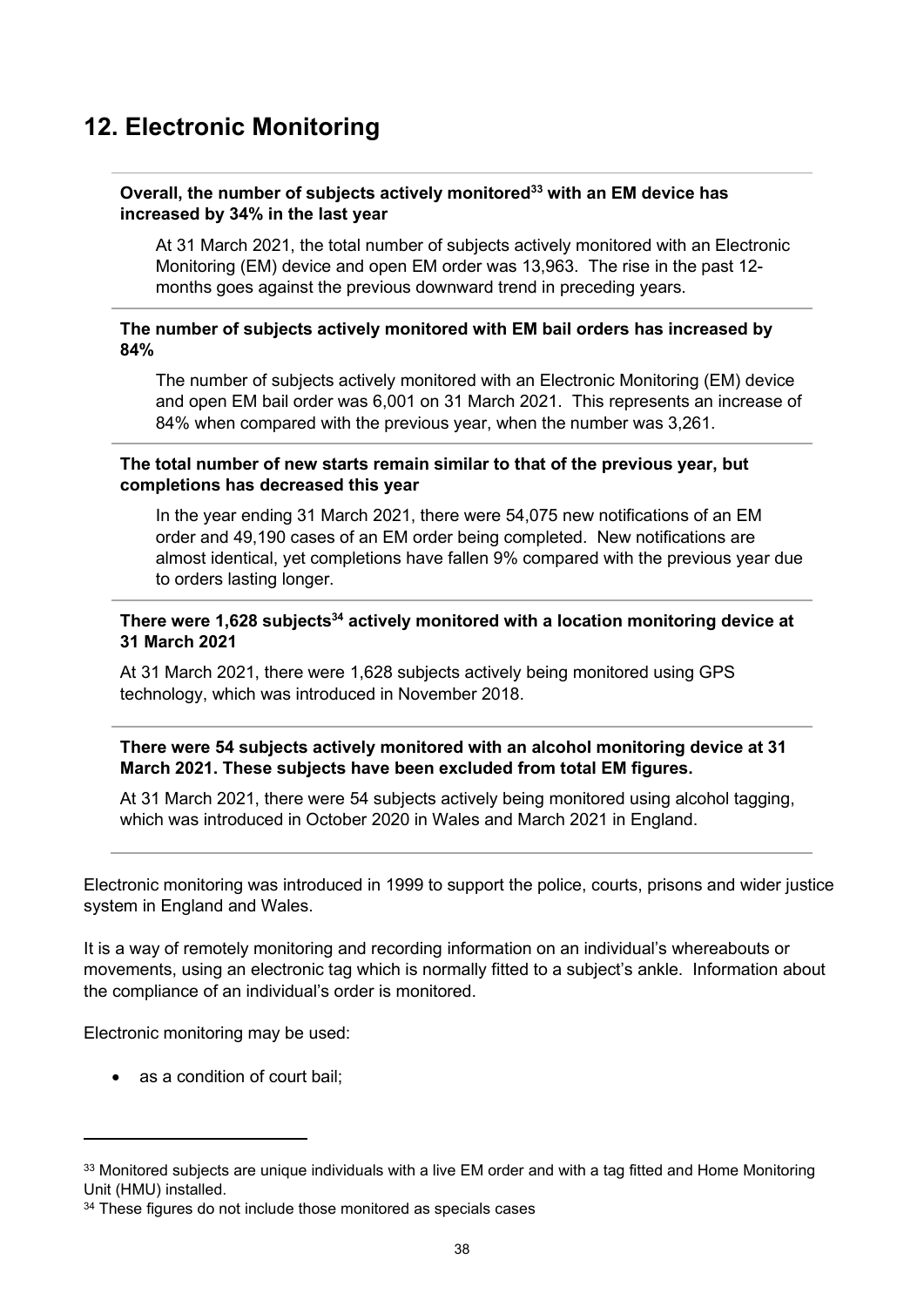- as a requirement of a court sentence, primarily community orders and suspended sentences;
- as a licence condition following release from custody, primarily Home Detention Curfew;
- as a condition of immigration bail, managed by the Home Office; and
- to intensively monitor a small number of subjects including: some of the highest risk offenders managed under Multi-Agency Public Protection Arrangements (MAPPA); those granted bail by the Special Immigration Appeals Commission (SIAC); and those made subject to Terrorism Prevention and Investigation Measures (TPIMs).

The national roll out of satellite enabled (GPS) location monitoring tags from November 2018 has made GPS tags widely available to sentencers and decision makers as an option for court and postcustody cohorts. This is in addition to the use of GPS tags to monitor a small number of specialist cases. The tags use satellite technology to record an individual's movements 24 hours a day. There was a regional phased roll-out to ensure each region was sufficiently supported. This was completed in September 2019 for adults and March 2021 for under 18s.

Location monitoring tags are available alongside the electronic monitoring of curfew requirements, which remains an important tool for the management and supervision of offenders and defendants. Location tags provide additional functionality, allowing the monitoring of:

- Compliance with exclusion zones.
- Attendance at a required activity or appointment.
- An offender's whereabouts, known as trail monitoring. This can provide offender managers with data about an individual's whereabouts to support rehabilitative conversations. (This is not available for court bail or a Youth Rehabilitation Order.)
- Multiple conditions or requirements if necessary, such as a combination of exclusion zones, curfew, monitored attendance and trail monitoring.

Electronic monitoring services have always been provided by private sector companies. Since the financial year 2014/15, Electronic Monitoring Services (EMS), part of the Capita group, has supplied the electronic monitoring field and monitoring service under contract to the Ministry of Justice.

At 31 March 2021, the total number of subjects actively monitored with an Electronic Monitoring (EM) device and open EM order was 13,963, a rise of 34% compared with the same point in the previous year. Figure 12.1 shows that there has been a general upward trend in the number of subjects actively monitored in the past 12-months after a few years of downward trend.

The rising EM caseload mostly coincides with increases in the court bail caseload and to a lesser extent court sentence. As court orders (bail and court sentence) with an EM requirement make up 79% of the Electronic Monitoring caseload, then rises in court cases would likely cause increases in the overall EM caseload. Most of the EM total increase occurred between June 2020 and November 2020. The biggest rise for bail orders came in the 3 months between March and June 2020 (Figure 12.2 and Table 12.4) and has continued to rise since but at a reduced pace. In contrast, Court sentence fell by half in the 3 months from March 2020 to June 2020 and then began to increase in the following months.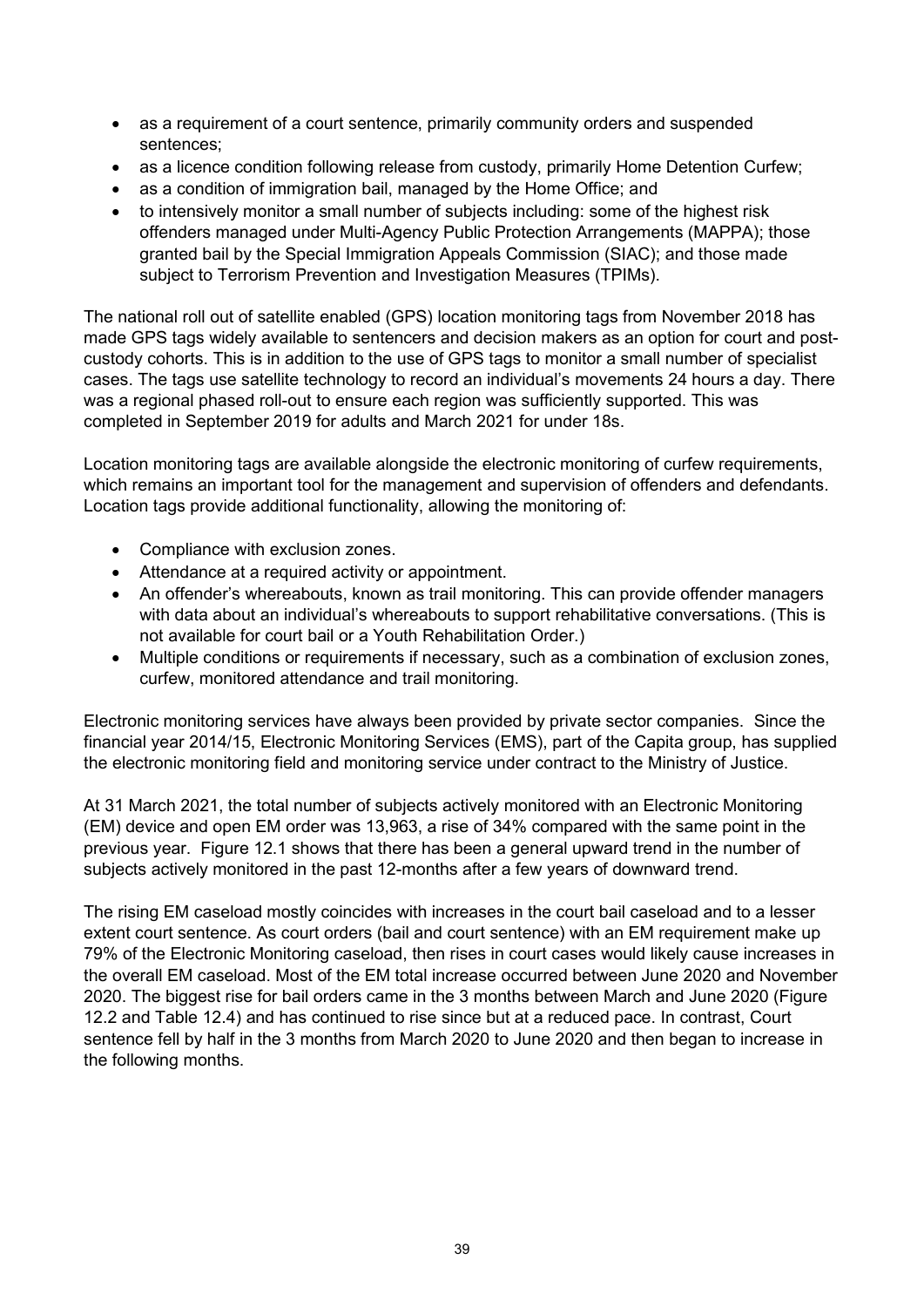



### **Court Bail account for 43% of order types for those receiving Electronic Monitoring (Table 12.1 and Figure 12.2)**

The EM caseload differs considerably by type of order<sup>35</sup> in both absolute number and trend over time:

- Court bail order make up the largest proportion of EM orders for individuals on the caseload, (43% of the caseload). At 31 March 2021, 6,001 subjects had court bail as their first order, the highest on record, up by 84% on the previous year.
- Court sentences was the second largest group with 5,065 subjects (36% of caseload), up by 29% on the same point in the previous year after a big dip in the period March to June 2020.
- Post release was the third largest group with 2,582 subjects (18% of caseload), falling by 13% when compared with the previous year. Post release orders had previously been increasing year on year, with an increase of 47% between the years 2015 and 2018.
- Immigration order type increased, with 269 subjects (2% of the caseload), up by 39% on the previous year.
- Specials caseload made up a small (46) part of the caseload and numbers have always been low since 2015.

<sup>&</sup>lt;sup>35</sup> Occasionally a subject may have multiple active orders, possibly of different types. In the figures above, subjects are counted under the order type which started first.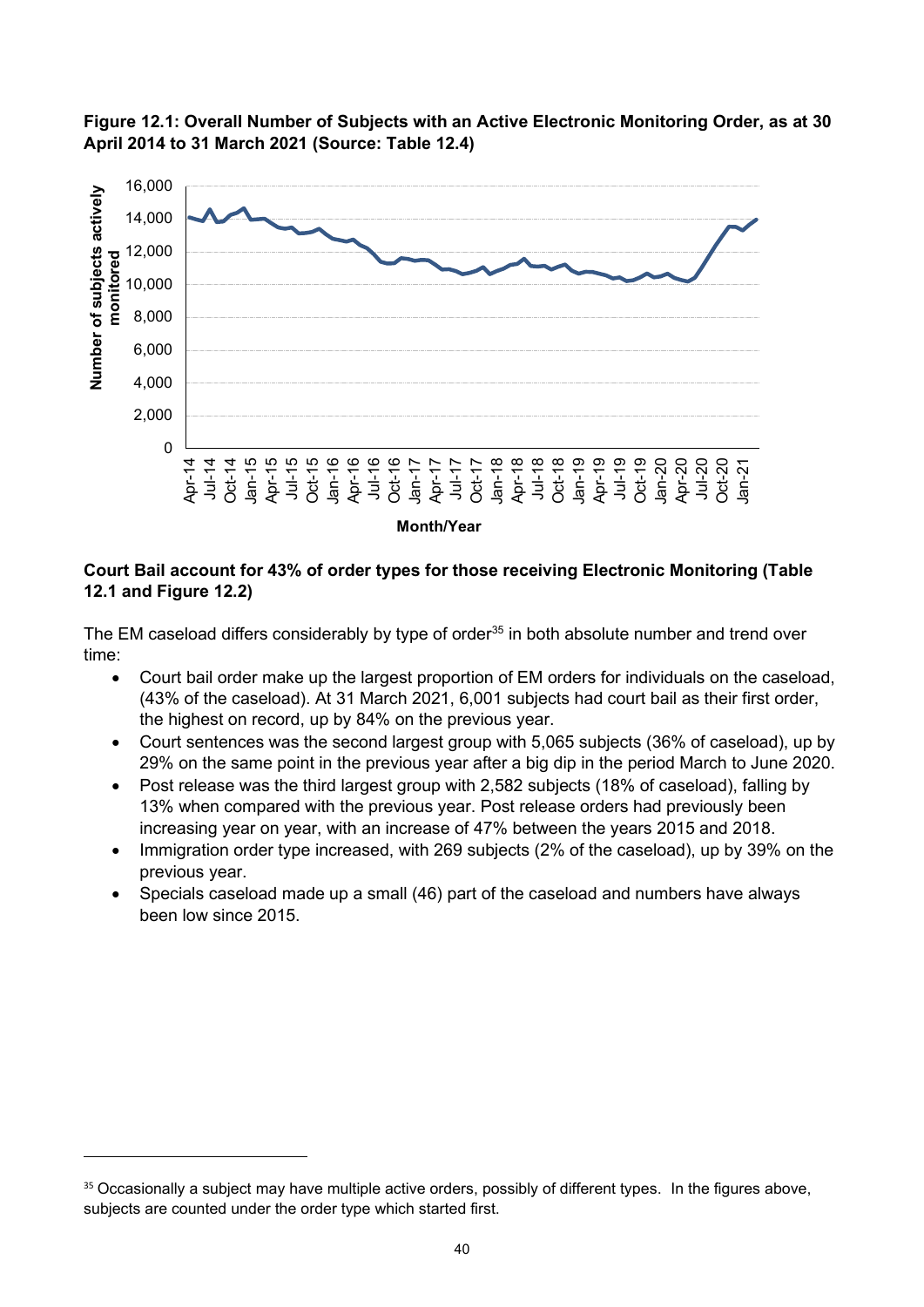### **Figure 12.2: Electronic Monitoring Subjects, by Order Type (excluding Specials), as at 30 April 2014 to 31 March 2021 (Source: Table 12.4)**



#### **Notifications of new orders have decreased (Table 12.2)**

In the 12-months to the end of March 2021, there were 54,075 EM notifications of new orders<sup>36</sup>, almost identical to the number compared with the same period in the previous year. There has been a falling trend over the previous 6 years (2014-2020) for new notifications and although the number of subjects on EM on any given day has increased in last 12-months, the number of new orders has not, indicating subjects are being tagged for longer periods.

There have been falls in notifications of new orders for court sentence, post release and a slight decrease for specials. Immigration increased moderately though the biggest increase was for court bail which increased by 40% when compared with the previous year. Court sentence remains the most common order type (41% of all new orders), between the year ending March 2020 and year ending March 2021, though the number of court sentence orders fell by 13% to reach 22,276. Court bail orders accounted for 35%, Post release 24%, with immigration and specials being less than 1% of new orders. The number of court sentence new starts was lowest in the months April 2020 to June 2020 which coincided with lowest overall EM new starts on record

#### **The total number of completions was 49,190, 9% lower than in the previous year (Table 12.3)**

In the year ending March 2021, there were 49,190 cases of an EM order being completed. This is a decrease of 9% compared with the previous year due to average order length increasing.

When examined by order type, for the year ending March 2021, the distribution of completions by order type is different to the caseload. Court sentences represent 43% of completions, Bail is 30%, post release is 27% and immigration is less than 1% of completions in the year ending March 2021. There are also a small number of specials. Completions were lower than average in the months April and May 2020 particular for court bail orders.

<sup>&</sup>lt;sup>36</sup> A subject can have more than one notification of an order over the year.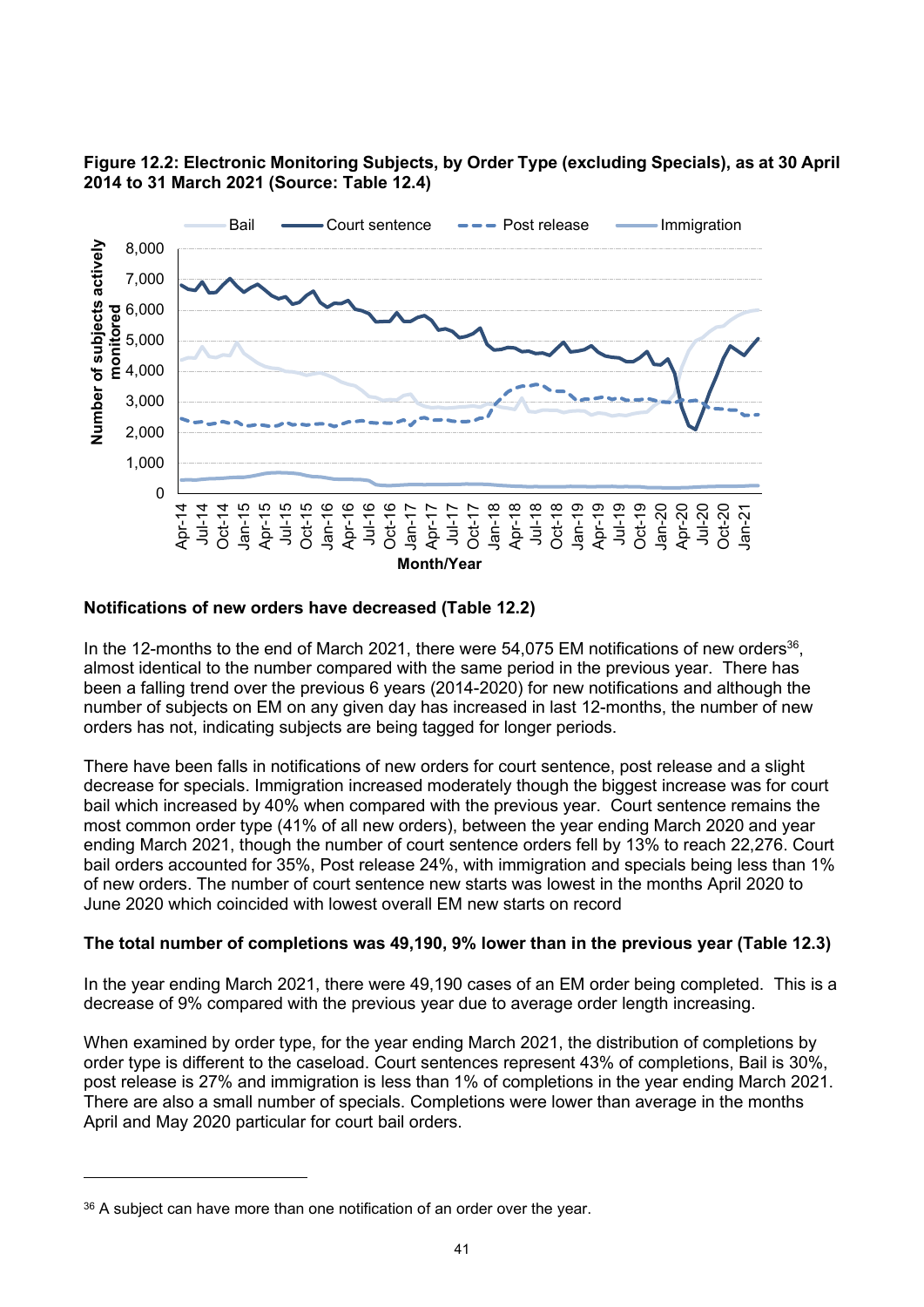Not all completed orders are successful, for example, some completions result in a recall to prison or an order not being continued.

At 31 March 2021, the total number of subjects (excluding specials) actively monitored with a Location Monitoring (GPS) device and open EM order was 1,628, compared with 618 at the same point in the previous year. These figures are shown in table 12.7 but also included in the previous tables (12.1 – 12.6).

Alcohol monitoring has been introduced in October 2020 and went live throughout England and Wales on 31 March 2021. There were 54 subjects actively monitored on an alcohol tag. These figures have not been included in the overall EM caseload numbers.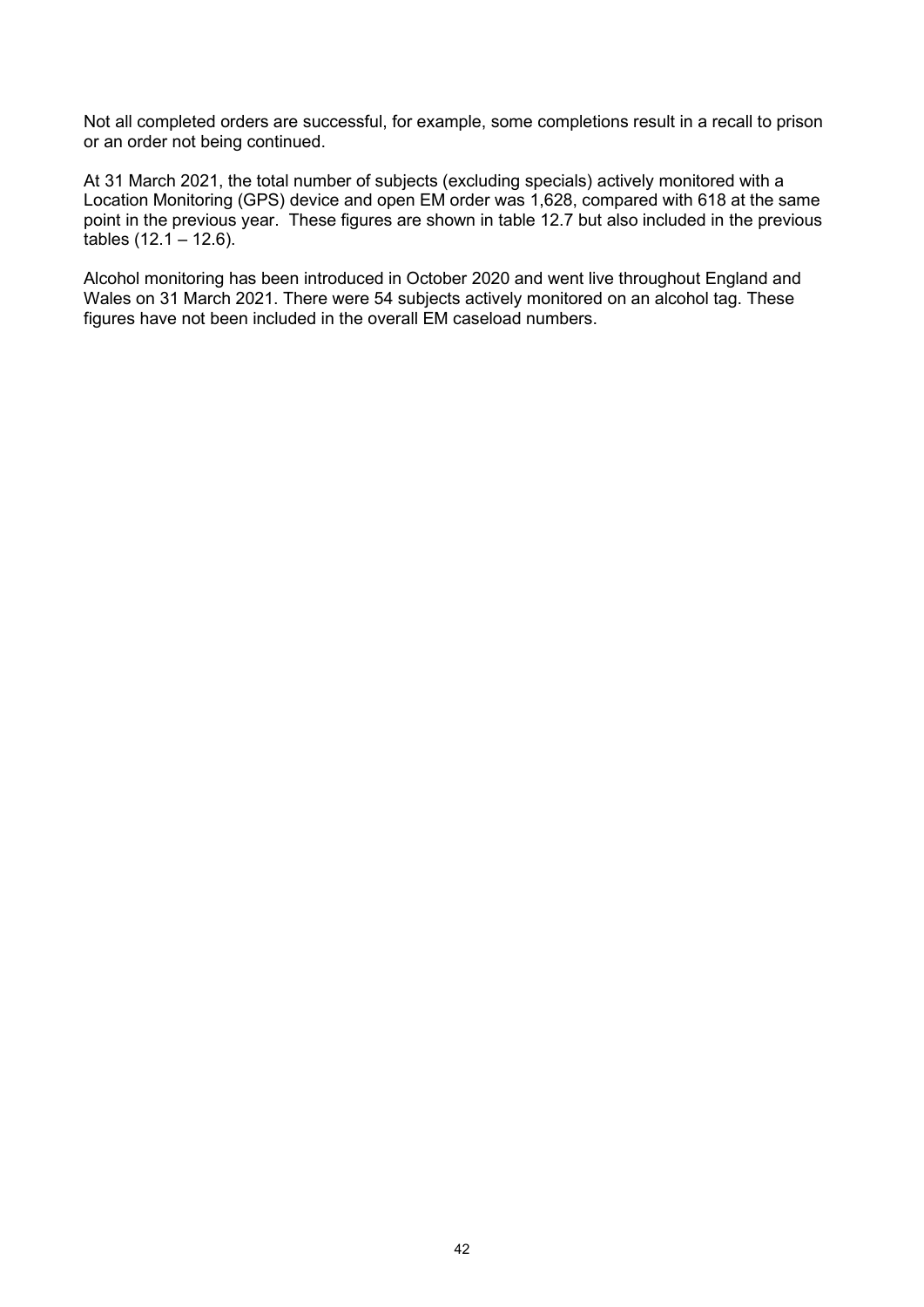# <span id="page-42-0"></span>**13. Bail Accommodation and Support Services**

#### **The number of BASS referrals decreased slightly by 1% in the latest year**

There were 3,891 total referrals for the Bail Accommodation and Support Service in the 12-months to March 2021; a decrease of 1% on the 3,925 referrals made in the previous year.

#### **Home Detention Curfew referrals fell by 8% in the 12-months to March 2021**

The number of Home Detention Curfew (HDC) referrals decreased by 8% in the latest year, from 3,123 referrals in the year to March 2020 to 2,868 referrals this year.

#### **Additional Licence Conditions and Bail referrals rose by 50% and 20% respectively**

The number of Additional Licence Conditions referrals increased by 50% from 196 to 294 referrals between the years ending March 2020 and March 2021, and referrals relating to Bail increased by 20% from 606 to 728 over the same period.

#### **BASS referrals made at Male Local prisons accounted for the highest volume of known prison referrals**

43% (1,455) of all referrals made in the year to March 2021 (where the prison name was known), were from Male Category C prisons.

Bail Accommodation and Support Services (BASS) is a contracted service which provides shortterm accommodation for those who have no suitable accommodation and may otherwise be held in custody. The service is available for those on Bail, Home Detention Curfew, released from a custodial sentence of less than four years and of no fixed abode, on licence and at risk of recall due to loss of accommodation or on an Intensive Community Order with a residential requirement.

Establishments were affected by the Covid-19 Track'n'Trace in the autumn, which impacted on the staffing levels at prisons. With less staff available, prisons had to focus on critical activities, this may have impacted BASS figures in this chapter.

In the 12-months to March 2021, most BASS referrals were made by prisons (88%).

#### **Figure 13.1: Percentage of BASS referrals made, by referring organisation type, England and Wales, 12-months to March 2020**

| <b>Referring Organisation Type</b>               | <b>Percentage of Referrals made</b> |
|--------------------------------------------------|-------------------------------------|
| Prisons                                          | 87.7%                               |
| Courts                                           | 9.3%                                |
| <b>Community Rehabilitation Companies (CRCs)</b> | $1.4\%$                             |
| Young Offender Institutes (YOIs)                 | 17%                                 |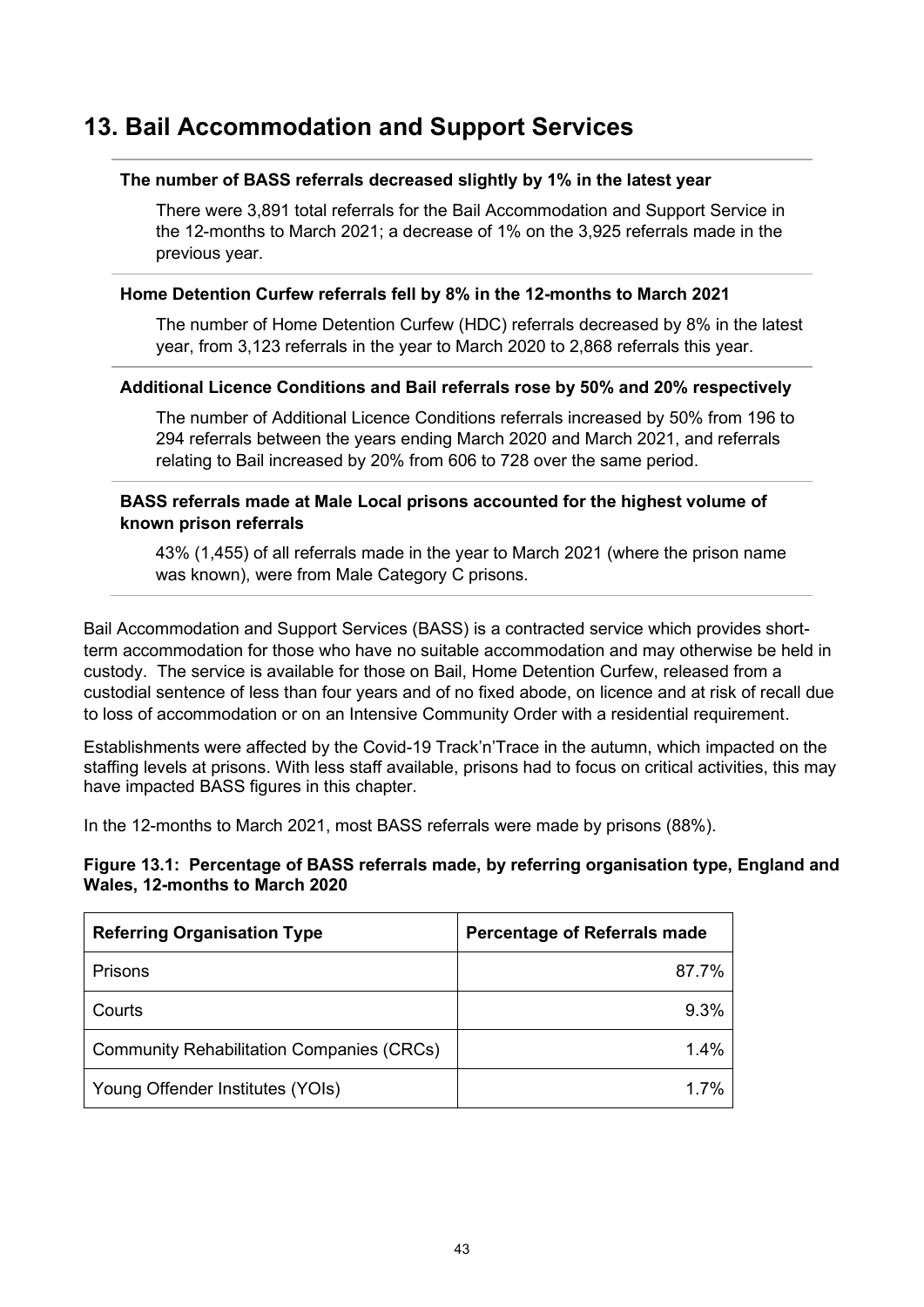BASS were first commissioned in June 2007<sup>37</sup>, and the contract is currently being provided by NACRO, having succeeded Stonham Home Group on 18<sup>th</sup> June 2018 as the BASS provider.

### **The number of BASS referrals declined slightly in the 12-months to March 2021 (Table 13.1)**

In the year ending March 2021, there were 3,891 referrals to BASS; a decrease of 1% on the 3,925 made in the year to March 2020. In the year to March 2019, there was a large increase in referrals after the implementation of a new HDC policy instruction in January 2018, which increased demand for this service. However, in the two financial years since, HDC volumes fell; by 12% and 8% respectively.

#### **74% of the BASS referrals made in the year to March 2021, were for Home Detention Curfew (HDC) (Figure 13.2, Table 13.1)**

HDC referrals accounted for 74% (2,868) of the total number of referrals. This is a decrease in volume of 8% (255 fewer) compared with the previous year.

At the same time, there were increases in referrals relating to both Additional Licence Conditions and Bail (court and prison) referrals. Between the years ending March 2020 and March 2021, these types of referrals rose by 50% and 20% respectively.





<sup>&</sup>lt;sup>37</sup> The BASS contract was previously supplied by Stonham, part of Home Group, from June 2010 until 17 June 2018. NACRO have supplied the BASS contract since 18 June 2018. This means information for the year to March 2019 has come from two suppliers. As the contracts overlapped, there may be a small number of duplicate referrals.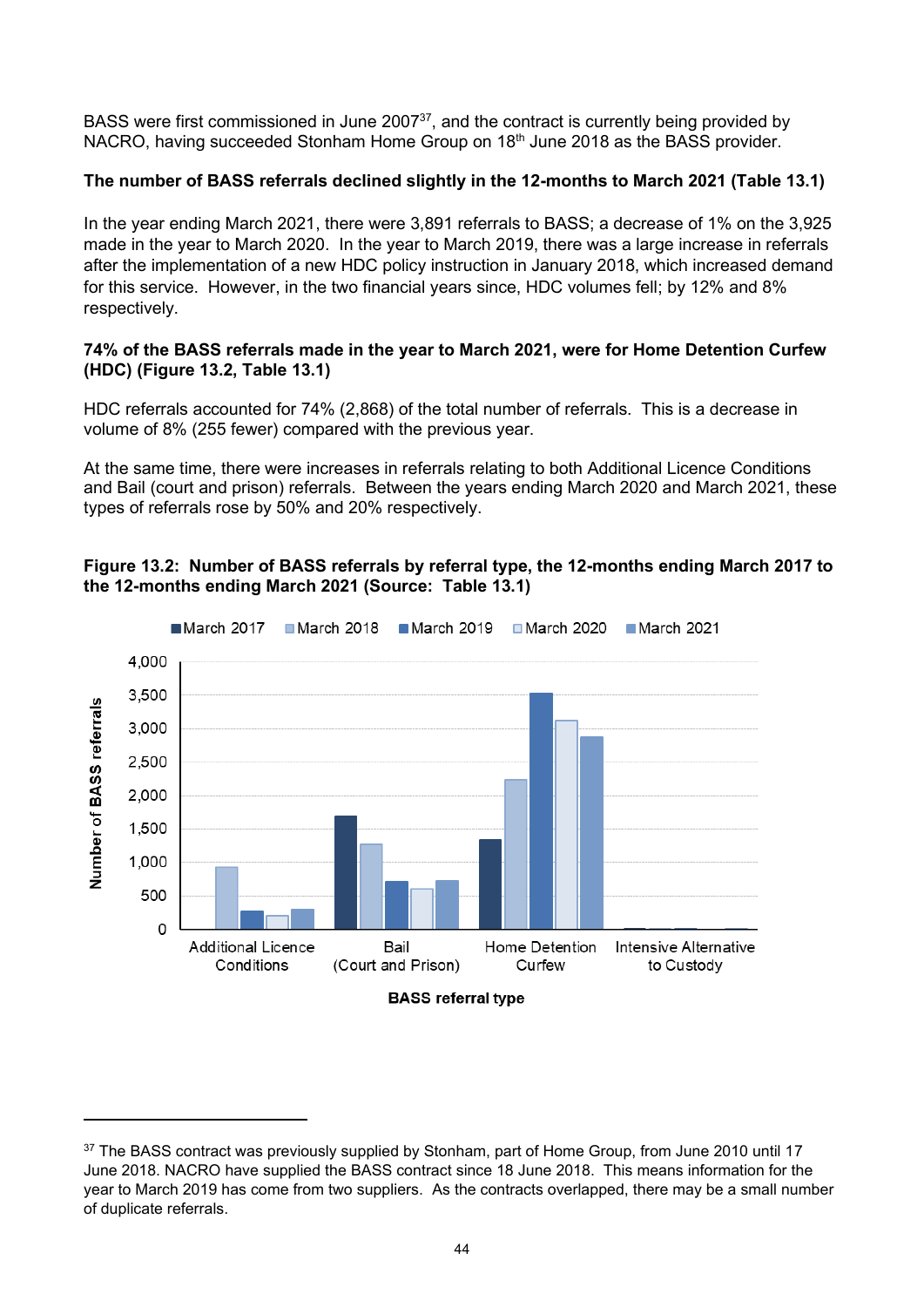### **Male Local prisons had the highest volume of BASS referrals (from known prisons) in the year to March 2021 (Figure 13.3, Table 13.2)**

43% (1,455) of BASS referrals by known prisons were from Male Local prisons, in the year to March 2021.

BASS referrals made by Male Category C Trainer prisons accounted for 39% of the total number of known prison referrals made in the year to March 2021.

#### **Figure 13.3: Number of referrals made to BASS by selected Prison Category<sup>38</sup>, the 12 months ending March 2021 (Source: Table 13.2)**



<sup>38</sup> Other Prison Function includes Male YOI – Young People, Male open YOI, IRC, Male Dispersal and STC.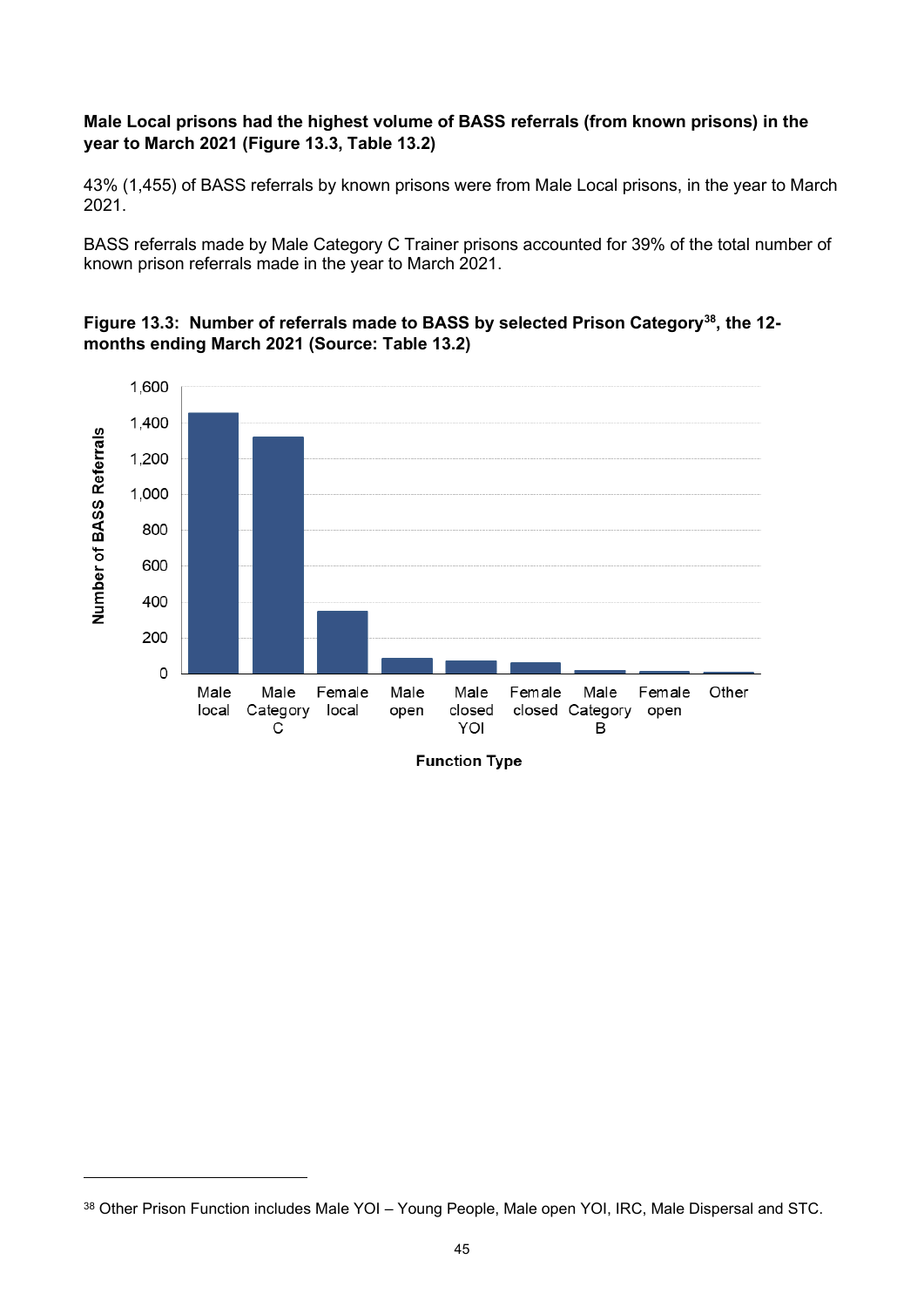# <span id="page-45-0"></span>**14. Staff in Post**

# **Black, Asian and Minority Ethnic (BAME) staff**

#### **54,296 (headcount) staff in post at HMPPS**

As at 31 March 2021, there were 54,296 (headcount) staff in post at HMPPS, 85.8% of whom had declared their ethnicity.

#### **Overall, 10.9% of individuals who declared their ethnicity were classified as BAME**

This represents an increase of 0.5 percentage points compared with the previous year.

### **Declaration rates have increased since 31st March 2020 (Table 14.2)**

Across HMPPS overall, declaration rates have increased by 1.7 percentage points (from 84.1% as at 31 March 2020 to 85.8% as at 31 March 2021). National Probation Service (NPS) staff had the highest ethnicity declaration rate (88.4%), representing a 0.8 percentage point increase since the previous year. Over the same period, a 2.2 percentage point declaration rate increase was observed amongst staff in PSPs (from 82.7% as at 31 March 2020 to 84.9% as at 31 March 2021). The declaration rate decreased by 0.6 percentage points amongst staff at the Youth Custody Service (YCS) as at 31 March 2020 from 84.0% to stand at 83.4% as at 31 March 2021. The ethnicity declaration rate amongst HQ and Area Services staff decreased to 87.1% as at 31 March 2021, a decrease of 0.1 percentage points compared with the previous year.

|                    | <b>BAME Representation Rate</b> | Change since 31 March 2020        |
|--------------------|---------------------------------|-----------------------------------|
| <b>PSP</b>         | 8.4%                            | Increase of 0.4 percentage points |
| <b>YCS</b>         | 15.9%                           | Increase of 0.3 percentage points |
| HQ & Area Services | 15.7%                           | Increase of 0.7 percentage points |
| <b>NPS</b>         | 15.6%                           | Increase of 0.6 percentage points |

#### **Public Sector Prisons have the lowest BAME representation (Figure 14.1, Table 14.2)**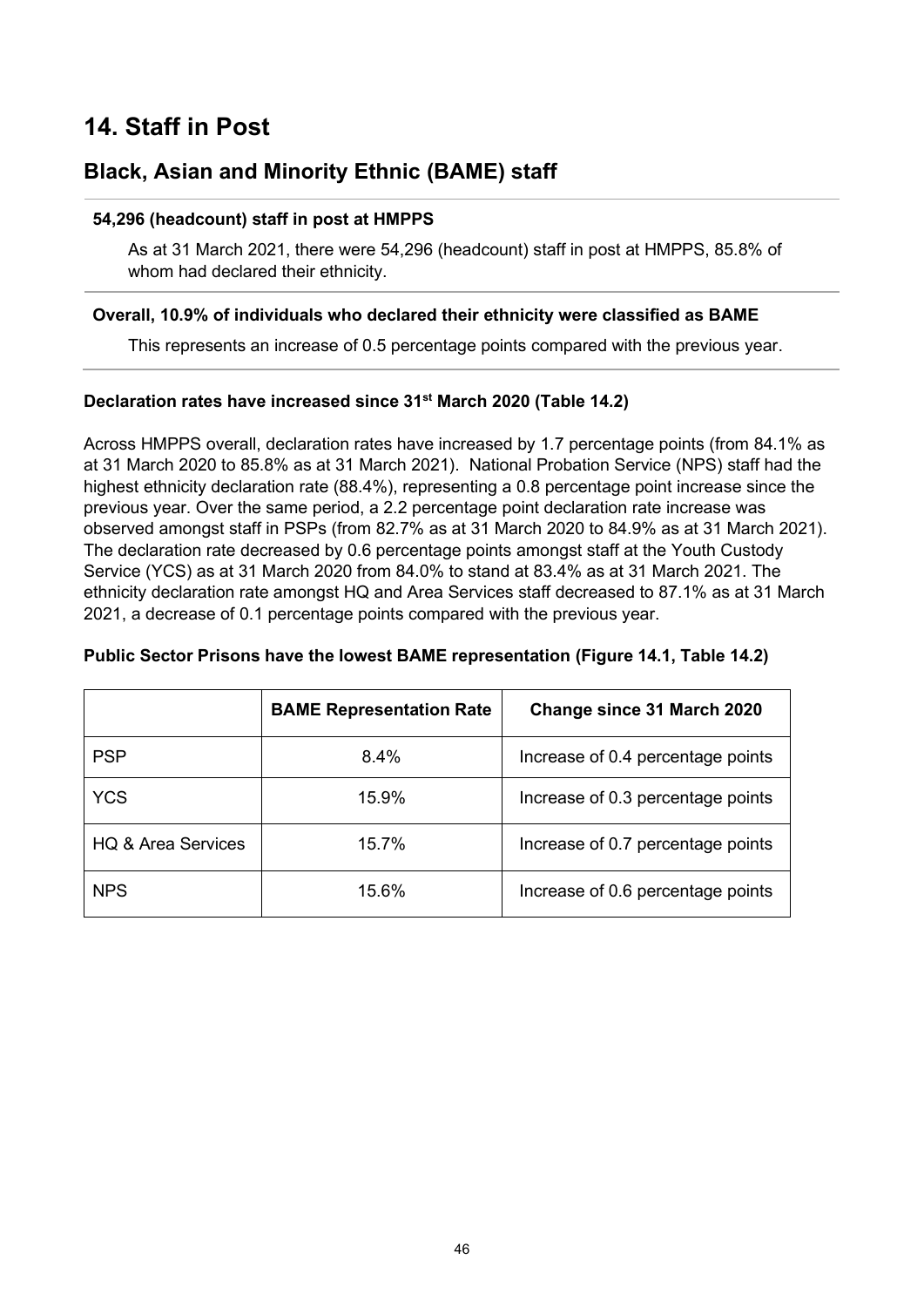# **Figure 14.1: BAME representation rates amongst HMPPS staff39,40, as at 31 March 2010 to 31 March 2021 (Source: Her Majesty's Prison and Probation Service workforce statistics publication)**



#### **The region with the highest BAME representation was London (Figure 14.2, Table 14.2)**

Figure 14.2 shows the proportion of BAME declared staff in PSP regions, the YCS, HQ & Area Services and the NPS. Prison establishments within London had the highest BAME representation rates with 41.8% of staff declaring their ethnicity as BAME as at 31 March 2021. In contrast, establishments in Cumbria & Lancashire, HMPPS Wales, and Tees and Wear had the lowest joint BAME representation rate of 2.8%. From 31 March 2020 to 31 March 2021, most PSP regions had seen their BAME representation rates increase, where the largest increase was seen in East Midlands and London from 7.2% to 8.2% and 40.8% to 41.8% respectively. On the other hand, the region with the largest decrease in BAME representation rate was seen in Devon & North Dorset where the rate dropped from 3.3% as at 31 March 2020 to 3.0% as at 31 March 2021.

<sup>&</sup>lt;sup>39</sup> The NPS was created on 1st June 2014, however BAME representation rates prior to 2019 for the NPS are not shown due to declaration rates being too low for these years.

<sup>40</sup> Although the YCS was not formed until April 2017, historical and latest figures for the Youth Custody Estate have been separated out from the wider PSP category to allow comparisons to be made and to establish the trends over time.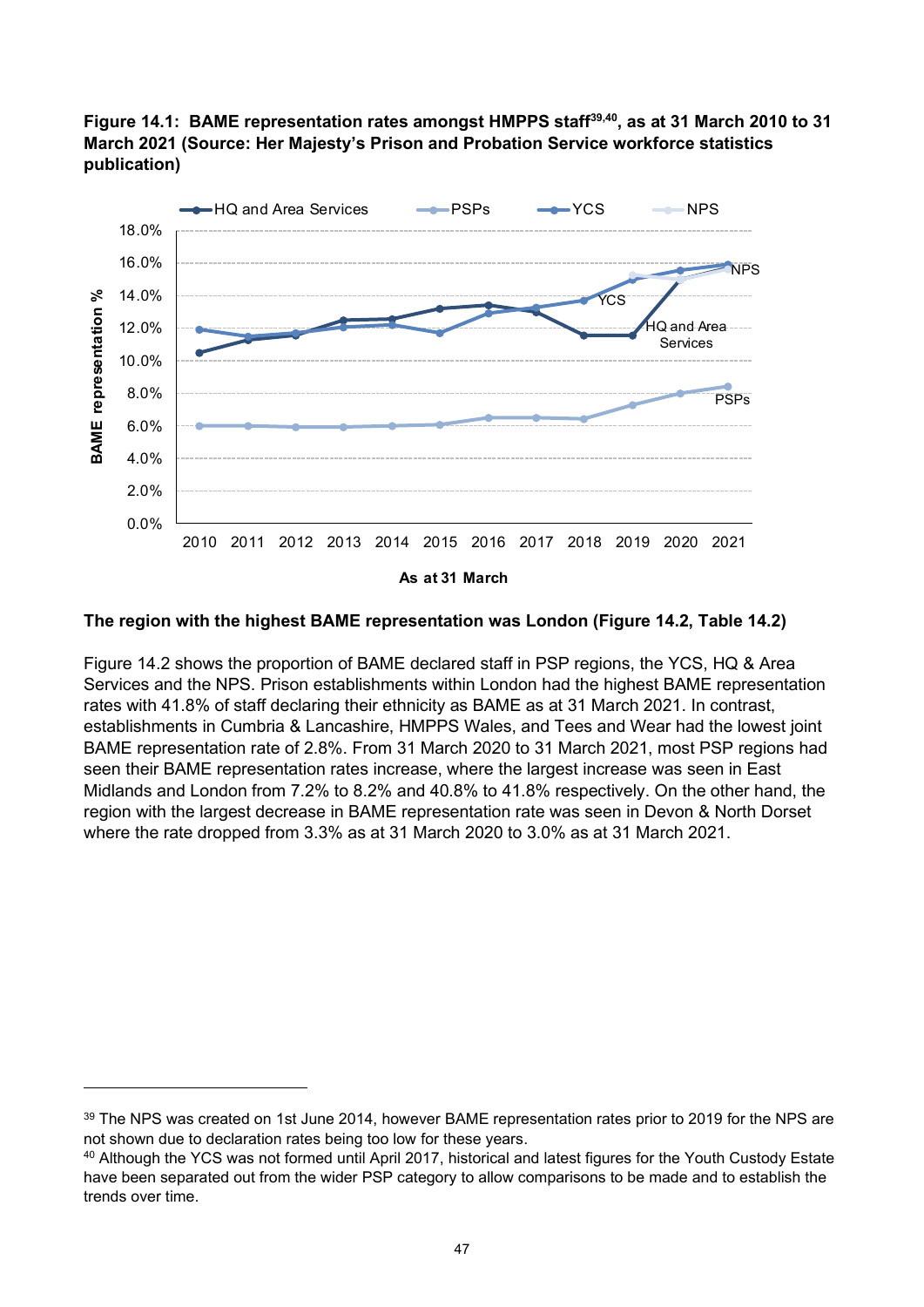



**PSP regions, YCS, HQ and Area Services and NPS**

<sup>&</sup>lt;sup>41</sup> Information reflects the regional management structure implemented in April 2018. These structures do not necessarily reflect geographical border areas.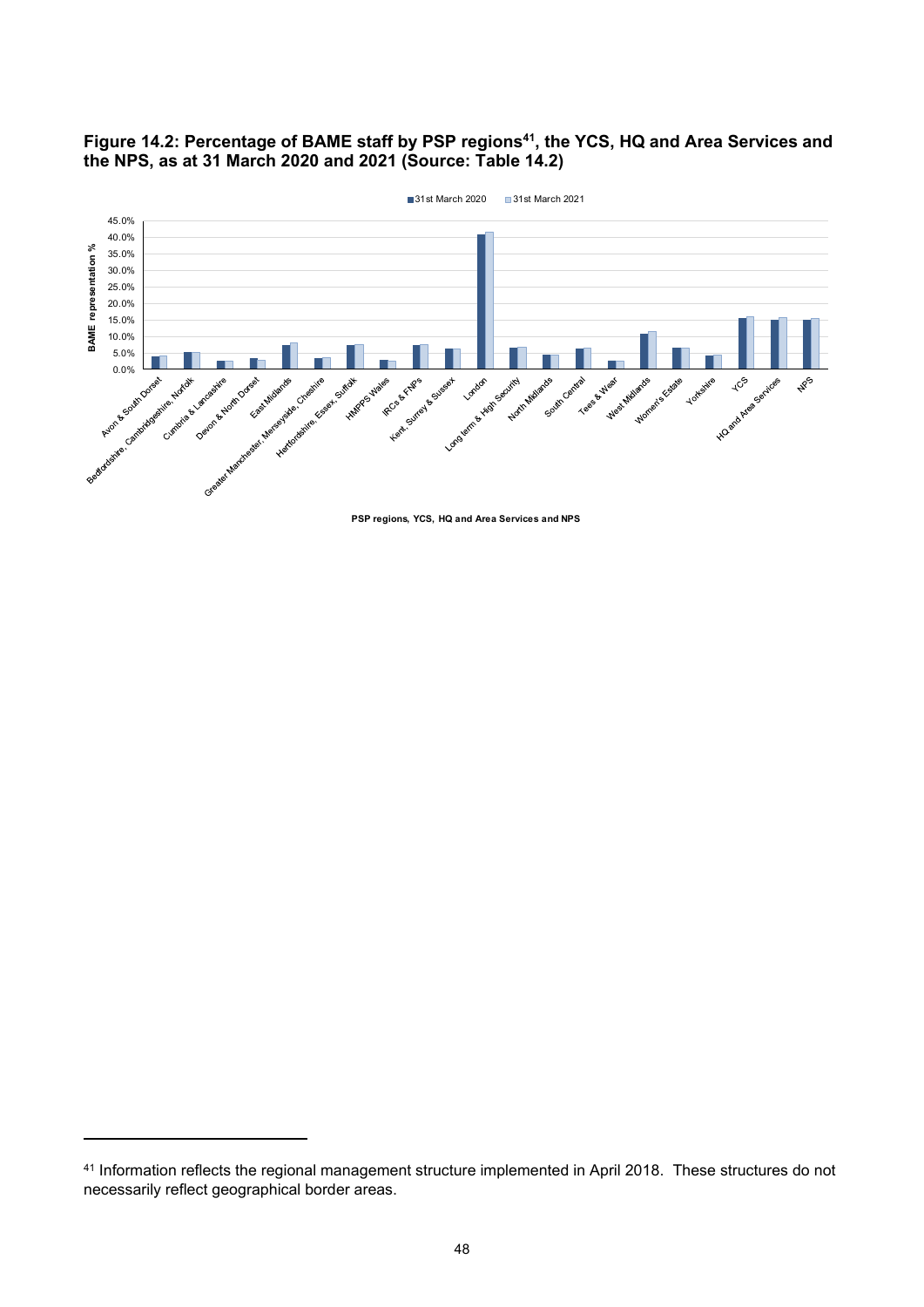# <span id="page-48-0"></span>**15. HMPPS staff: sickness absence**<sup>42</sup>

### **In the year ending 31 March 2021, HMPPS staff lost an average of 7.4 working days to sickness absence.**

Compared with the year ending 31 March 2020, this was a decrease of 2.5 working days lost. However, it should be noted that days lost to COVID-19 related sickness are not included in these figures, and that COVID-19 would likely have had an impact on other sickness reasons.

### **YCS staff had the highest sickness absence rate at 10.2 Average Working Days Lost (AWDL)**

This was followed by the PSPs (7.7 AWDL), NPS (7.4 AWDL). Absence rates are lower in HMPPS HQ and Area Services overall compared with the operational parts of HMPPS (4.8 AWDL).

The indicator of staff sickness looks at the Average Working Days Lost (AWDL) through sickness absence in HQ and Area Services, PSPs, the YCS and the NPS. Data are not presented for privately managed prisons and the Community Rehabilitation Companies (CRCs) as HMPPS has no responsibility for sickness in private companies.

It should be noted that sickness absence due to COVID is not included in the core publication AWDL estimates. The manually collected data is currently under review and analysis, and once completed COVID sickness data will be included in future published AWDL reporting. Figures relating to the number of staff absences due to effect of the coronavirus (COVID-19) are published in the extra tables with experimental statistics on COVID-19 and HMPPS staff, which provides information about staff absent due to COVID on given days.

# **All HMPPS business areas experienced decreases in AWDL compared with the previous year (Figure 15.1, Table 15.1).**

COVID sickness aside, in the year ending 31 March 2021, HMPPS staff lost an average of 7.4 working days to sickness absence. Rounded to the nearest one decimal point, this was a decrease of 2.5 days compared with the previous year when it stood at 10.0 AWDL.

YCS staff had the highest sickness absence rate at 10.2 AWDL, followed by PSPs (7.7 AWDL), NPS (7.4 AWDL), and HMPPS HQ & Area services (4.8 AWDL) (Figure 15.1). Compared with the year ending 31 March 2020, these represent decreases of 4.4 days, 2.3 days, 3.8 days and 0.5 days for the YCS, NPS, PSP and HMPPS HQ & Area staff respectively.

<sup>42</sup> Between January and March 2017, during migration of data to the Single Operating Platform, an underrecording of sickness absence records occurred. Therefore, there is likely to be an undercount of working days lost for the 12-months to 31 March 2017 and subsequent under-estimating of average working days lost.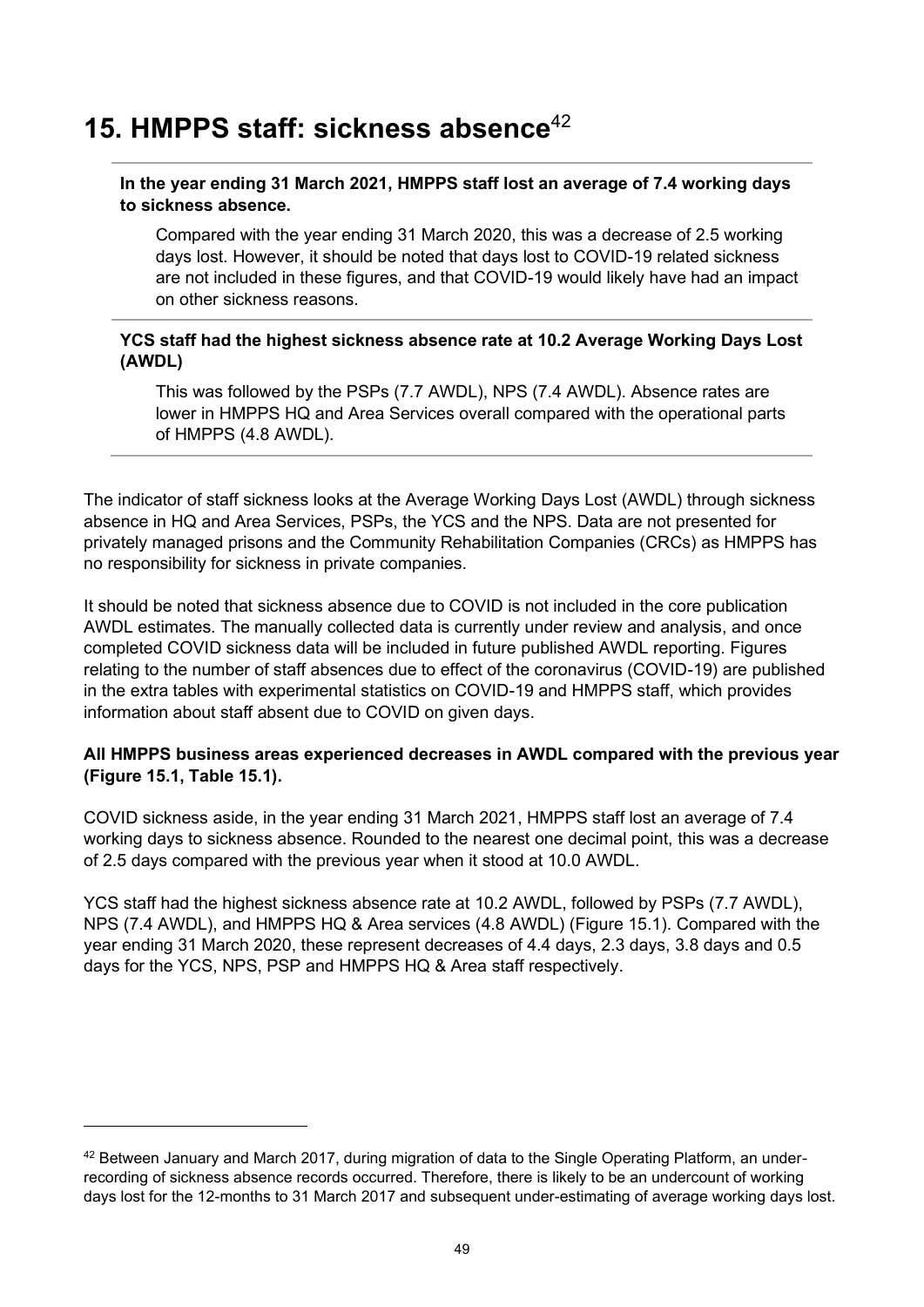



Table 15.2 sets out the distribution of AWDL through sickness absence across the PSP regions, the YCS, HQ and Area Services as well as NPS divisions over the last two years.

#### **All PSP regions and all NPS divisions, aside from one, saw decreases to their AWDL over the last year (Table 15.2).**

In terms of PSP regions, Yorkshire had the lowest AWDL amongst staff whilst London had the highest, standing at 5.3 days and 10.5 days respectively for the year ending 31 March 2021. Compared to the previous year, the greatest decrease in AWDL amongst PSP regions was in Greater Manchester, Merseyside & Cheshire (a decrease of 6.1 days) whilst no regions saw an increase.

Within NPS, the London Probation Service had the highest rate of sickness absence with an average of 9.1 working days lost in the year ending 31 March 2021. The division which had the largest decrease in rates when compared to the year ending 31 March 2020 was West Midlands Probation Service (a decrease of 5.2 days). East of England Probation Service had the lowest rate of sickness absences with an average of 5.3 working days lost. The only NPS division that saw an increase in AWDL when compared to the previous year was Kent, Surrey and Sussex Probation Service (an increase of 0.3 days).

<sup>43</sup> The YCS was not formed until April 2017. Therefore, historical and latest figures for the Youth Custody Estate have been separated out from the wider PSP category to allow comparisons to be made and to establish the trends over time.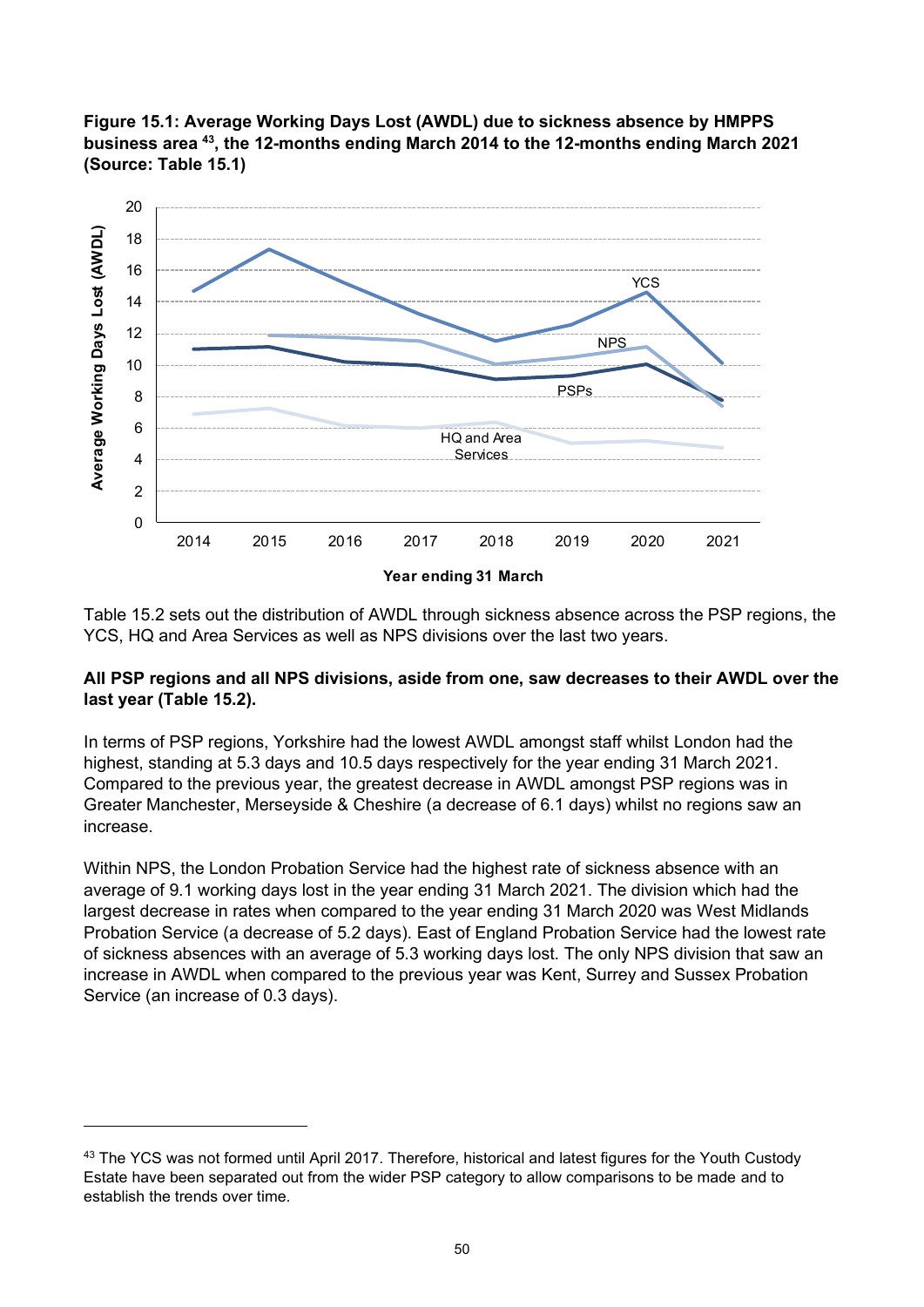## **Staff absences due to Coronavirus (Tables 15.3 and 15.4)**

These figures refer to the total number of staff recorded as not working due to sickness absence for suspected COVID-19 on the last working day of the month. This does not necessarily reflect the number of symptomatic staff members; if a symptomatic staff member was able to work from home they would not be captured in these figures. Staff sickness is reported by the manager and the reliability of this data depends on this information being reported accurately.

Of the ten dates published for April 2020 to April 2021, the highest number of staff absent due to COVID-19 sickness was recorded on 29 January 2021, where 1,961 staff were absent. Staff absent due to COVID-19 sickness have decreased in the 3 months since this peak. On 30 April 2021, the most recent published date, there were 270 staff absent due to Covid-19 sickness. Of these staff absence cases, 222 were for directly employed staff and of these, 194 were staff from Prisons and Youth Custody Service (including both public and private establishments). This trend reflects the broader decrease in COVID-19 cases seen in the country at the time.

These figures include all members of staff who are not marked as working from home and where the absence category selected is '1. Sickness Absence - Respiratory System Epidemic/Pandemic'. If an invalid absence option has been assigned to a staff member then that individual has not been included in these figures. We are working to identify how many of these invalid data points should be included within the sickness absence category, we do not believe that many records are affected.

Staff members are recorded as 'directly employed' if they are included in the HQ, National Probation Service or Approved Premises data collection. Staff members recorded in the data collection from both public and private prisons are recorded as directly employed if they have been flagged as directly employed within the dataset.